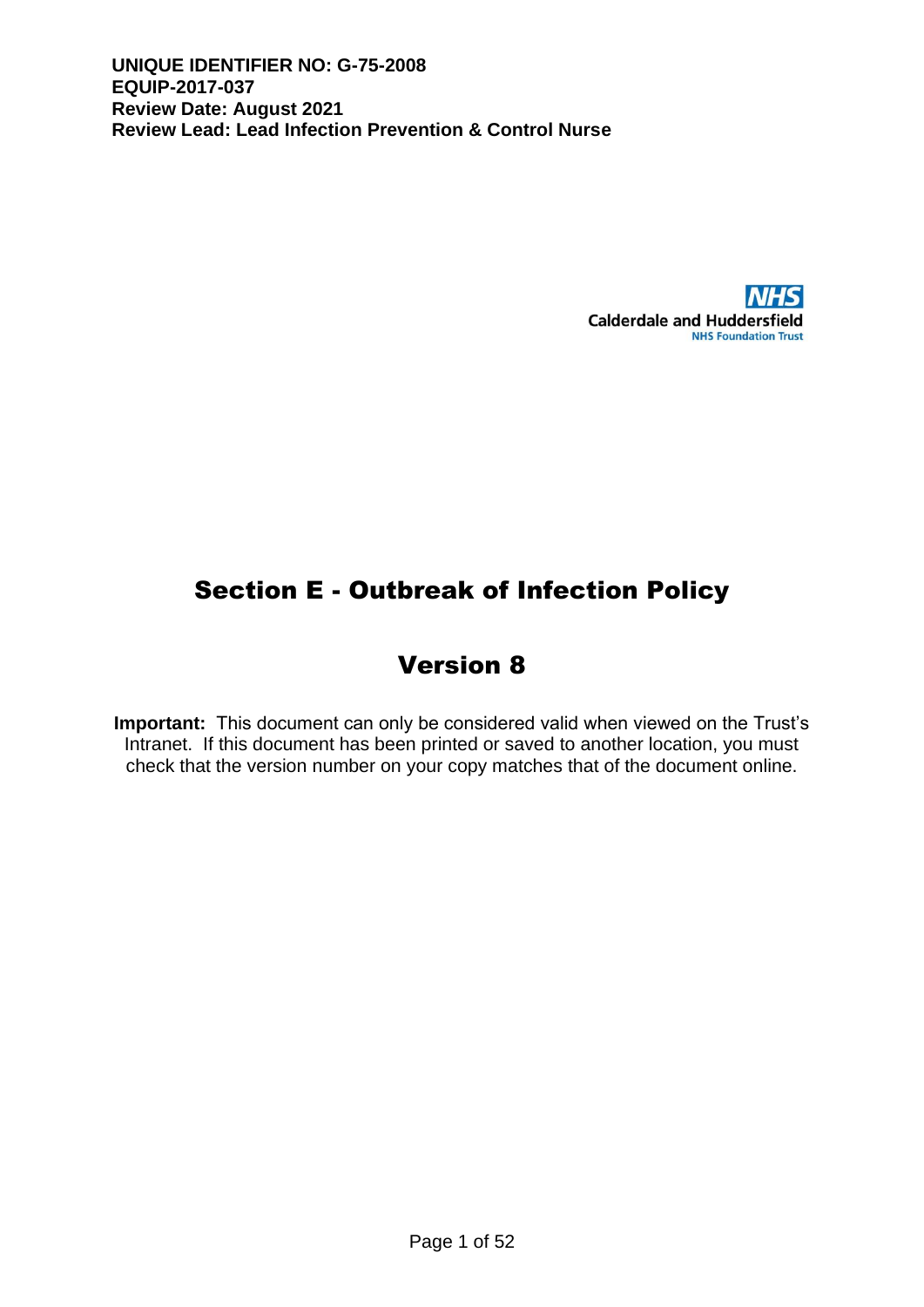| <b>Document Summary Table</b>       |                                                                        |                                 |                                                                |                                                                 |  |
|-------------------------------------|------------------------------------------------------------------------|---------------------------------|----------------------------------------------------------------|-----------------------------------------------------------------|--|
| <b>Unique Identifier Number</b>     |                                                                        | G-75-2008                       |                                                                |                                                                 |  |
| <b>Status</b>                       |                                                                        |                                 | <b>Ratified</b>                                                |                                                                 |  |
| <b>Version</b>                      |                                                                        | 8                               |                                                                |                                                                 |  |
| <b>Implementation Date</b>          |                                                                        | <b>July 2008</b>                |                                                                |                                                                 |  |
| <b>Current/Last Review</b>          |                                                                        |                                 |                                                                | August 2018, July 2016, September 2014, November                |  |
| <b>Dates</b>                        |                                                                        |                                 | 2012, November 2010                                            |                                                                 |  |
| <b>Next Formal Review</b>           |                                                                        | August 2021                     |                                                                |                                                                 |  |
| <b>Sponsor</b>                      |                                                                        |                                 | <b>Medical Director</b>                                        |                                                                 |  |
| <b>Author</b>                       |                                                                        |                                 | <b>Infection Prevention &amp; Control Nurse</b>                |                                                                 |  |
| Where available                     |                                                                        | <b>Trust Intranet</b>           |                                                                |                                                                 |  |
| <b>Target audience</b>              |                                                                        | <b>All Staff</b>                |                                                                |                                                                 |  |
| <b>Ratifying Committee</b>          |                                                                        |                                 |                                                                |                                                                 |  |
| <b>Executive Board</b>              |                                                                        |                                 |                                                                | 13 September 2018                                               |  |
| <b>Consultation Committee</b>       |                                                                        |                                 |                                                                |                                                                 |  |
| <b>Committee Name</b>               |                                                                        |                                 | <b>Committee Chair</b>                                         | <b>Date</b>                                                     |  |
| Infection Prevention &              |                                                                        | Consultant                      |                                                                | August 2018                                                     |  |
| <b>Control Committee</b>            |                                                                        |                                 | Microbiologist/Infection                                       |                                                                 |  |
|                                     |                                                                        |                                 | <b>Prevention &amp; Control</b>                                |                                                                 |  |
|                                     |                                                                        | Doctor                          |                                                                |                                                                 |  |
| <b>Other Stakeholders Consulted</b> |                                                                        |                                 |                                                                |                                                                 |  |
|                                     |                                                                        |                                 | All members of Infection Prevention and Control Committee      |                                                                 |  |
|                                     |                                                                        |                                 | Does this document map to other Regulator requirements?        |                                                                 |  |
| Regulator details                   |                                                                        | Regulator standards/numbers etc |                                                                |                                                                 |  |
|                                     |                                                                        |                                 |                                                                |                                                                 |  |
| <b>Document Version Control</b>     |                                                                        |                                 |                                                                |                                                                 |  |
| Version 8                           | Addition of Covid19 exposure in the hospital                           |                                 |                                                                |                                                                 |  |
| Version 7                           | The document has been reviewed and updated with amendments,            |                                 |                                                                |                                                                 |  |
|                                     |                                                                        |                                 | including additional section on management of Influenza. Minor |                                                                 |  |
|                                     | changes to contact telephone numbers and role specifications.          |                                 |                                                                |                                                                 |  |
| Version 6                           | The document has been reviewed and updated with minor                  |                                 |                                                                |                                                                 |  |
|                                     | amendments.                                                            |                                 |                                                                |                                                                 |  |
| Version 5                           | The document has been updated and amendments made to the               |                                 |                                                                |                                                                 |  |
|                                     | chairing of the OCG meetings.                                          |                                 |                                                                |                                                                 |  |
| Version 4                           | The document has been reviewed and updated with minor                  |                                 |                                                                |                                                                 |  |
|                                     | amendments to Appendix 2 - Standard for managing an outbreak of        |                                 |                                                                |                                                                 |  |
|                                     | gastroenteritis.                                                       |                                 |                                                                |                                                                 |  |
| Version 3                           | General update.                                                        |                                 |                                                                |                                                                 |  |
| Version 2                           | The document has been redesigned to ensure that all new and            |                                 |                                                                |                                                                 |  |
|                                     | revised procedural documents are set out to a Trust wide format and    |                                 |                                                                |                                                                 |  |
|                                     | the content of which includes a minimum set of criteria which include: |                                 |                                                                |                                                                 |  |
|                                     |                                                                        |                                 | the training requirements for implementation                   |                                                                 |  |
|                                     |                                                                        |                                 | monitoring arrangements for the document                       |                                                                 |  |
|                                     |                                                                        |                                 | Equality Impact of the document                                |                                                                 |  |
|                                     |                                                                        |                                 |                                                                | In addition, the monitoring arrangements for this document have |  |
|                                     | been included.                                                         |                                 |                                                                |                                                                 |  |
|                                     |                                                                        |                                 |                                                                |                                                                 |  |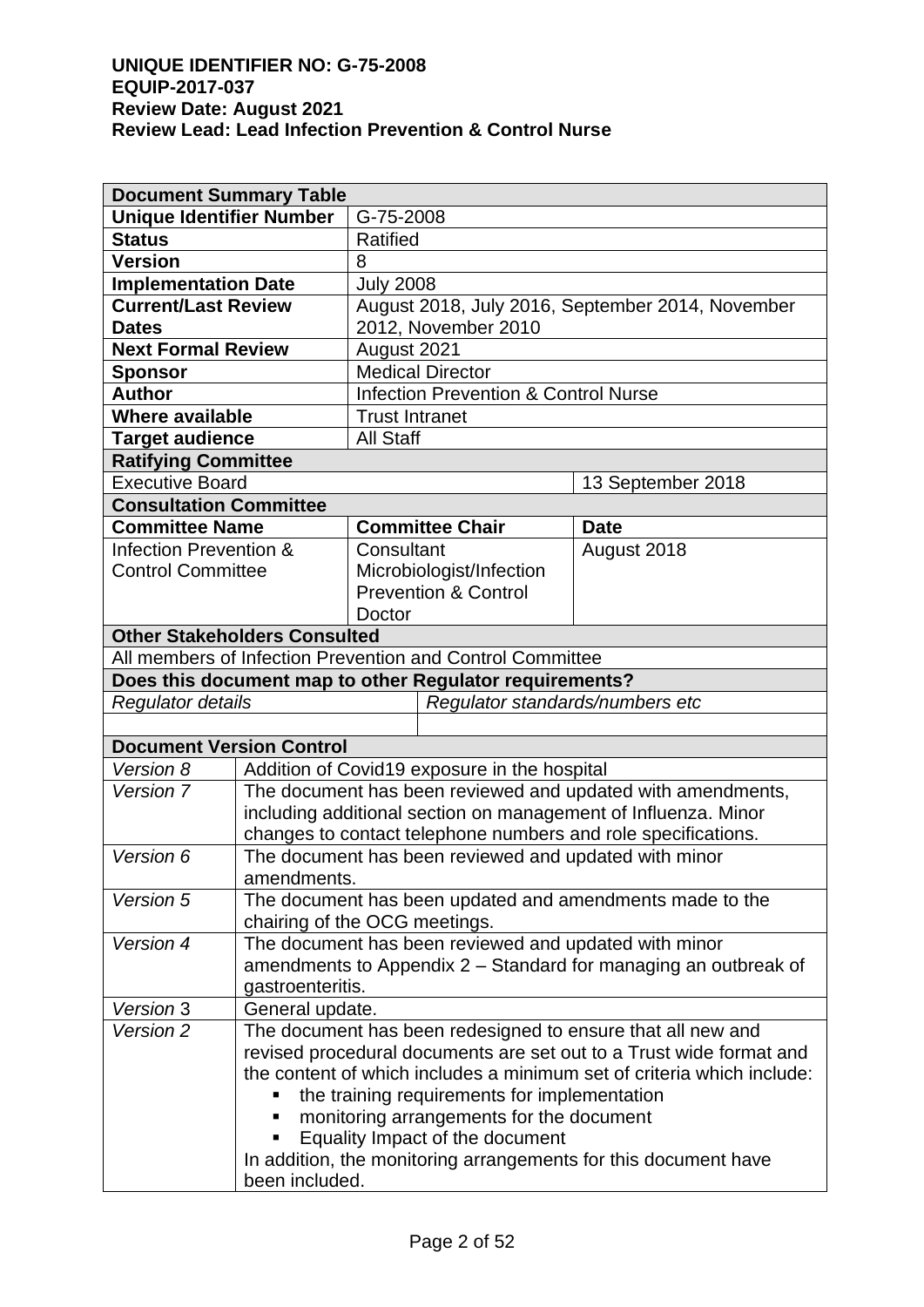### Contents

### **Section Page**

| 1.  | Introduction                                       |                 |
|-----|----------------------------------------------------|-----------------|
| 2.  | Purpose                                            |                 |
| 3.  | <b>Definitions</b>                                 | 4               |
| 4.  | <b>Duties</b>                                      | 5               |
| 5.  | <b>Procedures</b>                                  | 8               |
| 6.  | Management of a Major Outbreak                     | 10              |
| 7.  | Management of an Outbreak of Viral Gastroenteritis | 11              |
| 8.  | Management of the Risk of Influenza                | 12 <sup>2</sup> |
| 9.  | Management of hospital contacts of Covid-19        | 12              |
| 10. | Dissemination and Implementation                   | 13              |
| 11. | Monitoring Compliance with this Document           | 13              |
| 12. | <b>Trust Equalities Statement</b>                  | 13              |
| 13. | <b>Associated Documents</b>                        | 14              |
| 14. | References/ Further Reading                        | 14              |
|     |                                                    |                 |

# **Appendices**

| 1<br>2 | Contact Details of Infection Prevention & Control Team                                                   | 15<br>16 |  |
|--------|----------------------------------------------------------------------------------------------------------|----------|--|
|        | Standard for Managing an Outbreak of Viral<br>Gastroenteritis                                            |          |  |
| 3      | Process of Ward Closures due to Viral Gastroenteritis<br>19                                              |          |  |
| 4      | Influenza Standard Operating Procedure & Influenza<br><b>Clinical Risk Assessment</b>                    | 20       |  |
| 5      | Covid-19: Actions to be taken following an exposure<br>incident at CHFT incl submission forms at App C&D | 23       |  |
| 6      | <b>Outbreak Action Cards</b>                                                                             | 39       |  |
|        | Infection Prevention & Control Doctor                                                                    | 39       |  |
|        | Chair of the Outbreak Group / Director of Nursing                                                        | 40       |  |
|        | <b>Consultant for Communicable Diseases</b>                                                              | 41       |  |
|        | Lead Infection Prevention & Control Nurse                                                                | 42       |  |
|        | Infection Prevention & Control Nurses assisting                                                          | 44       |  |
|        | the Lead Infection Prevention & Control Nurse                                                            |          |  |
|        | Nurse in Charge of affected area<br>$\bullet$                                                            | 46       |  |
|        | <b>Ward Matron</b><br>$\bullet$                                                                          | 48       |  |
|        | Occupational Health Nurse                                                                                | 49       |  |
|        | <b>Associate Director of Nursing</b>                                                                     | 50       |  |
|        | <b>Communications Manager</b>                                                                            | 51       |  |
| 7      | Draft agenda for OCG Meetings                                                                            | 52       |  |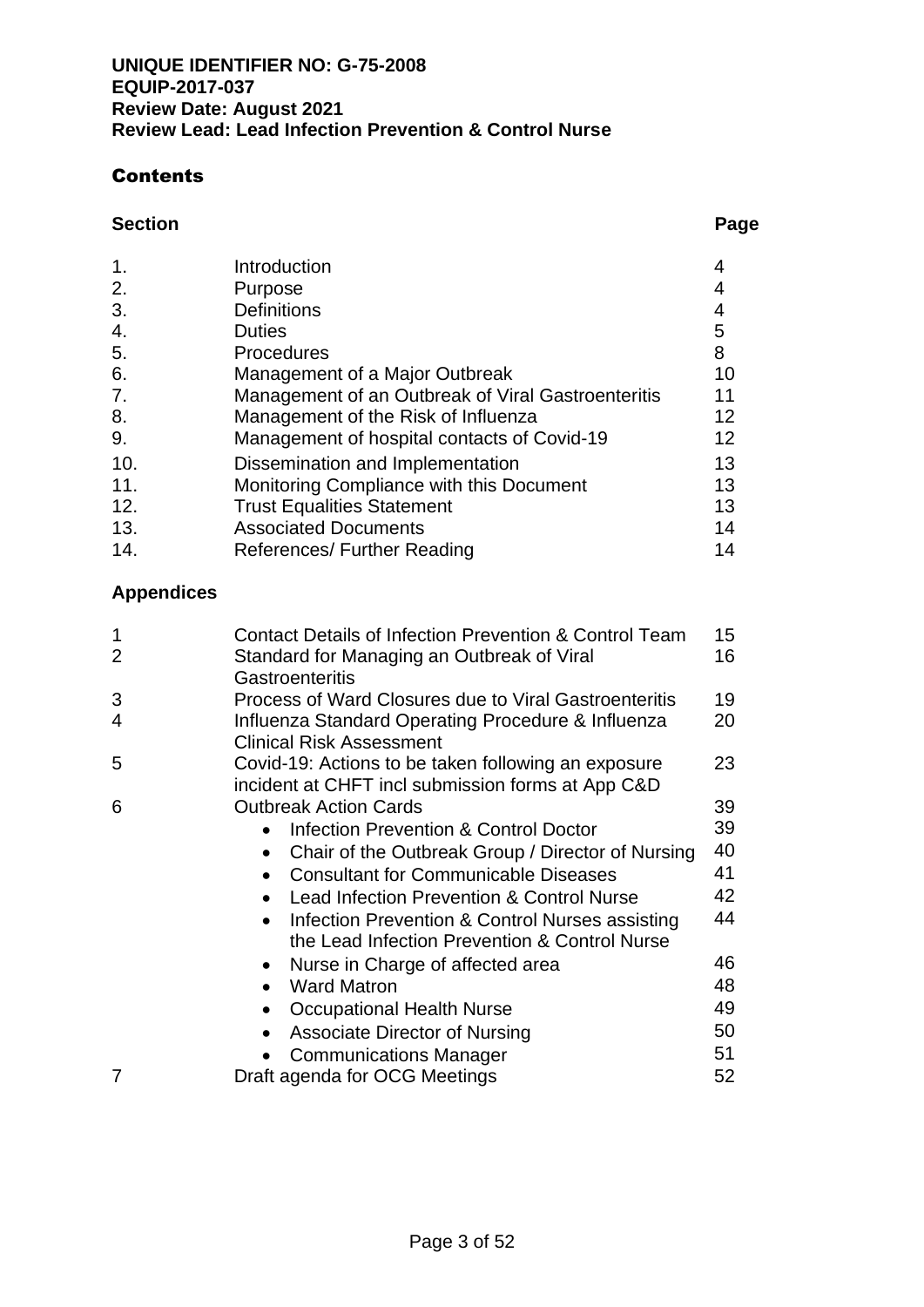#### 1. Introduction

This document sets out the Trust's plans for dealing with outbreaks of infectious diseases, where collaboration and co-ordination with the Trust and with other agencies is required in order to ensure speedy and effective remedial action.

#### **1.1 Key Points**

• Information for staff on the prevention, management and control of infectious diseases within Calderdale and Huddersfield NHS Foundation Trust.

#### 2. Purpose

A plan for the Control of Outbreaks and Incidents of Infection and Food Poisoning in the Hospitals and Health Care Premises of Calderdale and Huddersfield NHS Foundation Trust.

**It is the responsibility of all staff that suspects an outbreak of infection to notify a member of the Infection Prevention and Control Team (IPCT) at the earliest opportunity.**

#### 3. Definitions

'Outbreak': maybe an episode where:

- Laboratory surveillance of microbiology reports may show an increase in the number of isolates of a single species.
- Medical or nursing staff notices an increased incidence of a specific organism or similar symptoms, from a clinical area.

'Diarrhoea': maybe defined as:

• 'The passage of three or more loose or liquid stools (or more frequent passage than is normal for the individual)' (WHO, 2009).

#### **a) Major Outbreak of Infection**

A major outbreak is difficult to define in terms of numbers of patients and staff involved. Numbers of cases have been suggested, but two, or even one, of a hazardous infection e.g. diphtheria, might be considered to be a major outbreak. The decision should be made by the Infection Prevention and Control Doctor (IPCD), based on factors such as severity and communicability of the infections, the necessity of closing the ward and the need to prevent transfer of patients and staff to other wards.

If there is any doubt that an outbreak may have started, the IPCT must be consulted, BEFORE any other action is taken.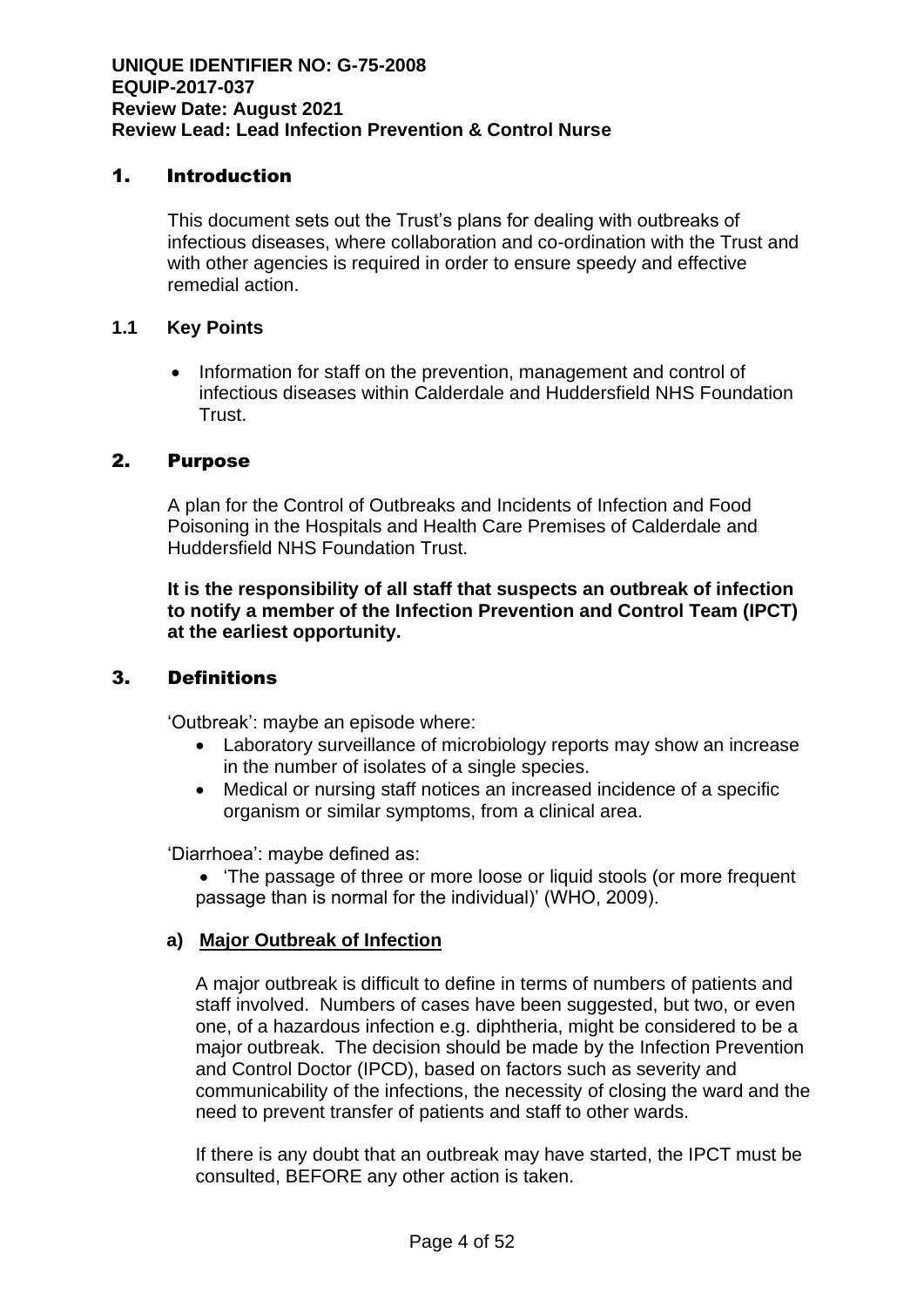It is recognised that outbreaks of viral gastroenteritis, which can be common especially during the winter months, are usually managed without the need for the Major Outbreak Control Plan to be initiated. This decision is at the discretion of the IPCD.

Further information about the management of such outbreaks is outlined in Appendix 2 and 3.

#### **b) Highly Infectious Diseases**

If even a single case of any of the following highly infectious diseases, which may spread from person to person, occurs within a hospital, then the Major Outbreak Control Plan may be initiated.

- Diphtheria
- Poliomyelitis
- Lassa, Ebola or Marburg Fever
- Smallpox
- Middle Eastern Respiratory Syndrome (MERS)
- Avian Influenza
- Covid-19

#### 4. Duties (Roles and Responsibilities)

The Chief Executive has the ultimate responsibility for ensuring that there are effective infection control arrangements in the Trust

#### 4.1 The Infection Prevention and Control Doctor (IPCD) for the Trust has overall responsibility for:

- The management of outbreaks in the Trust. If the IPCD is unavailable, this role will be assumed by the Consultant Microbiologist on-duty or on-call.
- Chair the OCG in the absence of the Director of Infection Prevention and Control/deputy
- Communication with appropriate staff and external agencies
- Advice on ward closures
- Production of reports on major outbreaks
- Review of the outbreak plan in light of lessons learned from outbreaks
- Present the findings to the Infection Control Committee

#### 4.2 The Infection Prevention and Control Nurse (IPCN) has responsibility for:

- Performing baseline observational audit of the affected area at an early stage
- Collection of relevant information on affected patients/staff
- Advice on control measures to be used for affected patients
- Regular communication with appropriate staff and external agencies
- Monitoring of agreed control measures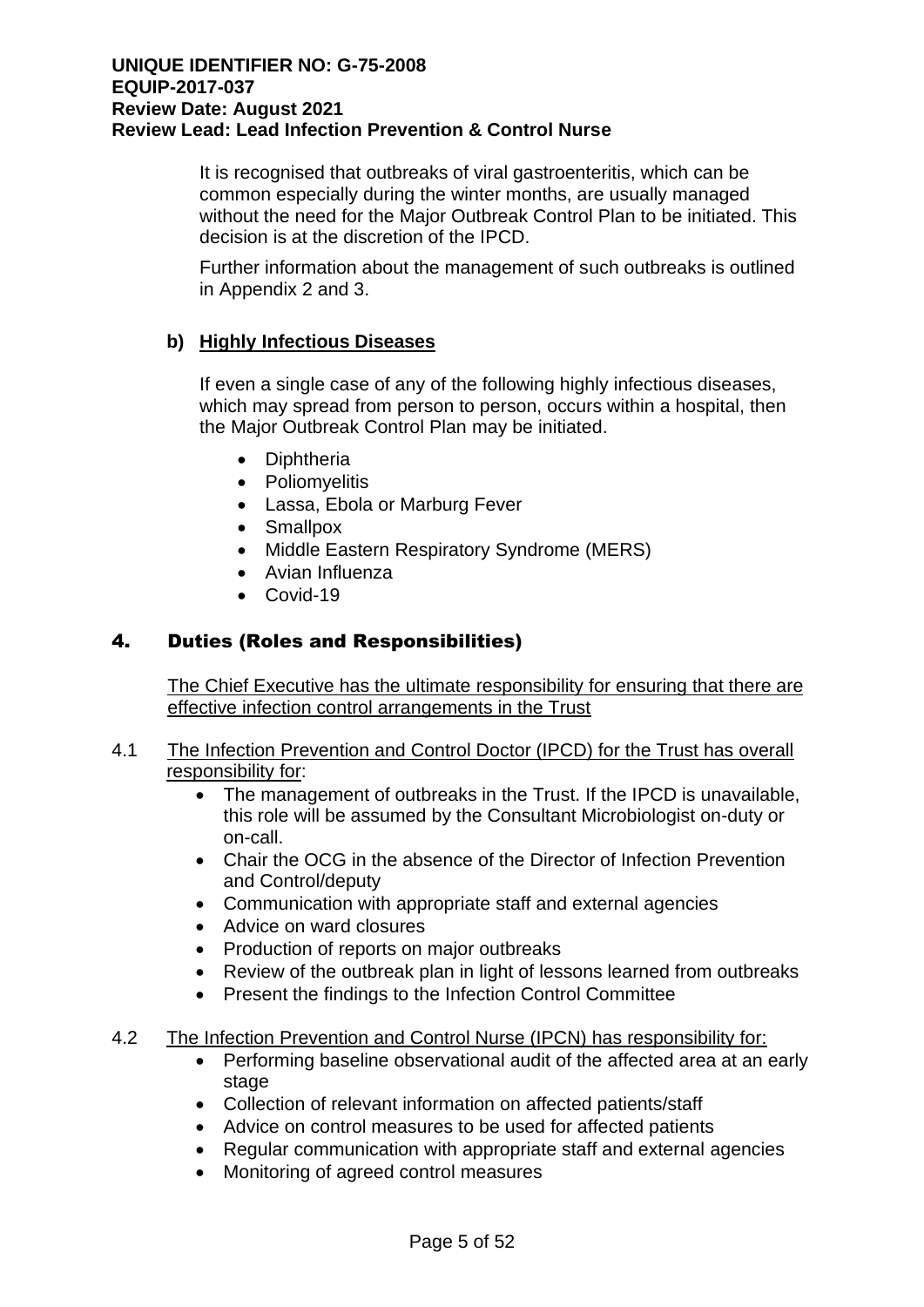- Attendance at OCG
- Giving adequate notice and advice about cleaning during an outbreak and when the final terminal clean is required
- Production of final reports on minor outbreaks

#### 4.3 The Director of Infection Prevention and Control (DIPC) has responsibility for:

- Liaison with Chief Executive
- Convening of an Outbreak Control Group (OCG)
- Chair the OCG
- Reporting to the Board any immediate or long-term resource requirements which may arise
- 4.4 The Executive Director of Nursing has responsibility for:
	- Ensuring that effective systems and processes are in place to minimise the risk of infection to patients, staff and visitors
- 4.5 The Consultant Microbiologist has responsibility for:
	- Ensuring that appropriate laboratory support is available and that appropriate investigations are carried out
	- Provide advice on the criteria, if applicable, for identifying patients who may be classed as 'contacts' and need further interventions such as immunoglobulin
	- Liaise, as required, with the Regional Virologist for further advice
- 4.6 General Managers have responsibility for:
	- Liaison with appropriate staff within directorate to ensure control measures are carried out
	- Provision of secretarial support for OCG if IPCT secretary is not available
- 4.7 Facilities Site Managers have responsibility for:
	- Mobilisation of support services e.g. domestic and portering
	- Authorisation/co-ordination of 'terminal clean' once outbreak is over

#### 4.8 Clinical Directors have responsibility for:

- Advice on special aspects of medical care
- Informing other consultants associated with ward(s)
- Assessing implications for critical care and liaison with on-call anaesthetist
- Arranging for additional medical staff to be mobilised if necessary
- Arranging for the assessment of patients who are identified as contacts, as required and advised by the IPCT
- 4.9 Matrons have responsibility for:
	- Overseeing implementation of advice given by IPCT and OCG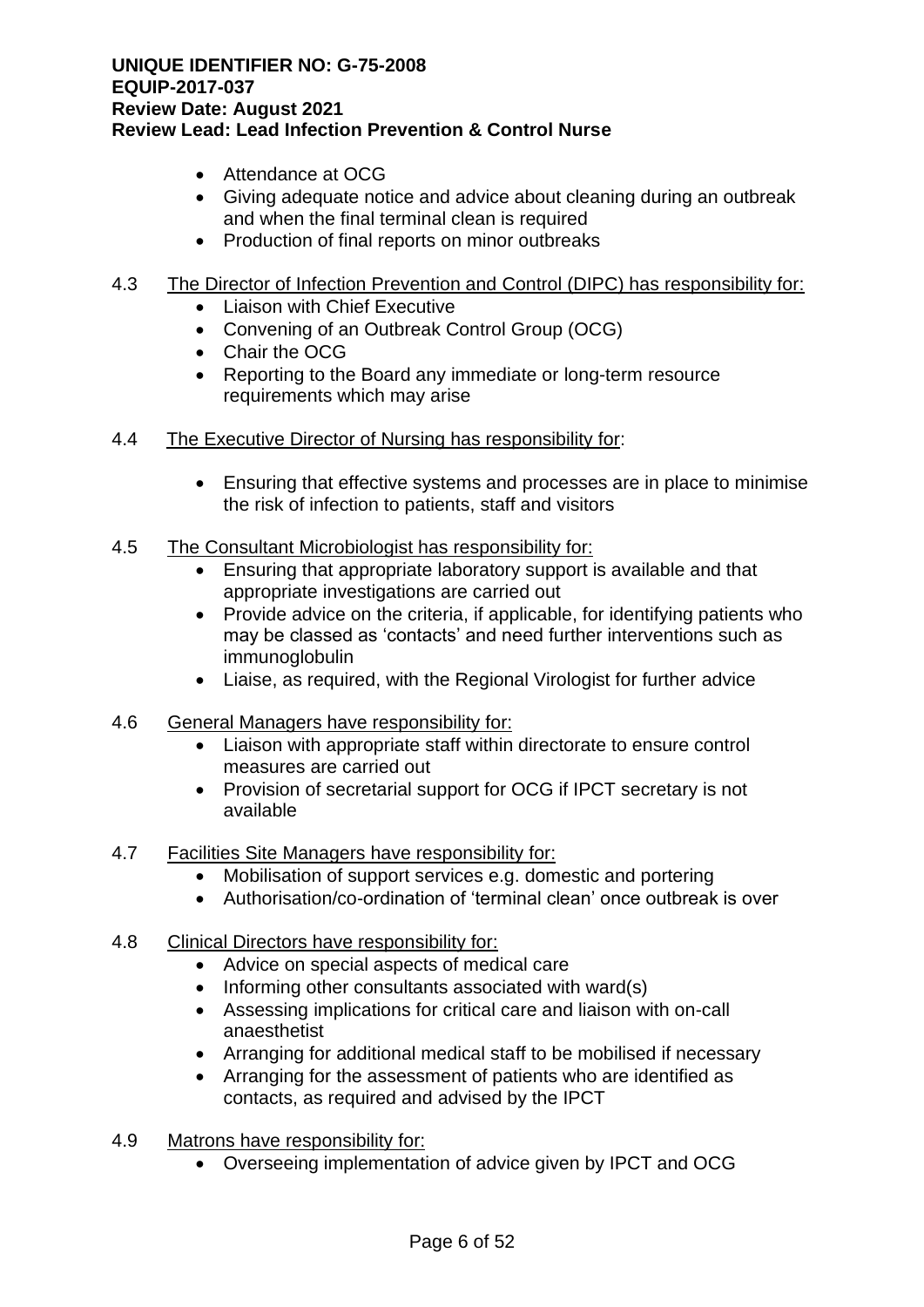- Managing staffing levels on wards
- Ensuring adequate supplies of equipment are available
- Ensuring ward staff receives appropriate support
- Facilitating cleaning of the area prior to re-opening

#### 4.10 Occupational Health Physician/Nurse has responsibility for:

- Identifying staff contacts
- Confirming suitability of individual members of staff to work in affected areas
- Liaison with staff member's GP
- Monitoring progress of staff absent due to illness and advise on return to work
- Ensuring that, where appropriate, specimens and results from staff members are received and followed up
- 4.11 Head of Communications has responsibility for:
	- Clarification of the need to supply statements to the press and the content of the statements with Director of Nursing and IPCD

### 4.12 Consultant for Communicable Disease Control (CCDC) has

responsibility for:

- Leading on aspects of the outbreak relevant to the community
- Leading on epidemiological investigations
- Liaison with Environmental Health Department where appropriate
- Communication with relevant external agencies serving the community
- 4.13 Environmental Health Officer has responsibility for:
	- Working under the direction of the OCG and CCDC in the investigation of suspected food borne outbreaks of infection

#### 4.14 Ward Managers have responsibility for:

- Overseeing the implementation of control measures as advised by the OCG
- Supporting staff on ward/department
- Facilitating cleaning of the ward prior to re-opening
- Providing a list of patients, if required, that have been in contact with the infected patient/s, as advised by the infection prevention and control team

#### 4.15 Associate Director / Risk Management has responsibility for:

- Ensuring the incident is reported appropriately internally and externally
- Tabling final report as an agenda item at future Clinical Effectiveness **Committee**
- 4.16 Infection Prevention and Control Secretary has responsibility for:
	- Arranging the OCG when convened by DIPC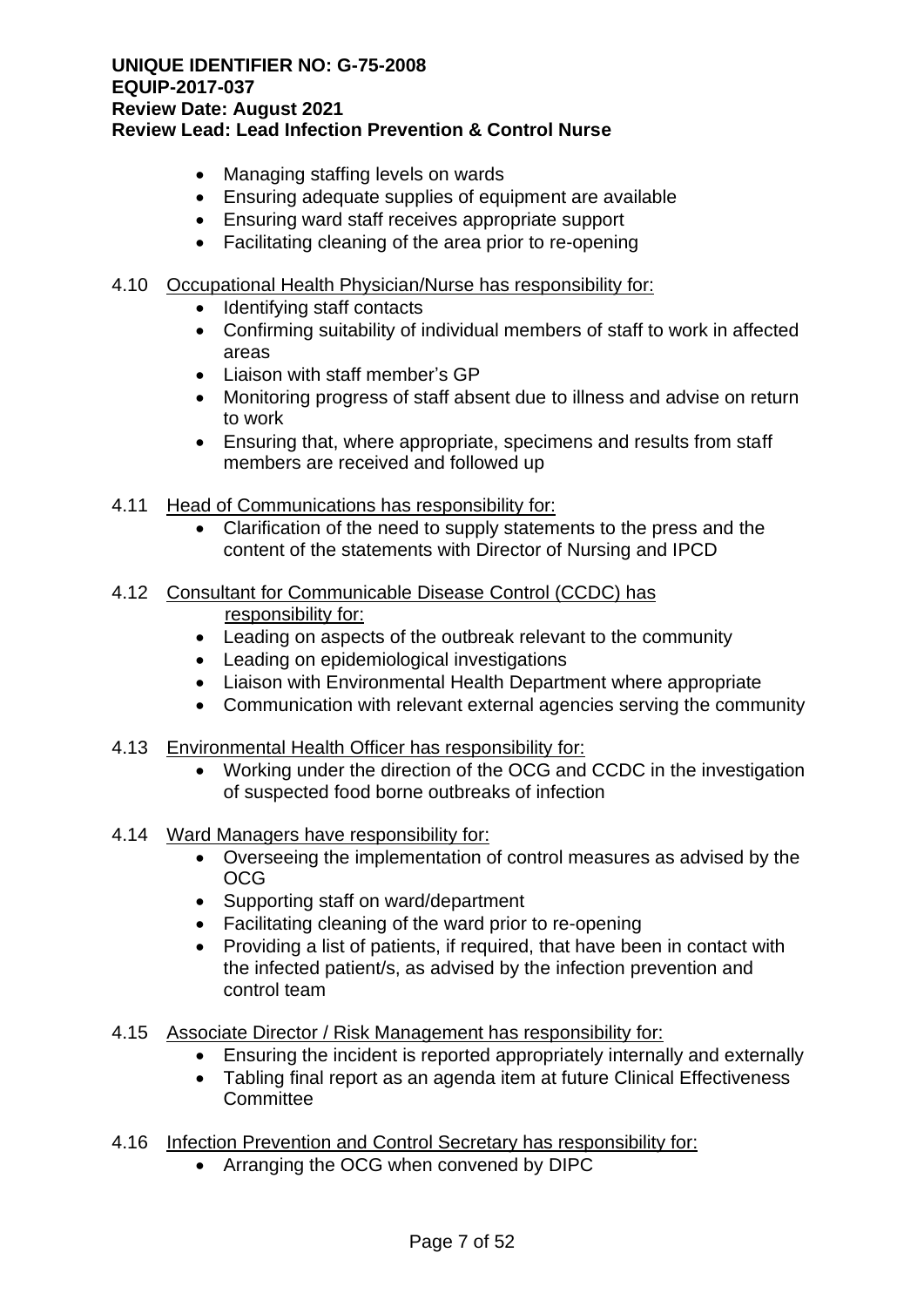• Taking minutes, maintaining the action log and circulating both appropriately

See Appendix 1 for Directory of Key Personnel.

#### 5. Procedure

5.1 Recognition of Outbreak

**An outbreak may be recognised first by medical, nursing, other health care professionals or laboratory staff. In all cases, notification of an actual or suspected outbreak should be made to the IPCT.** 

#### 5.2 Preliminary Action

The nurse in charge of the ward will seek evidence of other cases of infection and inform the IPCN if there is suspicion of an outbreak. Outside normal working hours, the nurse in charge of the affected service should contact the on-call IPCN via switchboard. (Outbreak documentation for D&V is available on the IPCT intranet site and should be completed):

[http://intranet.cht.nhs.uk/clinical-information/infection-prevention](http://intranet.cht.nhs.uk/clinical-information/infection-prevention-control/viral-gastroenteritis/)[control/viral-gastroenteritis/](http://intranet.cht.nhs.uk/clinical-information/infection-prevention-control/viral-gastroenteritis/)

- The IPCN will inform the IPCD or on-call microbiologist if appropriate
- Assessments of available information will be made by the IPCN and the IPCD where appropriate (with input from the CCDC when also appropriate). Possible conclusions are:
- **No outbreak**: Advice on management of non-linked cases will be given by the IPCD and/or IPCN. Feedback should be given to the clinical area in question
- **Possible Outbreak**: Insufficient evidence to declare an outbreak but the possibility cannot be excluded. An 'alert' situation where infection prevention and control measures will be implemented at the discretion of the IPCT
- **Suspected Viral Gastroenteritis Outbreak:** The outbreak will be managed using the standard for managing an outbreak of gastroenteritis (Appendix 2). The IPCD will advise on ward closure or other alternatives, if appropriate. The IPCD may still decide to institute the major outbreak plan if there are multiple wards or if there are serious issues with implementing the standard.
- **Suspected COVID-19 outbreak**: See appendix for definition. IPCD/on-call microbiologist will arrange an outbreak control meeting along with external partners (PHE and CCG representatives) IPCN will iform the Yorkshire Regional Incident Coordination Room Email: ICC.YorkshireHumber@phe.gov.uk/Phone: 01133860300 within 24 hours of the outbreak identification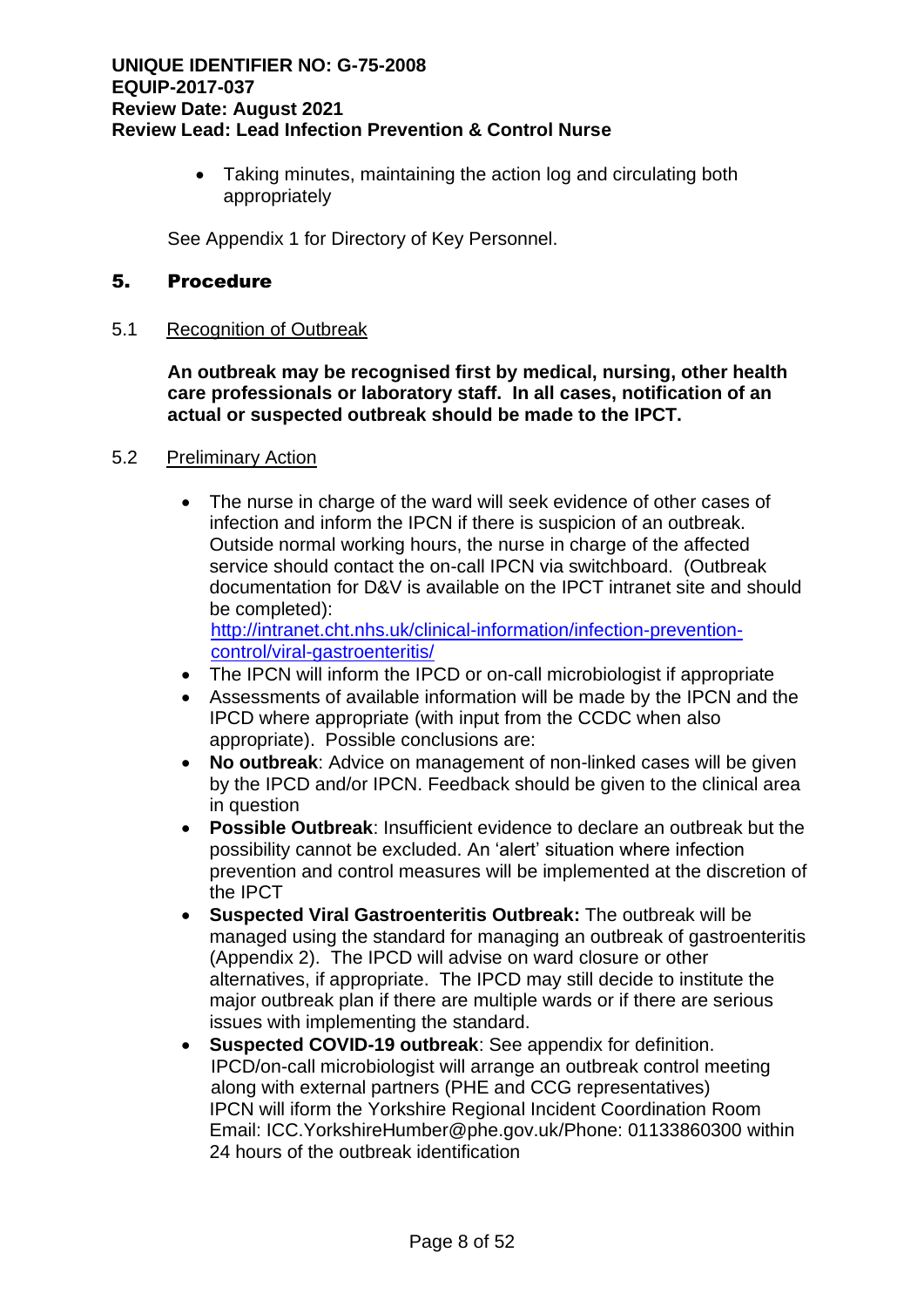IPCD/on-call microbiologist will complete an outbreak notification form (appendix 3) and email [england.eprrney@nhs.net](mailto:england.eprrney@nhs.net) within 24 hours of the outbreak identification

IPC matron/ Senior IPCN will provide updates to the national ICC via the IIMARCH form (appendix 3) and email to england.eprrney@nhs.net within 24 hours following the outbreak meeting IPCD/IPC Matron will inform CQC via the Trust CQC communication officer (if required)

• **Major Outbreak**: The IPCD or deputy, after consultation with other appropriate key personnel, including the Consultant for Communicable Diseases (CCDC), will decide whether an outbreak does exist and whether the Major Outbreak Plan should be brought into action. It may be necessary to take emergency action before the Outbreak Control Group (OCG) has been convened. This may include the need to close a ward, department or even the Accident and Emergency department. This decision should be made by the Chief Executive on the advice of the IPCD or the DIPC. It is important that no action be taken by others that would prejudice considerations at this point.

**Outbreaks, which originate within the community, may have serious implications for the Trust and vice versa. It is expected that the IPCT will be informed by the Consultant in Public Health (CCDC) Health Protection or the Community Infection Prevention Team. Any expected admissions may need to be diverted from the Accident and Emergency Department to a designated area.**

#### 5.3 Immediate Actions:

- If suspicion of a major outbreak is valid, the IPCD will inform the Clinical Director for the affected service(s), outside normal working hours, the On-call Microbiologist will contact the Trust On-call Manager and the Nurse in Charge for the affected ward. The IPCD will inform the DIPC and the CCDC or, outside normal working hours, the On-call Public Health Doctor. The IPCD will inform the Director of Nursing, the Medical Director and Occupational Health
- The IPCN will inform the Ward Manager, the Senior Nurse/Matron for the affected service and the Director and Associate Director of Risk Management
- Appropriate specimens must be submitted to the laboratory as soon as possible after guidance from the IPCD or IPCN
- Affected patients should be isolated and/or segregated from unaffected patients, as appropriate. Advice on this will be given by the IPCN and IPCD
- Where deemed appropriate by the IPCN, staff will be advised not to travel home in workwear/uniform for the duration of the outbreak and Dissolvable polythene bags for patient clothing will be provided to transport clothing home for laundering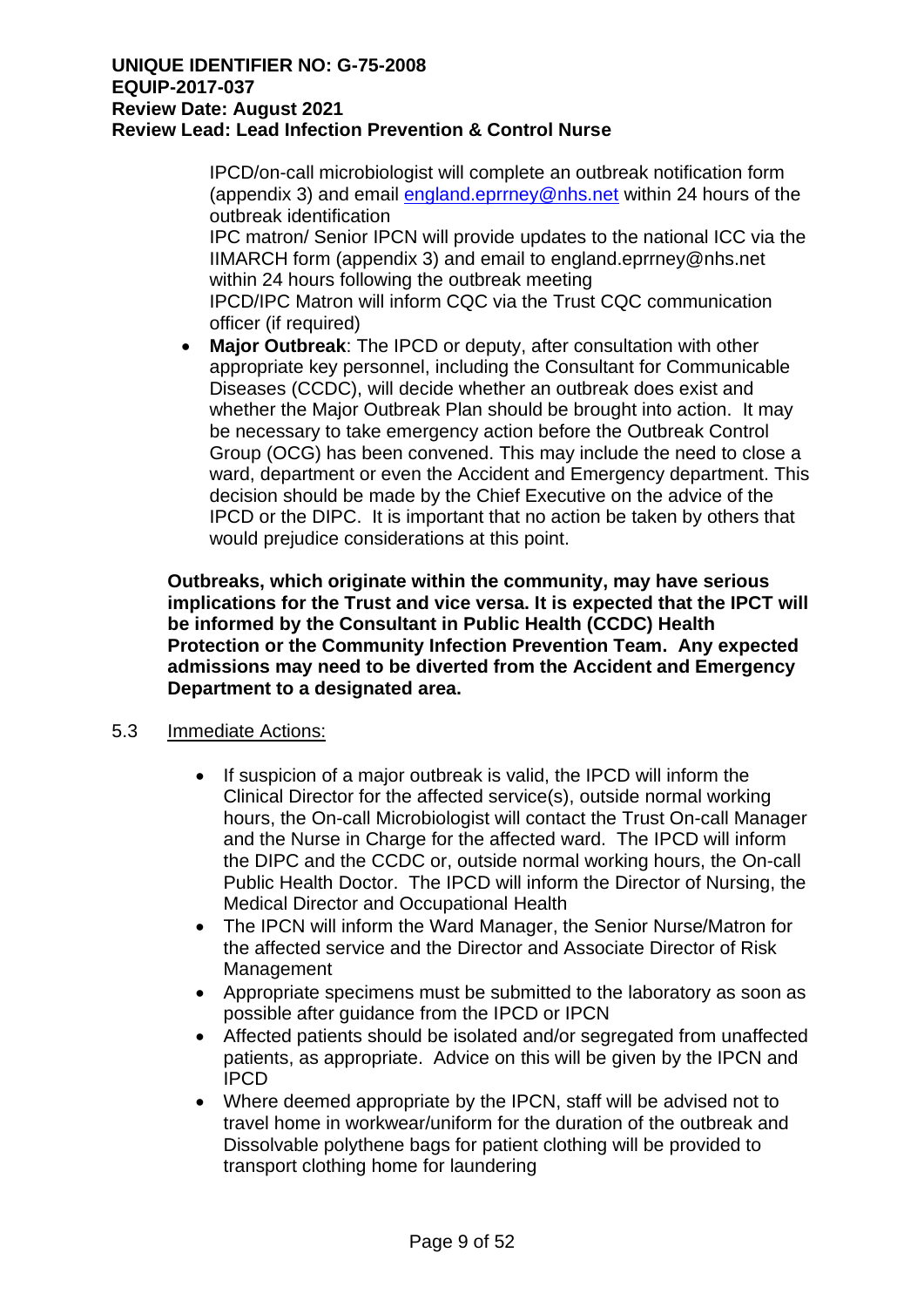- The IPCN will monitor all reports (verbal and laboratory) of infection and will liaise with the IPCD on a continual basis
- Existing guidance within the following policies will be implemented: Hand Hygiene Contact Precautions Isolation

#### 6. Management of a Major Outbreak

- 6.1 If the incident has been designated a major outbreak, arrangements to convene the OCG as soon as possible will be made. The first meeting should be arranged within 24 hours of declaring a major outbreak. See action cards in Appendix 5**.**
- 6.2 Outside of normal working hours officers providing cover for the OCG will be invited to the OCG as appropriate.

#### 6.3 Outbreak Control Group Membership

- IPCD (Consultant Microbiologist)
- DIPC
- Exec Lead for Infection Control
- Matron of Infection prevention and control
- Medical Director
- Associate Director of Nursing of unit involved
- Communication Manager
- Director of Estates and Facilities
- PHE representative
- CCG representative

#### The following may also be present:

- Matron
- Ward/Department Manager.
- Consultant(s) in charge of affected patients and/or Clinical Director of the division involved
- Occupational Health Advisor
- Catering Manager, if outbreak is food poisoning
- Microbiology Laboratory Manager
- Other Trust Managers, depending on nature of outbreak
- Director of Pharmacy

#### Consideration will be given to inviting the following:

- Director of Public Health
- Regional Epidemiologist
- Regional Director of the Public Health England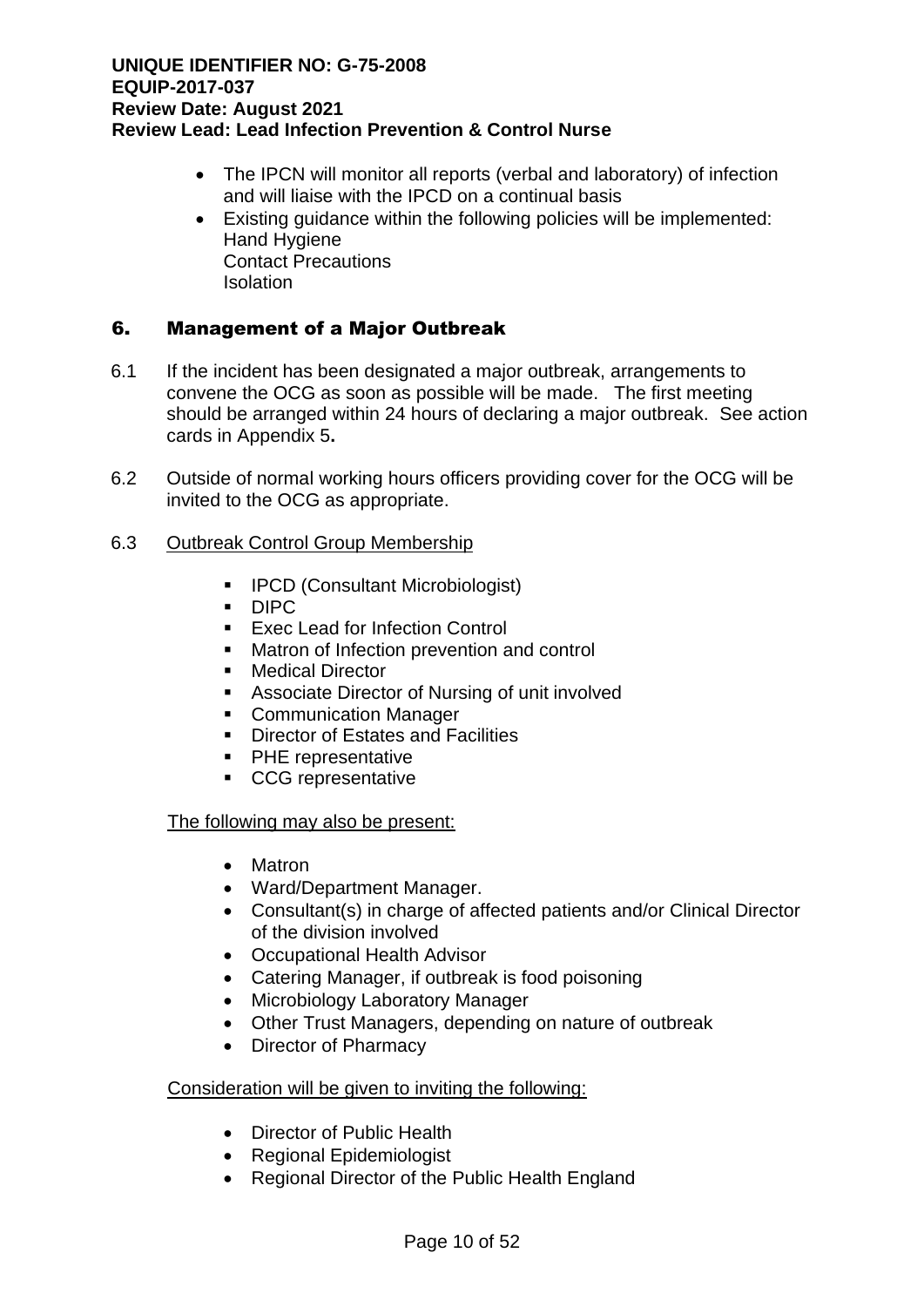- Regional Consultant in Infectious Diseases
- Representative of Water Authority (for water-borne outbreaks)
- Environmental Health Officer (if food poisoning outbreak)
- Veterinary Officer (for zoonoses)
- 6.4 The OCG has the responsibility for agreeing an action plan on the management of the outbreak and for ensuring implementation of this plan. Each member will be given an 'action card' which will outline his/her duties and responsibilities (see Appendix 5). A reactive press statement will be prepared at the initial meeting and be updated at each subsequent meeting.
- 6.5 Subsequent meetings will review progress of the outbreak and its management.
- 6.6 The IPCD will produce interim reports as requested by the Trust.
- 6.7 The OCG will have the responsibility of declaring when the outbreak is over. This fact must be communicated to all affected wards and involved persons.
- 6.8 Once an outbreak is over, cleaning of the affected area will be required. This will be requested but not arranged by the IPCN. Responsibility for coordination of cleaning sits with the Facilities Site Manager/Matron/Ward Manager.
- 6.9 Once the outbreak is over the OCG will meet to review the management of the outbreak and recommend any changes to practice necessary.
- 6.10 The final report on the outbreak will be written by the IPCD with input from other members as appropriate and will be circulated to:
	- All members of the OCG,
	- Chief Executive of Calderdale and Huddersfield NHS Foundation Trust.
	- Regional Epidemiologist.
	- Quality Committee (via Infection Control Committee).
	- IPCT members.
- 6.11 Funding: Excess costs associated with outbreaks are funded by the Clinical Division and not the IPCT unless otherwise agreed by the OCG.

#### 7. Management of an Outbreak of Viral Gastroenteritis

- 7.1 Outbreaks of suspected and confirmed viral gastroenteritis (VGE) will be managed using the standard (Appendix 2).
- 7.2 The flowchart in Appendix 3 should be followed for closure of wards due to VGE.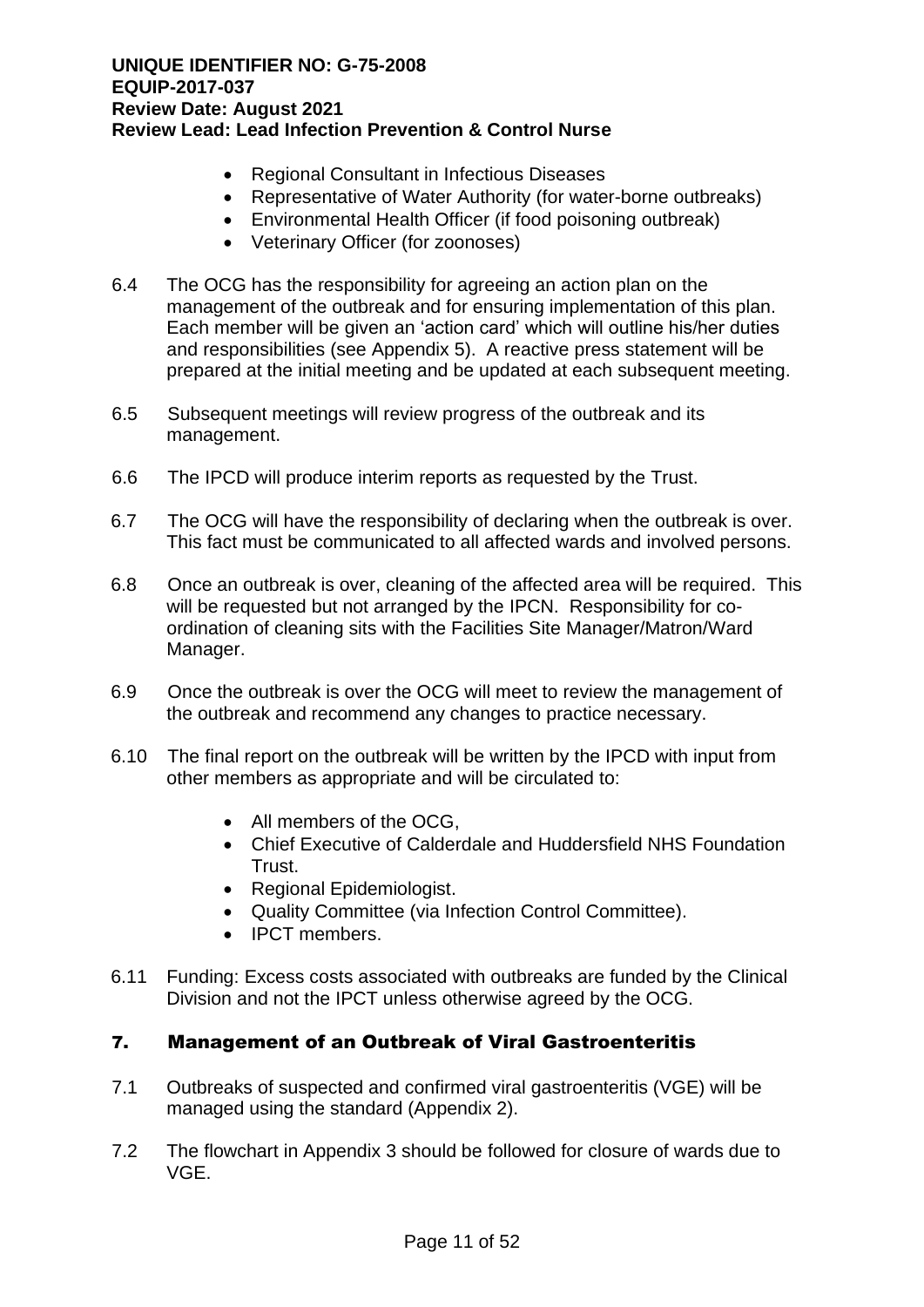- 7.3 An IPCN will attend bed meeting on the affected site, whenever possible, to ensure good communication is maintained.
- 7.4 An IPCN will communicate with appropriate staff members on at least a daily basis, most usefully via email.
- 7.5 During an outbreak of diarrhoea/vomiting, gastroenteritis guidelines must be followed.
- 7.6 When an outbreak is declared to be over an IPCN will communicate this information to appropriate staff and will produce a final report on the outbreak, highlighting any changes in practice required.
- 7.7 During periods of bed pressures the decision to admit patients to an outbreak ward should only be made following direct communication between the On Call Director and the IPCT.

#### 8. Management of an Outbreak of Influenza

- **8.1** Outbreaks of suspected and confirmed Influenza will be managed using the standard operating procedure (Appendix 4).
- **8.2** An IPCN will attend the bed meeting on the affected site, whenever possible, to ensure good communication is maintained during an outbreak or an increased incidence of influenza.
- **8.3** An IPCN will communicate with appropriate staff members on at least a daily basis, most usefully via email.

#### 9. Management of hospital contacts of Covid-19

The management of Covid-19 is changing rapidly. **Always refer to the latest management guidelines on the intranet.** Both staff and patients can become an infection risk to others. Clear assessment and management of such situations is essential to prevent onward spread and service disruption.

Information regarding the infectious nature of patients and staff can be identified via admission screening; pre-admission screening; diagnostic sampling and NHS track and trace. Once identified as an infection risk, immediate actions are to be taken.

**9.1 Patient contacts of a patient**: Patients who are identified as a contact of a case of Covid-19 are to be notified of the contact and cohorted together or isolated where cohorting is impracticable for 14 days from the last contact. Their notes are flagged to alert staff to their exposure and prompt daily assessment for symptoms. If a contact is discharged during that 14-day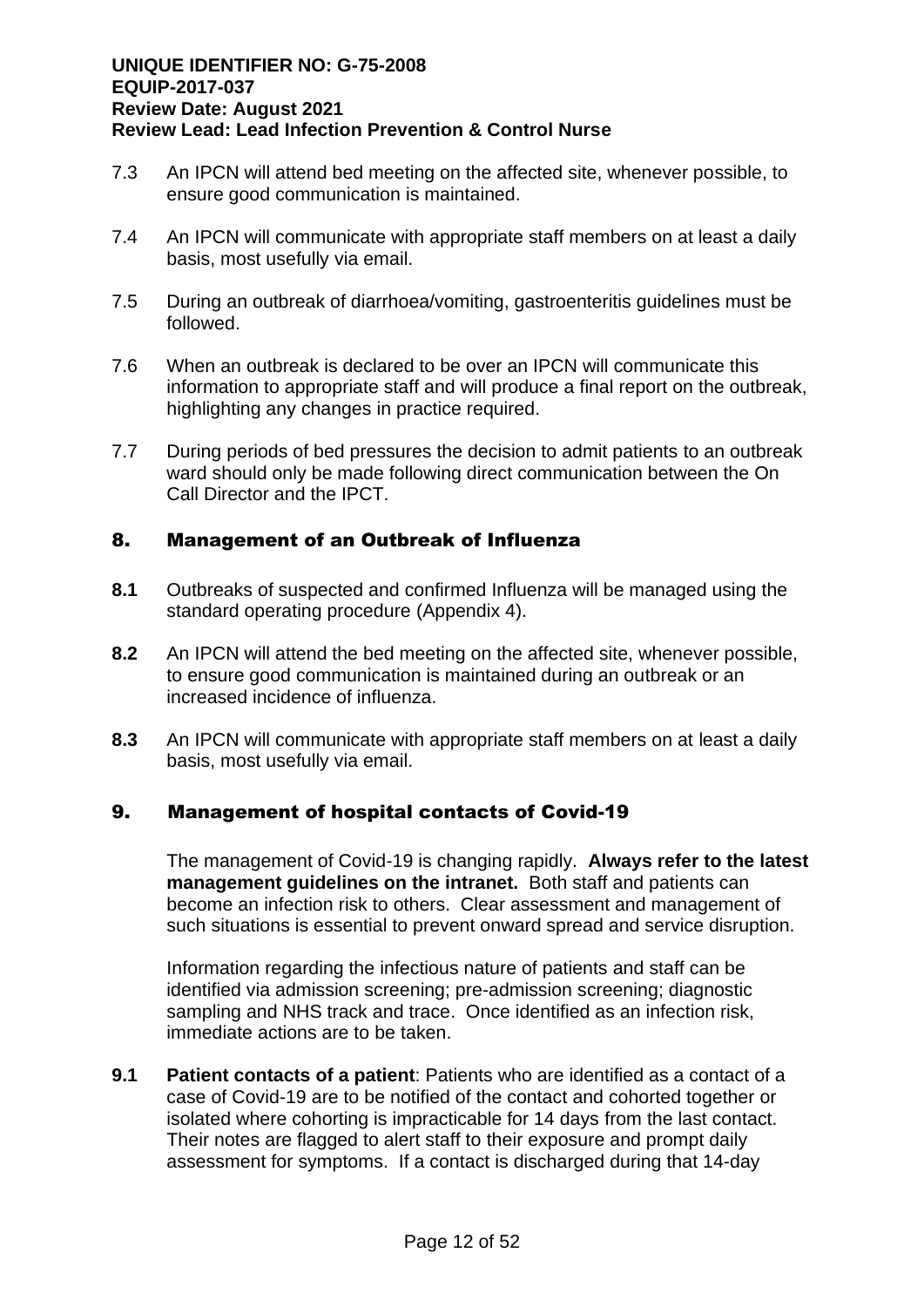period, they must be advised to complete their self-isolation at home. A record of patient contacts are held by the IPCT.

- **9.2 Staff contacts of a patient:** Staff are only considered contacts of a positive patient where they have failed to wear PPE that protects them from Covid-19 exposure i.e. respiratory protection and eye protection. Any staff members identified as contacts of a positive case must be referred to Occupational Health and may be required to self-isolate for 14 days. A record of staff contacts are held by Occupational Health.
- **9.3 Staff contacts of a staff member:** where a staff member is identified as positive for the virus, their management and that of other staff exposed will be managed by Occupational Health. Key to the assessment is the following by all staff of PPE requirements plus social distancing in the area of work and when on breaks. Staff contacts will be assessed by Occupational Health and required to self-isolate for 14 days where assessed as exposed. A record of staff contacts are held by Occupational Health.
- **9.4 Patient contacts of a staff member:** where a staff member is identified as positive for the virus, patient contact will be assessed by the IPCT. Patients will only be considered at risk if the staff member has failed to wear PPE that protects others from Covid-19 exposure i.e. fluid resistant surgical mask (FRSM) or FFP3 mask. The risk assessment will consider if the staff member was working with symptoms and also if the staff member was wearing a valved FFP3 mask which may provide less protection against droplets than a FRSM. A record of contacts are held by the IPCT.

#### 10. Dissemination and Implementation

The policy will be available on the Trust intranet for all staff to access.

#### 11. Monitoring Compliance with this Document

This policy will be monitored by the IPCT following each outbreak and prior to a final report being produce. Formal monitoring of the policy will be by the Infection Prevention and Control Committee.

#### 12. Trust Equalities Statement

Calderdale and Huddersfield NHS Foundation Trust aims to design and implement services, policies and measures that meet the diverse needs of our service, population and workforce, ensuring that none are placed at a disadvantage over others. We therefore aim to ensure that in both employment and services no individual is discriminated against by reason of their gender, gender reassignment, race, disability, age, sexual orientation, religion or religious/philosophical belief, marital status or civil partnerships.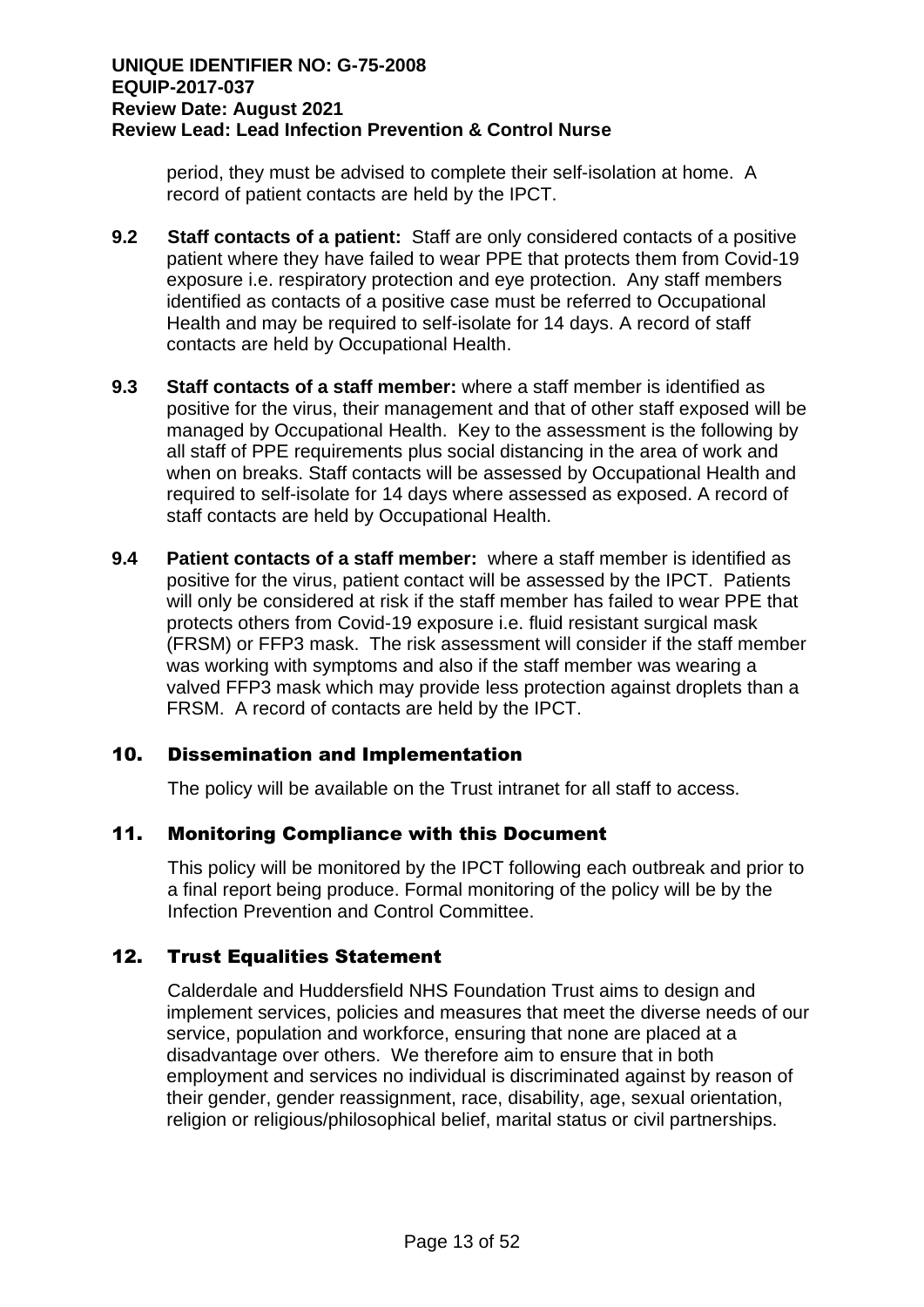This policy has been through the Trust's EQUIP (Equality Impact Assessment Process) to assess the effects that it is likely to have on people from different protected groups, as defined in the Equality Act 2010.

#### 13. Associated Documents

- Section A Control of Infection Arrangements Policy
- Section B Notifiable Disease Policy
- Section C Standard Precautions Policy
- Section H Hand Hygiene Policy
- Section K Isolation Policy
- Covid-19 policy (in development)
- COVID-19: Actions to be taken following an exposure incident at CHFT
- Current Covid-19 SOP for clinical management

#### 14. References/ Further Reading

**Department of Health (2015)** The Health and Social Care Act 2008: Code of Practice of the prevention and control of infections and related guidance

**Hawker J et al (2019)** Communicable Disease Control and Health Protection Handbook (4<sup>th</sup> Edition) Wiley-Blackwell publishing Ltd. Chichester.

**Public Health England (2016)** Infection control precautions to minimise transmission of Respiratory Tract Infections in healthcare settings. Version 2

**Loveday HP et al (2103)** epic3: National Evidence-Based Guidelines for Preventing Healthcare-Associated Infections in NHS Hospitals in England. Journal of Hospital Infection 86S1 (2014) S1-S70

#### **Public Health England (2020)**

<https://www.gov.uk/government/collections/wuhan-novel-coronavirus>

#### **Public Health England (2020)**

[https://www.gov.uk/government/collections/middle-east-respiratory-syndrome](https://www.gov.uk/government/collections/middle-east-respiratory-syndrome-coronavirus-mers-cov-clinical-management-and-guidance)[coronavirus-mers-cov-clinical-management-and-guidance](https://www.gov.uk/government/collections/middle-east-respiratory-syndrome-coronavirus-mers-cov-clinical-management-and-guidance)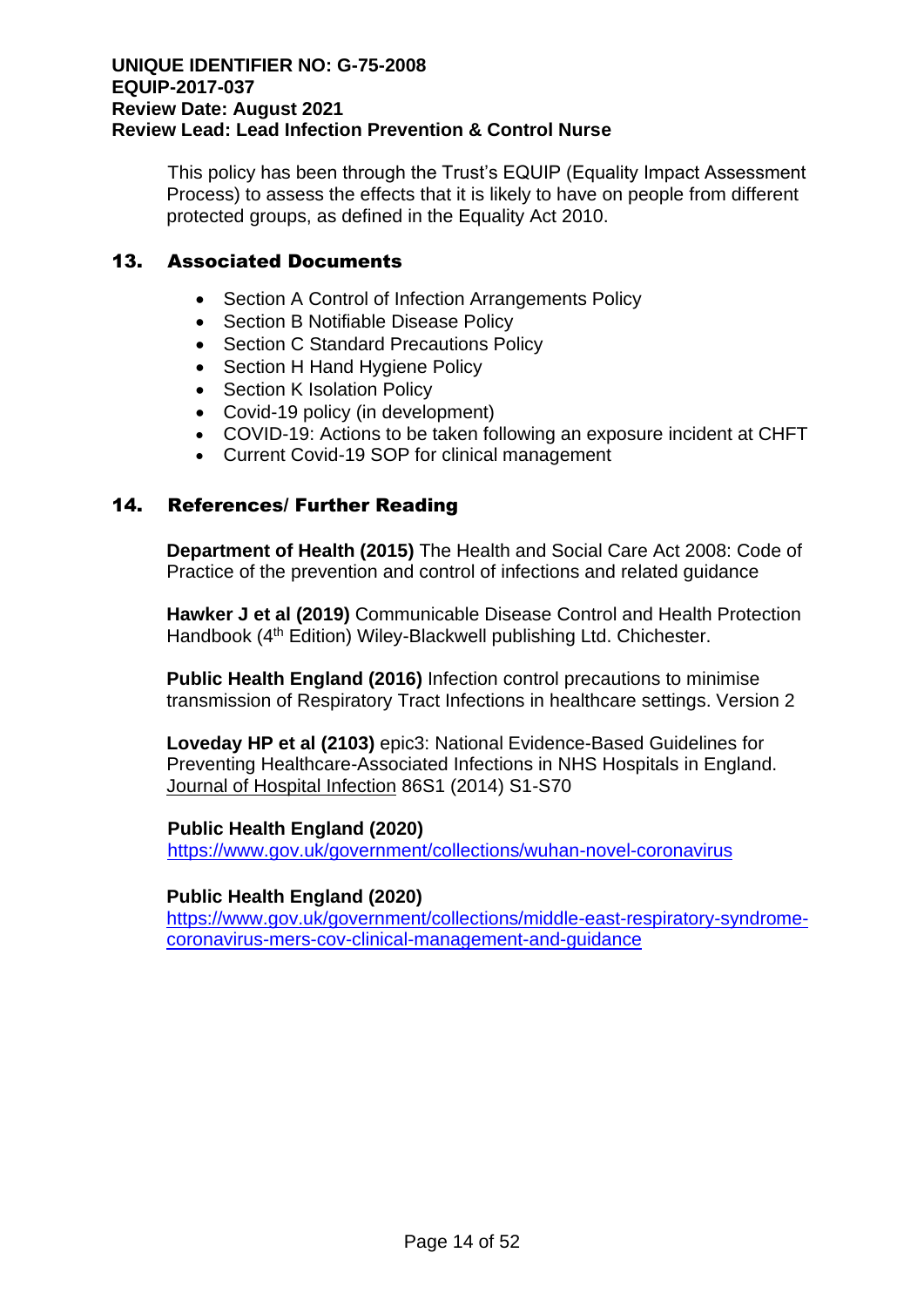#### **APPENDIX 1**

| <b>Title</b>                                                            | <b>Contact Number</b>              |  |
|-------------------------------------------------------------------------|------------------------------------|--|
| Infection Prevention & Control Doctor<br>(IPCD)                         | HRI 01484 355366/ CRH 01422 222305 |  |
| Director of Infection Prevention and<br>Control of Infection            | HRI 01484 343906                   |  |
| Matron of Infection Prevention &<br>Control                             | HRI 01484 355258                   |  |
| Infection Prevention & Control Nurses                                   | CRH 01422 222376/2096              |  |
| (IPCN)                                                                  | HRI 01484 342447/7358              |  |
| Consultant for Public Health (Health                                    | <b>Public Health England</b>       |  |
| Protection) formerly referred to as the<br><b>CCDC</b> (Proper Officer) | <b>Blenheim House</b><br>West One  |  |
|                                                                         | Duncombe Street                    |  |
| <b>Health Protection Nurses (HPN)</b>                                   | Leeds<br>LS1 4PL                   |  |
|                                                                         | Tel: 0113 3860300                  |  |

OUTSIDE NORMAL DUTY HOURS, the home telephone numbers of the key personnel will be held by the switchboard at both Calderdale Royal Hospital and Huddersfield Royal Infirmary.

For the names of the above personnel, please refer to Section A of the Infection Control Policy Manual.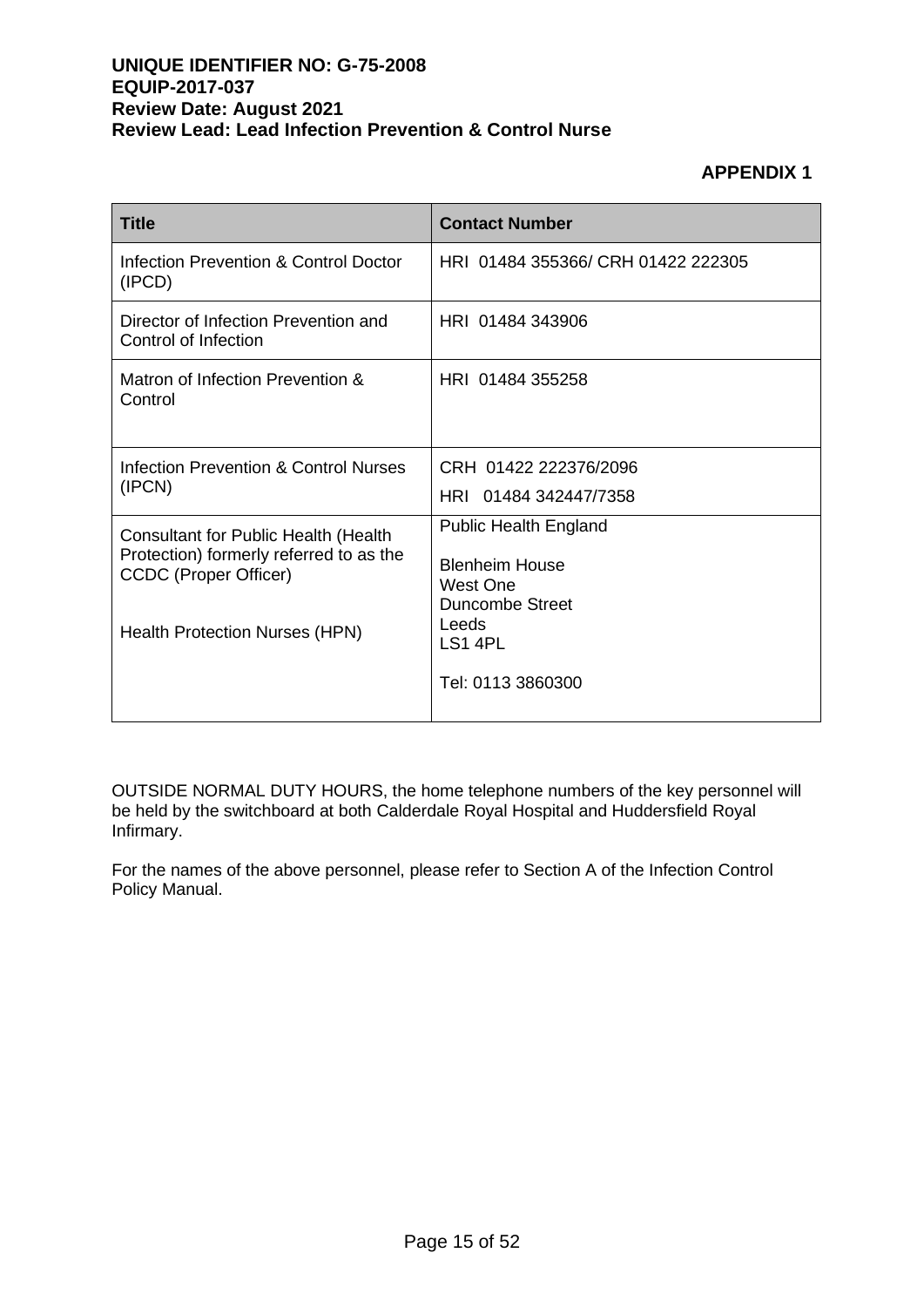#### **APPENDIX 2**

### **Standard for managing an outbreak of gastroenteritis**

#### **Definition of an outbreak of gastroenteritis**

An outbreak of two or more patients or staff complaining of one or more of the following symptoms, in any combination: diarrhoea, vomiting, nausea and abdominal cramps. The most likely cause of an outbreak of gastroenteritis is viral, however this is usually confirmed by laboratory testing.

#### **Identification of an outbreak**

This is usually a phone call from ward staff to the IPCT but may be identified by the laboratory staff either by the increased numbers of specimens received in the laboratory or two or more positive results from the same area.

Symptoms of gastroenteritis, particularly diarrhoea and vomiting can be associated with other medical conditions and therefore some suspected outbreaks may not be due to an infective cause. All reports of a suspected gastroenteritis outbreak should be approached in the same way.

#### **Useful (\*Kaplan) criteria for viral gastroenteritis**

These criteria may be useful when assessing whether an 'outbreak' of gastroenteritis symptoms may be the result of viral gastroenteritis:

- Sudden onset of symptoms usually over a period of 15-50 hours.
- Average duration of symptoms 12-60 hours.
- Vomiting is observed in 50% of cases.
- Stools negative for bacterial pathogens.
- Staff as well as patients may have symptoms.
- High attack/secondary rate.
- Over half have nausea; stomach cramps and over third have malaise, low grade fever, myalgia and headache.

#### **Infection Control Action**

- 1. The ward should download and complete the 'initial diarrhoea and vomiting' report form that can be obtained from the intranet [hthttp://intranet.cht.nhs.uk/clinical](http://nww.cht.nhs.uk/divisions/diagnostic-and-therapeutic/infection-prevention-control-news/viral-gastroenteritis-ward-toolkit/)[information/infection-prevention-control/viral-gastroenteritis//](http://nww.cht.nhs.uk/divisions/diagnostic-and-therapeutic/infection-prevention-control-news/viral-gastroenteritis-ward-toolkit/) and complete prior to the IPCN visiting the ward.
- 2. An IPCN will visit the ward and collate patient information. During the 'out of hours' period this maybe done over the phone by the On-call IPCN.
- 3. Transfers from the ward should be restricted until a full assessment can be carried out.
- 4. IPCN will inform cleaning services/ISS and request 'outbreak cleaning' for the affected ward.
- 5. Isolate or cohort symptomatic patients where appropriate.
- 6. Specimens should be requested from all symptomatic staff and patients.
- 7. The IPCN will liaise with the Microbiology lab regarding outbreak wards
- 8. Where applicable ward bays may be restricted or closed rather than the whole ward but this would be on the advice of the IPCT.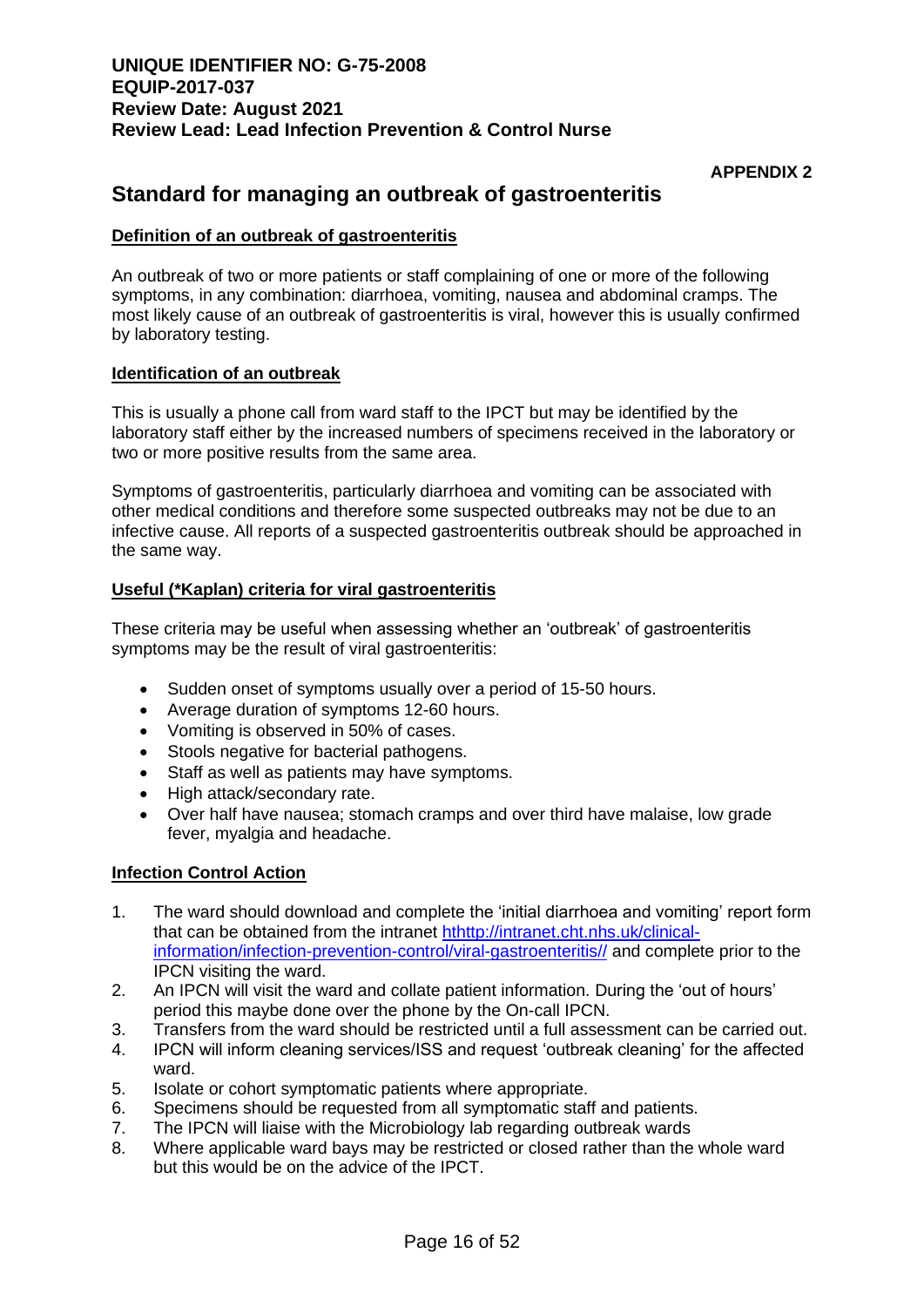- 9. If 'closure' of the whole ward is advised appendix 3 should be followed prior to closure.
- 10. If 'closure' of a ward is advised then the matron of the affected ward or bed manager will be informed.
- 11. 'Closure' is defined as no new patients to be admitted to the affected ward and no patients should be transferred or discharged to any other healthcare setting from the affected ward until advised by the IPCT.
- 12. 'Restricted' is defined as no patients should be transferred or discharged to other healthcare settings unless there is a clinical need; clinical need should be discussed with the IPCT and the risk should be managed appropriately.
- 13. Staff should not be moved from an outbreak ward whilst the ward is closed or restricted.
- 14. Non essential staff should not work in or visit an affected ward.
- 15. Staff should be advised not to travel home from work in their workwear/uniform. Dissolvable laundry bags will be available to transport workwear/uniforms home for laundering.
- 16. Written guidance will be provided to the ward staff, these guidelines must be adhered to during the outbreak. Any change in practice to these guidelines should be discussed with the IPCT.
- 17. The patients on the ward will be reviewed by the IPCN daily until symptoms in all patients have ceased for a minimum of 48 hours, ideally 72 hours or an infectious cause for the symptoms has been ruled out.
- 18. Following the daily review by the IPCN an email will be sent (Monday to Friday) to the following key staff:
	- IPCT
	- Director of Nursing
	- **Medical Director**
	- **Bed Manager**
	- Microbiology laboratory manager
	- Communications staff
	- **Matrons**
	- Associate Nurse Director of affected division
- 19. At the end of the outbreak when the ward has been closed, a report will be produced for the Ward Manager, Matron and Associate Nurse Director.
- 20. During periods of bed pressures the decision to admit patients to an outbreak ward should only be made following direct communication between the On Call Director and the IPCT.
- 21. If there is a clinical need to admit to or transfer out of a closed or restricted ward this should be first discussed with the IPCT.

#### **Criteria for re-opening a bay/ward following an outbreak**

- 1. All patients should be 48 hours symptom free.
- 2. No new cases identified for the last 72 hours
- 3. Consideration may be given to re-opening if all patients in bay areas have been asymptomatic for 48 hours and symptomatic patients are isolated in side rooms.
- 4. The ward has been thoroughly cleaned
- 5. The decision to re-open a ward following an outbreak of gastroenteritis should be made by the IPCT.
- 6. Admission to outbreak wards against the advice of the IPCT must be discussed with the Director on call.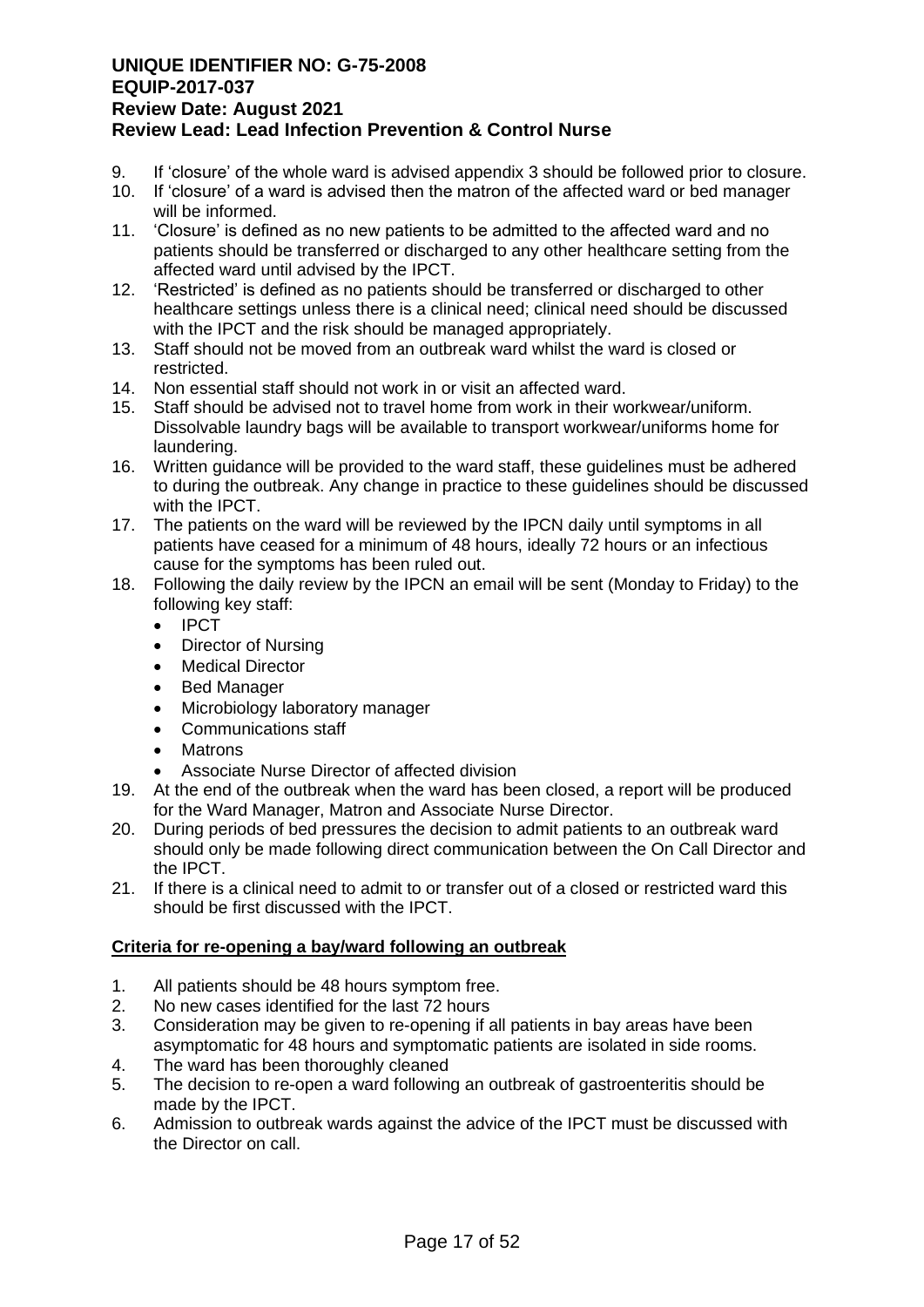#### **References/Suggested further reading**

Ayliffe et al (2000). *Control of Hospital Infection: A practical handbook*. 4<sup>th</sup> ed. Arnold, **London** 

Hawker et al (2005). *Communicable Disease Control Handbook*. Blackwell Publishing. London

Norovirus Working Party. (2011). *Guidelines for the Management of Norovirus outbreaks in acute and community health and social care settings.* Norovirus Working Party. London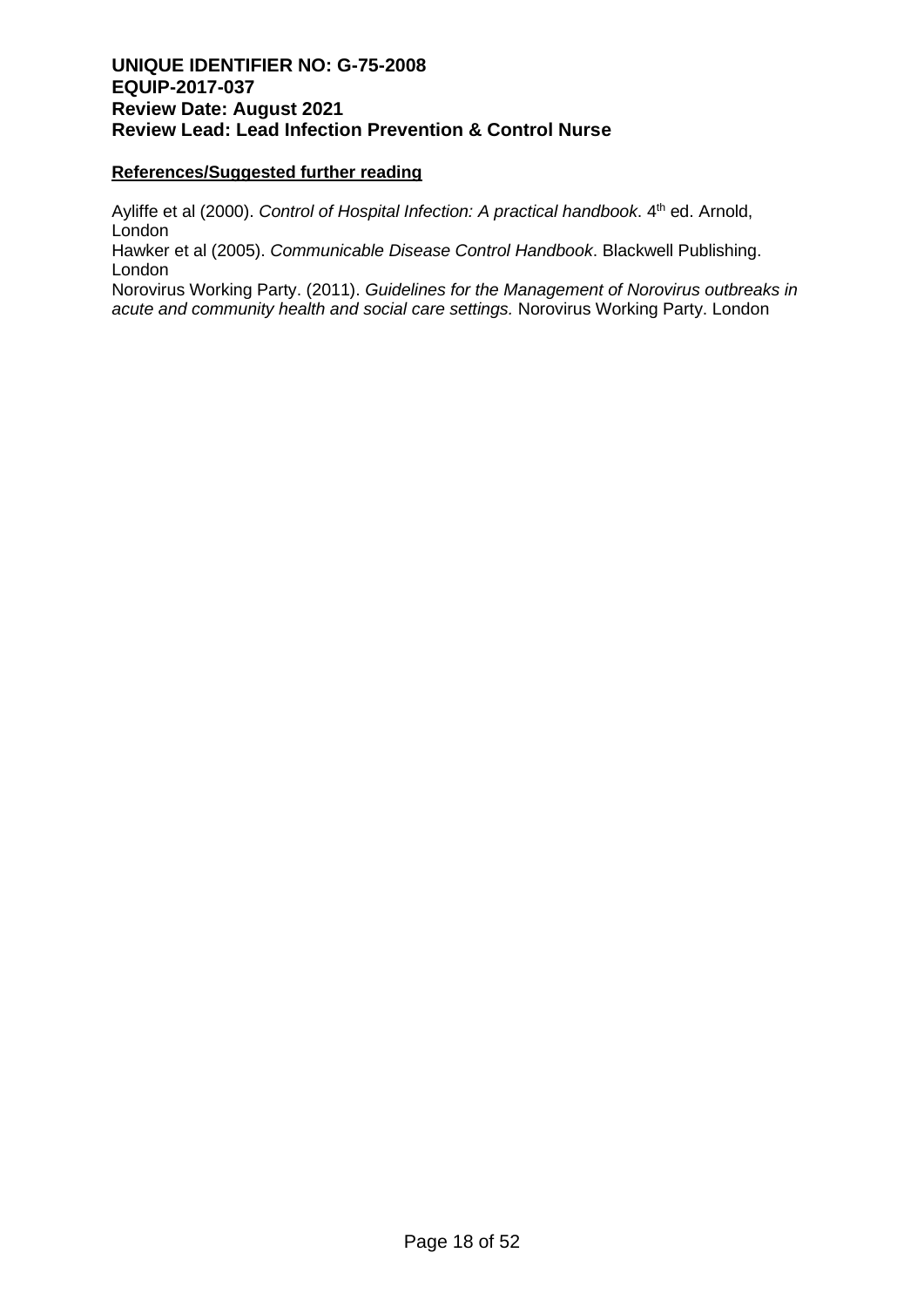

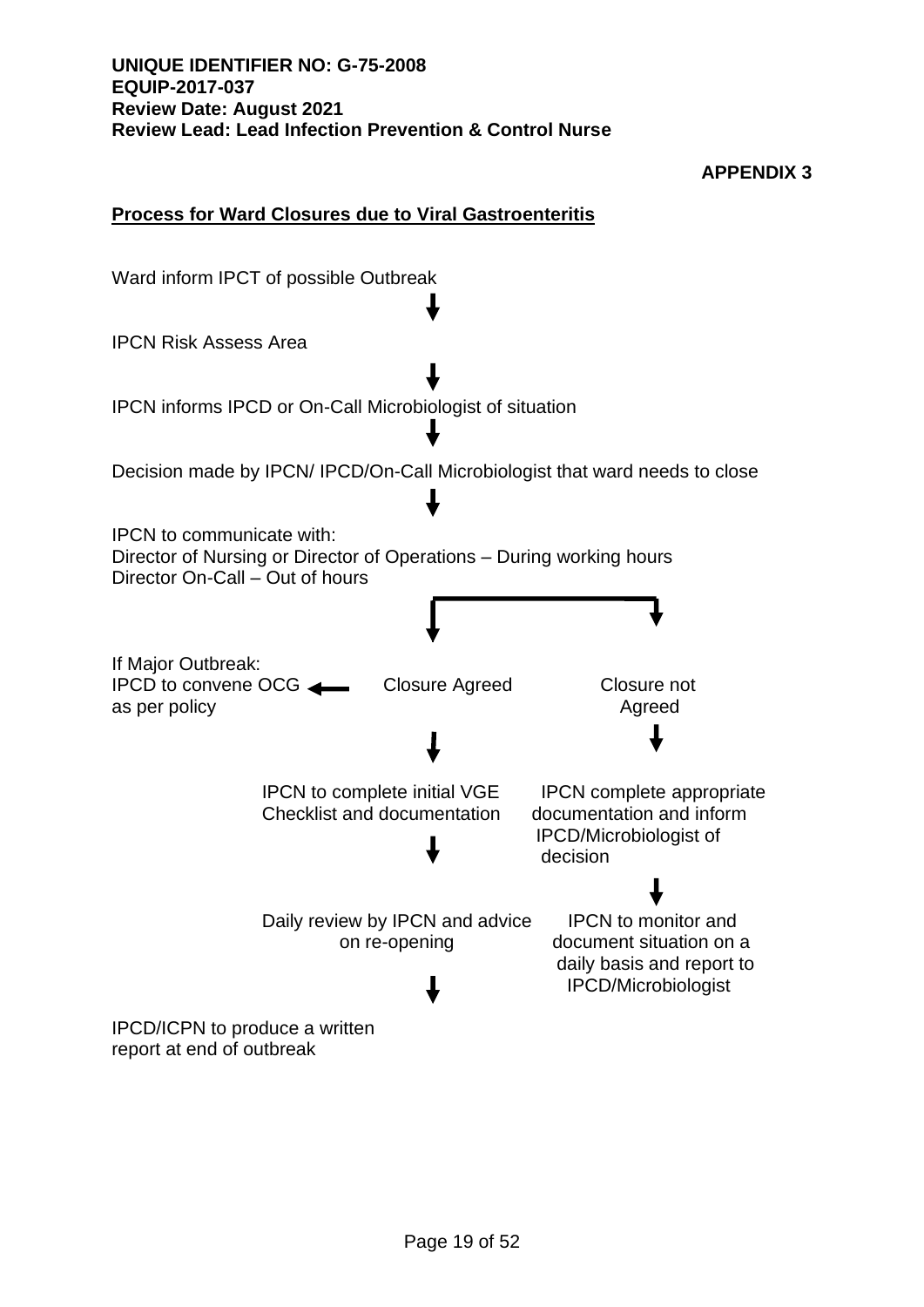#### **APPENDIX 4**

| <b>General</b>              | --<br>Influenza is an acute viral infection of the respiratory tract                                                                                                                                                                                                                                                       |  |  |
|-----------------------------|----------------------------------------------------------------------------------------------------------------------------------------------------------------------------------------------------------------------------------------------------------------------------------------------------------------------------|--|--|
| <b>Information</b>          | 3 types: A, B & C (A&B responsible for most cases)                                                                                                                                                                                                                                                                         |  |  |
| <b>Incubation</b>           | $1-3$ days                                                                                                                                                                                                                                                                                                                 |  |  |
| <b>Period</b>               |                                                                                                                                                                                                                                                                                                                            |  |  |
| Signs &                     | Sudden onset of fever, chills, headache, myalgia, extreme fatigue, dry                                                                                                                                                                                                                                                     |  |  |
| <b>Symptoms</b>             | cough, sore throat and stuffy nose                                                                                                                                                                                                                                                                                         |  |  |
| <b>Infectivity</b>          | The amount of viral shed and hence infectivity is highest in the first 2/3<br>days of infection.                                                                                                                                                                                                                           |  |  |
|                             | <b>Isolation</b>                                                                                                                                                                                                                                                                                                           |  |  |
|                             | In general, both adults and children should remain in isolation until<br>7 days after the onset of symptoms. After this isolation measures<br>can cease providing they have been asymptomatic for at least 48<br>hours.                                                                                                    |  |  |
|                             | If the patient has had Tamiflu for 5 days, the period of infectivity is<br>reduced and isolation measures can cease after day 5 providing<br>the patient has been asymptomatic for 48 hours.                                                                                                                               |  |  |
|                             | <b>Ventilated patients</b>                                                                                                                                                                                                                                                                                                 |  |  |
|                             | Ventilated patients with signs of pneumonitis should remain isolated<br>beyond 7                                                                                                                                                                                                                                           |  |  |
|                             | days. They may shed virus for prolonged periods (weeks if symptomatic)<br>and                                                                                                                                                                                                                                              |  |  |
|                             | should have at least a 10 day course of Tamiflu.                                                                                                                                                                                                                                                                           |  |  |
|                             | Ventilated patients who have had, and are recovering from severe<br>pneumonitis may be considered for step down provided:<br>They have completed a course of Tamiflu as above<br>They are clearly improving. In practice this means they are:<br>$\bullet$<br>Extubated or heading towards extubation<br>Are free of fever |  |  |
| <b>Transmission</b>         | <b>Respiratory and Contact Transmission:</b>                                                                                                                                                                                                                                                                               |  |  |
|                             | Aerosol, droplets or direct/indirect contact with respiratory secretions from<br>someone with influenza or from their surrounding environment.                                                                                                                                                                             |  |  |
| <b>Infection</b>            | Hand Hygiene                                                                                                                                                                                                                                                                                                               |  |  |
| <b>Prevention &amp;</b>     | Respiratory isolation precautions – wearing of surgical mask                                                                                                                                                                                                                                                               |  |  |
| <b>Control</b><br>measures: | unless cough inducing procedure then a FFP3 mask must be                                                                                                                                                                                                                                                                   |  |  |
| <b>Suspected &amp;</b>      | worn.<br>PPE (poster via hyperlink below, for reference not display)<br>$\bullet$                                                                                                                                                                                                                                          |  |  |
| confirmed                   | http://intranet.cht.nhs.uk/typo3/mod.php?M=web_WorkspacesWor                                                                                                                                                                                                                                                               |  |  |
| cases                       | kspaces&moduleToken=e8e38f8e3c51ad0ae1d0021285b7a5796                                                                                                                                                                                                                                                                      |  |  |
|                             | 3785547&tx_workspaces_web_workspacesworkspaces%5Baction                                                                                                                                                                                                                                                                    |  |  |
|                             | %5D=index&tx_workspaces_web_workspacesworkspaces%5Bco                                                                                                                                                                                                                                                                      |  |  |
|                             | ntroller%5D=Preview&id=1386                                                                                                                                                                                                                                                                                                |  |  |
|                             | Commence Tristel cleaning of the environment                                                                                                                                                                                                                                                                               |  |  |
|                             | Request a contact list from the clinical area and advise risk                                                                                                                                                                                                                                                              |  |  |

#### **Influenza Standard Operating Procedure**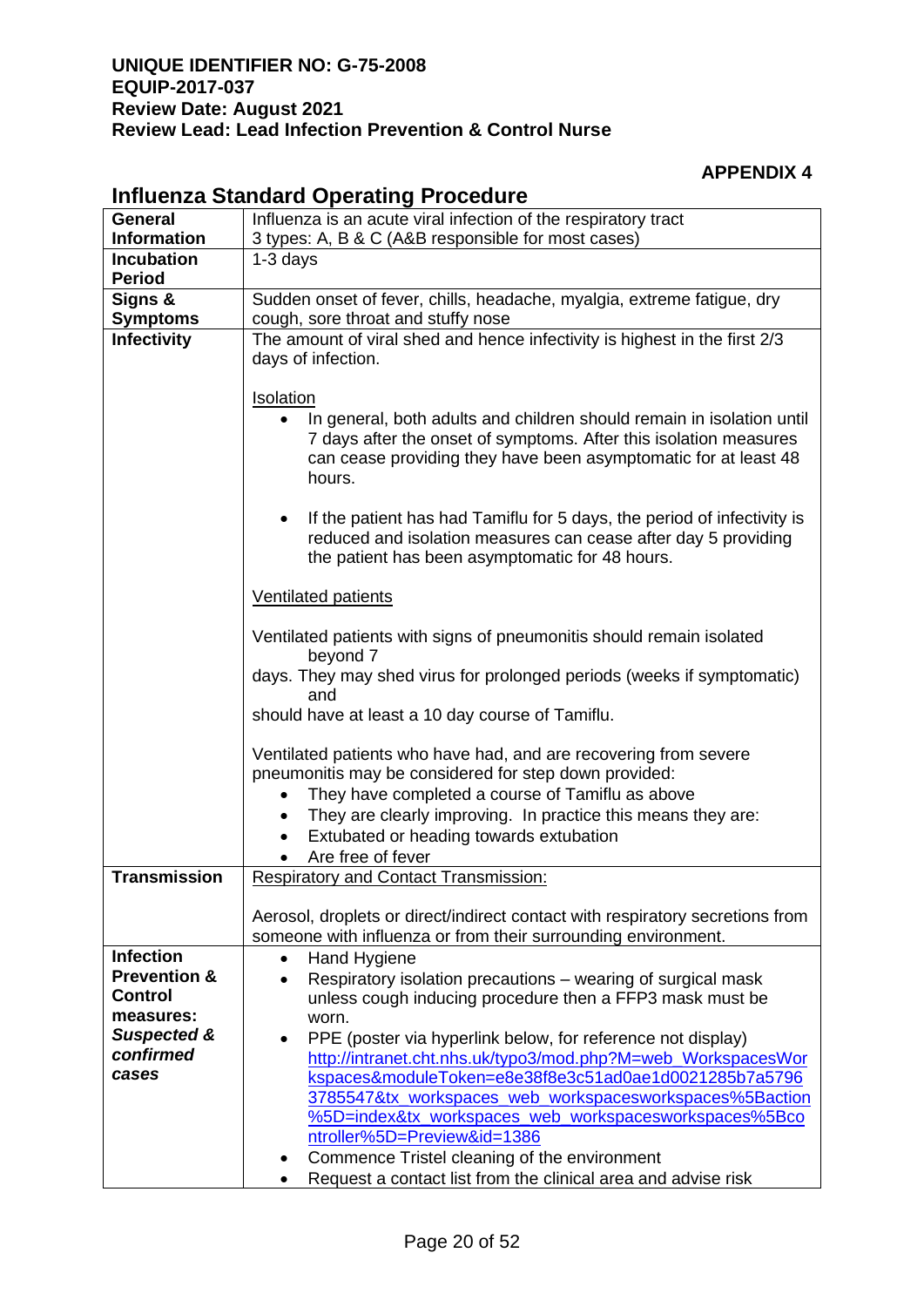|                                 | assessment of the patients that have been involved.                                                                                                                                                                                                                                                                                                                                                                                                                                                                                                                                                                                                                                                                                                                                                                                                                  |
|---------------------------------|----------------------------------------------------------------------------------------------------------------------------------------------------------------------------------------------------------------------------------------------------------------------------------------------------------------------------------------------------------------------------------------------------------------------------------------------------------------------------------------------------------------------------------------------------------------------------------------------------------------------------------------------------------------------------------------------------------------------------------------------------------------------------------------------------------------------------------------------------------------------|
|                                 | Clinician liaison with consultant microbiologist as required.                                                                                                                                                                                                                                                                                                                                                                                                                                                                                                                                                                                                                                                                                                                                                                                                        |
|                                 | Terminal clean and curtain change of bed space/side room on<br>patient discharge                                                                                                                                                                                                                                                                                                                                                                                                                                                                                                                                                                                                                                                                                                                                                                                     |
| <b>High risk</b>                | Children < 6 months, elderly, those with underlying disease especially                                                                                                                                                                                                                                                                                                                                                                                                                                                                                                                                                                                                                                                                                                                                                                                               |
| groups                          | cardiac disease, chronic respiratory disease, immune-compromised,                                                                                                                                                                                                                                                                                                                                                                                                                                                                                                                                                                                                                                                                                                                                                                                                    |
|                                 | pregnant women, Obesity BMI 40 or more                                                                                                                                                                                                                                                                                                                                                                                                                                                                                                                                                                                                                                                                                                                                                                                                                               |
| <b>Contact</b>                  | Risk assessment of patient contacts exposed to the index case needs to                                                                                                                                                                                                                                                                                                                                                                                                                                                                                                                                                                                                                                                                                                                                                                                               |
| tracing                         | be undertaken by the clinician involved.                                                                                                                                                                                                                                                                                                                                                                                                                                                                                                                                                                                                                                                                                                                                                                                                                             |
| <b>Viral swabs</b>              | Viral swabs are available from the pathology central reception on both<br>hospital sites. If this is not the case, ring pathology during working hours<br>on CRH 4457 or the on call pathology staff out of hours, via switchboard.<br>The viral packs contain transport medium and 1 swab. A further dry swab<br>is required in addition to this. 2 swabs should be taken, one nose, one<br>throat. The swabs should then be broken off and placed together in the<br>viral medium. If there is no viral medium available, 2 dry swabs will<br>suffice (the lab will place in viral medium on receipt).<br>NB; Upper respiratory tract specimens may be false-negative in patients<br>with evidence of lower respiratory tract involvement; ET aspirates or BAL<br>samples should be obtained in these patients, in addition to upper<br>respiratory tract samples. |
| <b>Antiviral</b><br>prophylaxis | There are antiviral drugs available that can be used under certain<br>circumstances to either prevent or treat influenza. NICE has issued<br>guidance on the use of antiviral drugs for the prevention and treatment of<br>influenza at:<br>https://www.gov.uk/government/publications/influenza-treatment-and-<br>prophylaxis-using-anti-viral-agents                                                                                                                                                                                                                                                                                                                                                                                                                                                                                                               |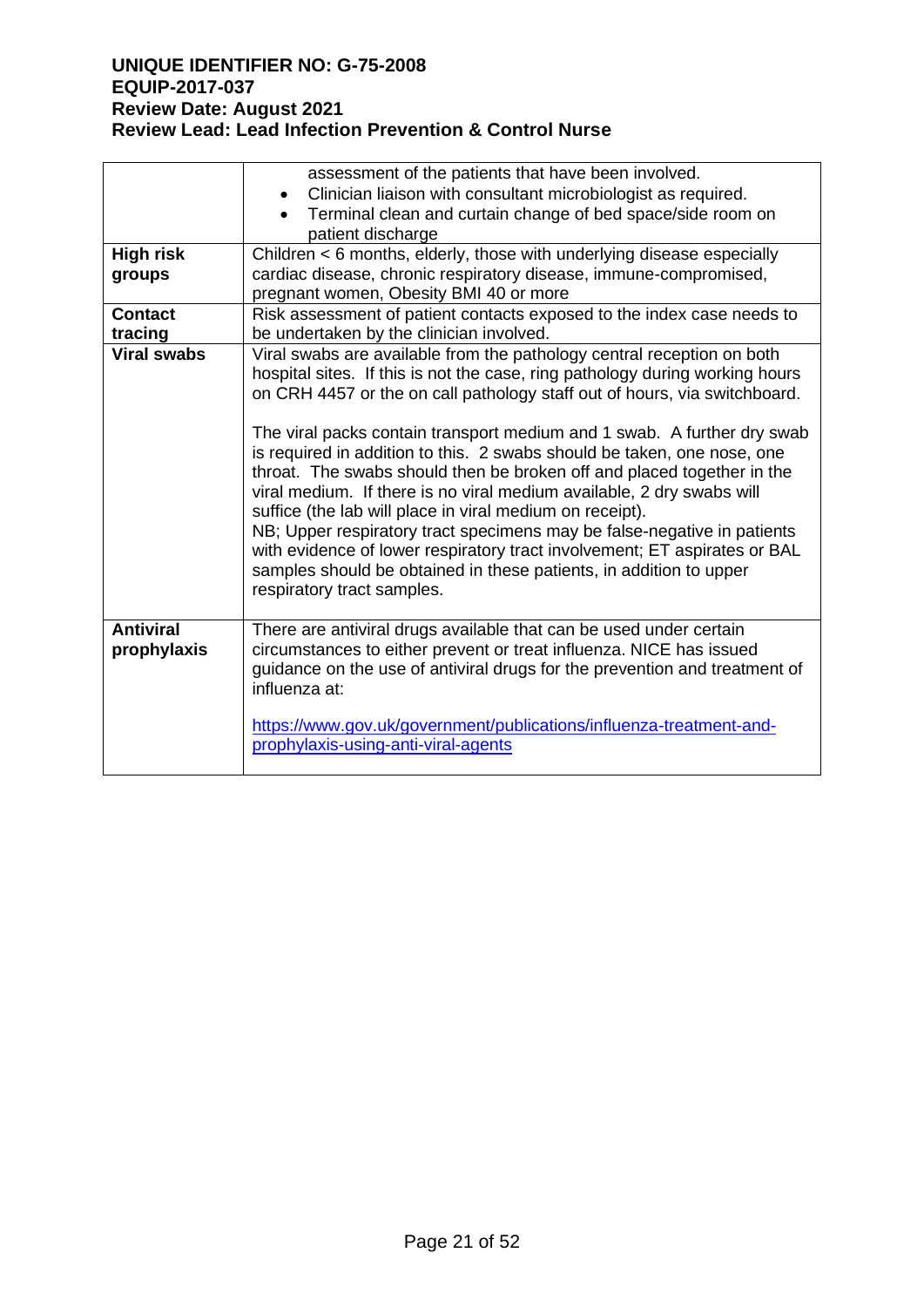#### Influenza Clinical Risk Assessment

The list above is not exhaustive, and the medical practitioner should apply clinical judgement to take into account the risk of influenza exacerbating any underlying disease that a patient may have, as well as the risk of serious illness from influenza itself. Trivalent influenza vaccine should be offered in such cases even if the individual is not in the clinical risk groups specified above.

| <b>Chronic respiratory</b><br>disease                                                   | Asthma that requires continuous or repeated use of inhaled or systemic<br>steroids or with previous exacerbations requiring hospital admission.                                                                                                                                                                                                                                                                                  |
|-----------------------------------------------------------------------------------------|----------------------------------------------------------------------------------------------------------------------------------------------------------------------------------------------------------------------------------------------------------------------------------------------------------------------------------------------------------------------------------------------------------------------------------|
|                                                                                         |                                                                                                                                                                                                                                                                                                                                                                                                                                  |
|                                                                                         | Chronic obstructive pulmonary disease (COPD) including chronic bronchitis<br>and emphysema; bronchiectasis, cystic fibrosis, interstitial lung fibrosis,<br>pneumoconiosis and bronchopulmonary dysplasia (BPD).                                                                                                                                                                                                                 |
|                                                                                         | Children who have previously been admitted to hospital for lower respiratory<br>tract disease.                                                                                                                                                                                                                                                                                                                                   |
| <b>Chronic heart</b><br>disease                                                         | Congenital heart disease, hypertension with cardiac complications, chronic<br>heart failure, individuals requiring regular medication and/or follow-up for<br>ischaemic heart disease.                                                                                                                                                                                                                                           |
| <b>Chronic kidney</b><br>disease                                                        | Chronic kidney disease at stage 3, 4 or 5,<br>chronic kidney failure, nephrotic syndrome,<br>kidney transplantation                                                                                                                                                                                                                                                                                                              |
| <b>Chronic liver disease</b>                                                            | Cirrhosis, biliary atresia, chronic hepatitis                                                                                                                                                                                                                                                                                                                                                                                    |
| <b>Chronic neurological</b><br>disease (included in<br>the DES directions<br>for Wales) | Stroke, transient ischaemic attack (TIA). Conditions in which respiratory<br>function may be compromised due to neurological disease (e.g. polio<br>syndrome sufferers).                                                                                                                                                                                                                                                         |
|                                                                                         | Clinicians should consider on an individual basis the clinical needs of<br>patients including individuals with cerebral palsy, multiple sclerosis and<br>related or similar conditions; or hereditary and degenerative disease of the<br>nervous system or muscles; or severe neurological or severe learning<br>disability                                                                                                      |
| <b>Diabetes</b>                                                                         | Type 1 diabetes, type 2 diabetes requiring insulin or oral hypoglycaemic<br>drugs, diet controlled diabetes.                                                                                                                                                                                                                                                                                                                     |
| Immunosuppression                                                                       | Immunosuppression due to disease or treatment. Patients undergoing<br>chemotherapy leading to immunosuppression. Asplenia or splenic<br>dysfunction. HIV infection at all stages. Individuals treated with or likely to be<br>treated with systemic steroids for more than a month at a dose equivalent to<br>prednisolone at 20mg or more per day (any age) or for children under 20kg<br>a dose of 1mg or more per kg per day. |
|                                                                                         | It is difficult to define at what level of immunosuppression a patient could be<br>considered to be at a greater risk of the serious consequences of influenza<br>and should be offered influenza vaccination. This decision is best made on<br>an individual basis and left to the patient's clinician. ** Some<br>immunocompromised patients may have a suboptimal immunological<br>response to the vaccine                    |
| <b>Pregnant Women</b>                                                                   | Pregnant women at any stage of pregnancy (first, second or third<br>trimesters).                                                                                                                                                                                                                                                                                                                                                 |

Reference (Chapter 19): [https://www.gov.uk/government/organisations/public-health](https://www.gov.uk/government/organisations/public-health-england/series/immunisation-against-infectious-disease-the-green-book)[england/series/immunisation-against-infectious-disease-the-green-book](https://www.gov.uk/government/organisations/public-health-england/series/immunisation-against-infectious-disease-the-green-book)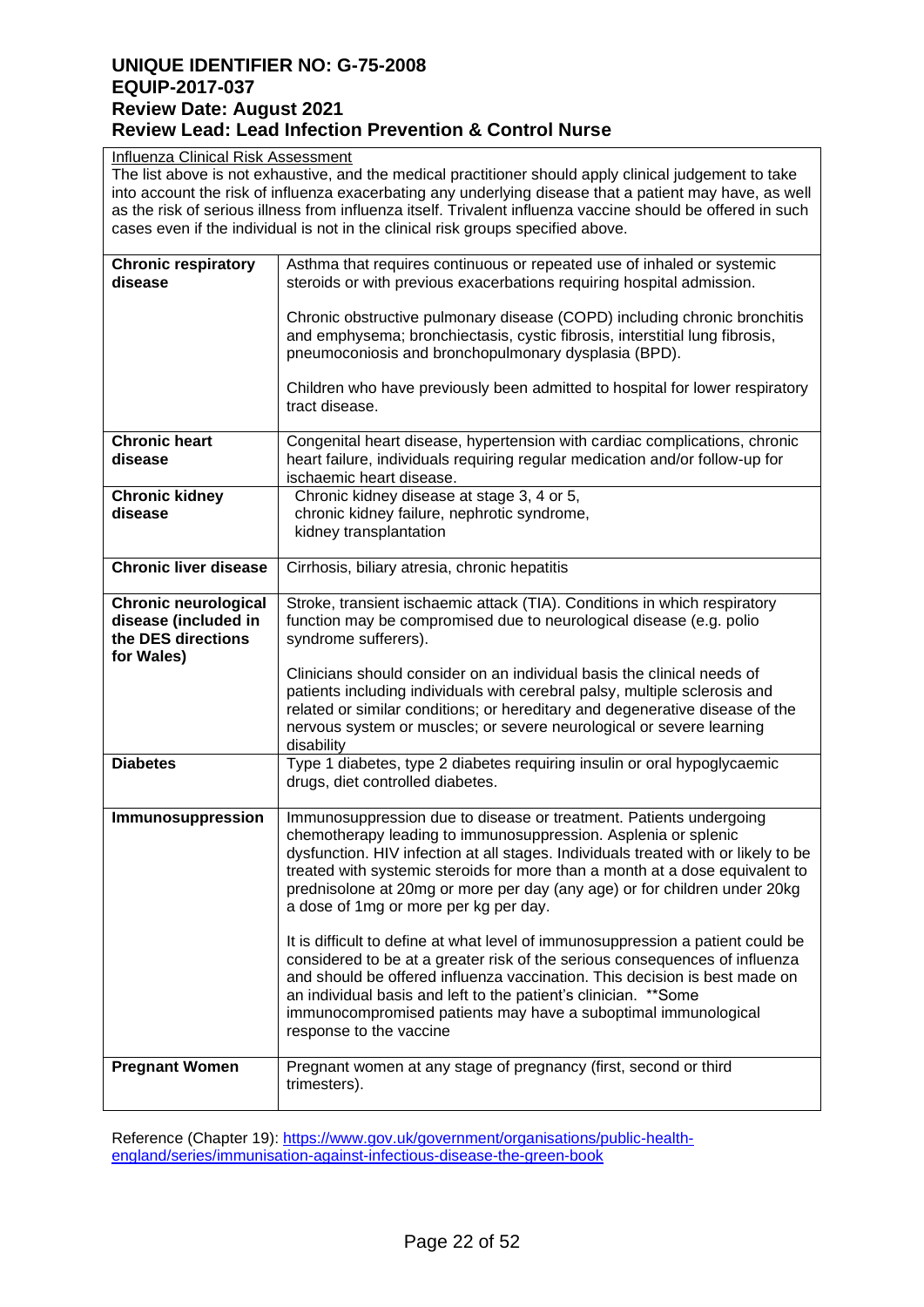**APPENDIX 5**

# **COVID-19: Actions to be taken following an exposure incident at CHFT**

### **Contents**

| NHS test & Trace                                                     |
|----------------------------------------------------------------------|
| Outbreak criteria                                                    |
| Actions following a patient exposure                                 |
| Actions following staff exposure                                     |
| Role & Responsibilities                                              |
| Outbreak Management plan                                             |
| Appendix A: Minimum dataset of significant patient contacts          |
| Appendix B: Staff screening form for Occupational Health             |
| Appendix C: Outbreak Notification Form                               |
| Appendix D: IIMARCH form                                             |
| Appendix E: RCA documentation for HOCI (Definite and probable cases) |
| References                                                           |

### **Follow Trust SOPs for minimising transmission of COVID-19 at CHFT**

 $\checkmark$  All patients with suspected or confirmed COVID should be isolated on admission

[\(https://intranet.cht.nhs.uk/fileadmin/site\\_setup/contentUploads/Communicatio](https://intranet.cht.nhs.uk/fileadmin/site_setup/contentUploads/Communications/Documents/Wuhan_coronavirus/COVID-19_SOP_for_suspected_and_confirmed_cases_Version_13_Final.pdf) [ns/Documents/Wuhan\\_coronavirus/COVID-](https://intranet.cht.nhs.uk/fileadmin/site_setup/contentUploads/Communications/Documents/Wuhan_coronavirus/COVID-19_SOP_for_suspected_and_confirmed_cases_Version_13_Final.pdf)

19 SOP for suspected and confirmed cases Version 13 Final.pdf)

 $\checkmark$  The following groups of asymptomatic patients should be isolated on admission

[\(https://intranet.cht.nhs.uk/fileadmin/site\\_setup/contentUploads/Communicatio](https://intranet.cht.nhs.uk/fileadmin/site_setup/contentUploads/Communications/Documents/Wuhan_coronavirus/COVID-19_SOP_for_NEGATIVES___ASYMPTOMATIC_SCREENS_2020_V1_FINAL_03.07.2020.pdf) [ns/Documents/Wuhan\\_coronavirus/COVID-](https://intranet.cht.nhs.uk/fileadmin/site_setup/contentUploads/Communications/Documents/Wuhan_coronavirus/COVID-19_SOP_for_NEGATIVES___ASYMPTOMATIC_SCREENS_2020_V1_FINAL_03.07.2020.pdf)

19\_SOP\_for\_NEGATIVES\_\_\_\_ASYMPTOMATIC\_SCREENS\_2020\_V1\_FINA [L\\_03.07.2020.pdf\)](https://intranet.cht.nhs.uk/fileadmin/site_setup/contentUploads/Communications/Documents/Wuhan_coronavirus/COVID-19_SOP_for_NEGATIVES___ASYMPTOMATIC_SCREENS_2020_V1_FINAL_03.07.2020.pdf)

- All care home admissions-These can be stepped down if COVID PCR negative and remain asymptomatic
- Shielded patients (Guidance on shielding and protecting people who are [clinically extremely vulnerable from COVID-19 -](https://www.gov.uk/government/publications/guidance-on-shielding-and-protecting-extremely-vulnerable-persons-from-covid-19/guidance-on-shielding-and-protecting-extremely-vulnerable-persons-from-covid-19) GOV.UK) They should be isolated for their duration of in-patient stay regardless of the COVID result.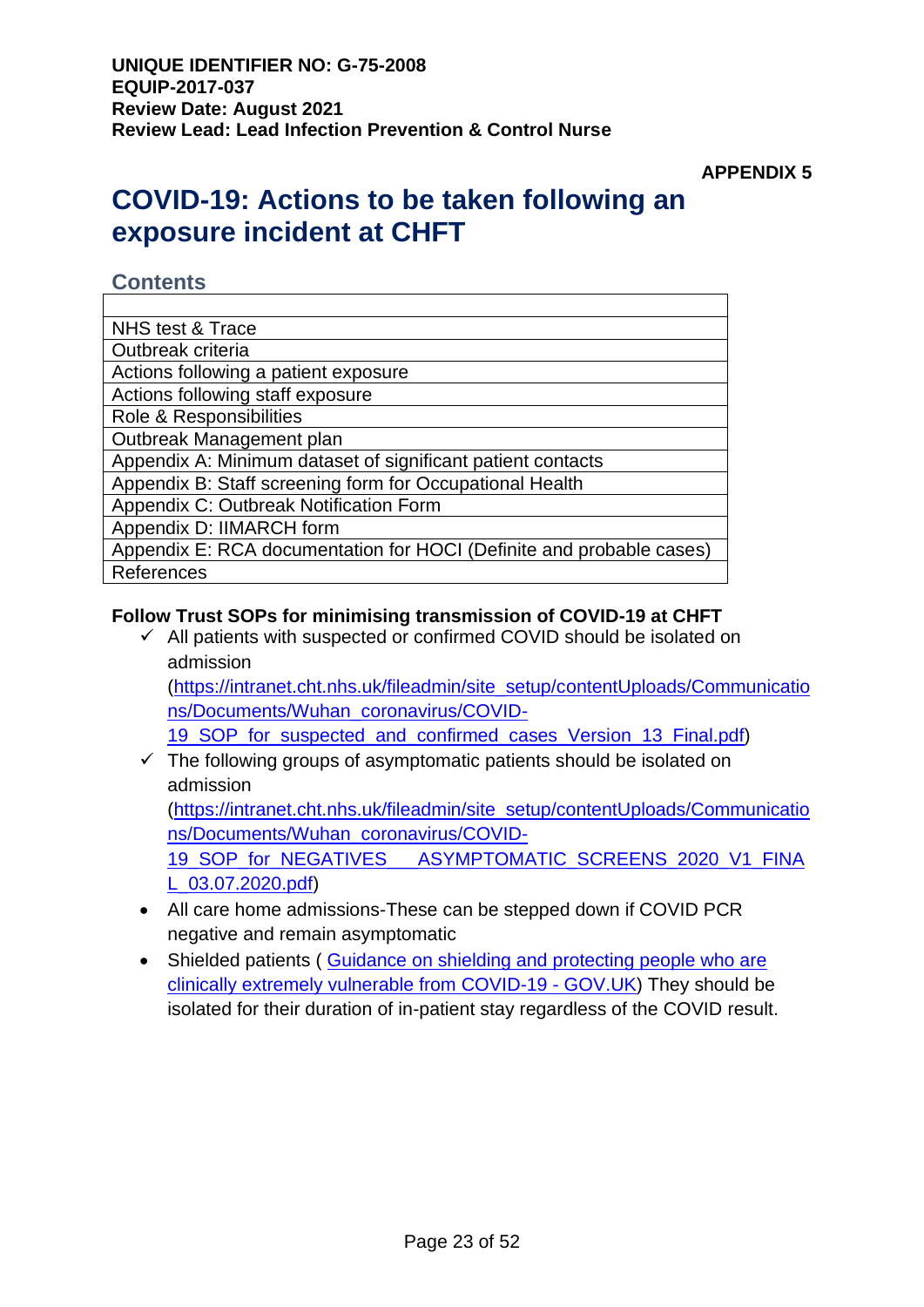#### **Definitions**

| <b>IPCD</b>          | Infection control doctor                                                                                                                                     |  |  |
|----------------------|--------------------------------------------------------------------------------------------------------------------------------------------------------------|--|--|
| <b>IPCN</b>          | Infection control nurse                                                                                                                                      |  |  |
| <b>IMT</b>           | COVID-19 Incident management team                                                                                                                            |  |  |
| <b>OH</b>            | <b>Occupational Health</b>                                                                                                                                   |  |  |
| <b>OCG</b>           | Outbreak control group                                                                                                                                       |  |  |
| <b>Definite HOCI</b> | Patient is admitted for a non-COVID pathology, admission and<br>day 5 COVID PCR is negative and a repeat >14 days after<br>admission is positive.            |  |  |
| <b>Probable HOCI</b> | Patient is admitted for a non-COVID pathology, admission and<br>day 5 COVID PCR is negative and a repeat between 8-14 days<br>is positive                    |  |  |
| <b>Outbreak</b>      | See page 2                                                                                                                                                   |  |  |
| <b>Infectious</b>    | Defined as 48 hours before onset of symptoms or 48 hours                                                                                                     |  |  |
| period               | before the time of the PCR test if the person is asymptomatic                                                                                                |  |  |
| <b>Significant</b>   | Any of the following without appropriate PPE being used                                                                                                      |  |  |
| contact <sup>1</sup> | during the infectious period:                                                                                                                                |  |  |
|                      | Direct Face-to-face contact (e.g. talking) for any length<br>of time; or<br>Being within 1m for 1 min or longer; or<br>Being within 2m for 15 mins or longer |  |  |

# **NHS Test and Trace**

- Any person that received a positive test result will be included in NHS Test and Trace. They will receive a text or phone call asking them to go online to complete an online form which includes information about them and the people they have been in contact with
- For healthcare workers, and cases that involved contacts in healthcare settings, the process will automatically be escalated to the local Health Protection Team (HPT).
- When the local HPT is notified of a healthcare worker case, the social contacts (household, those they have had contact with outside work) will normally have been traced through the national process
- The HPT will pass on details of the case to the agreed single point of contact email address. At CHFT this is the Incident Control Centre [\(Incident.ControlCentre@cht.nhs.uk\)](mailto:Incident.ControlCentre@cht.nhs.uk).
- The incident control centre will pass the information on to Occupational health and the infection prevention and control team within 24 hours
- OH will follow up on staff contacts if any and ensure complete documentation of the process is available
- IPCT will follow up on patient contacts if any and ensure complete documentation of the process is available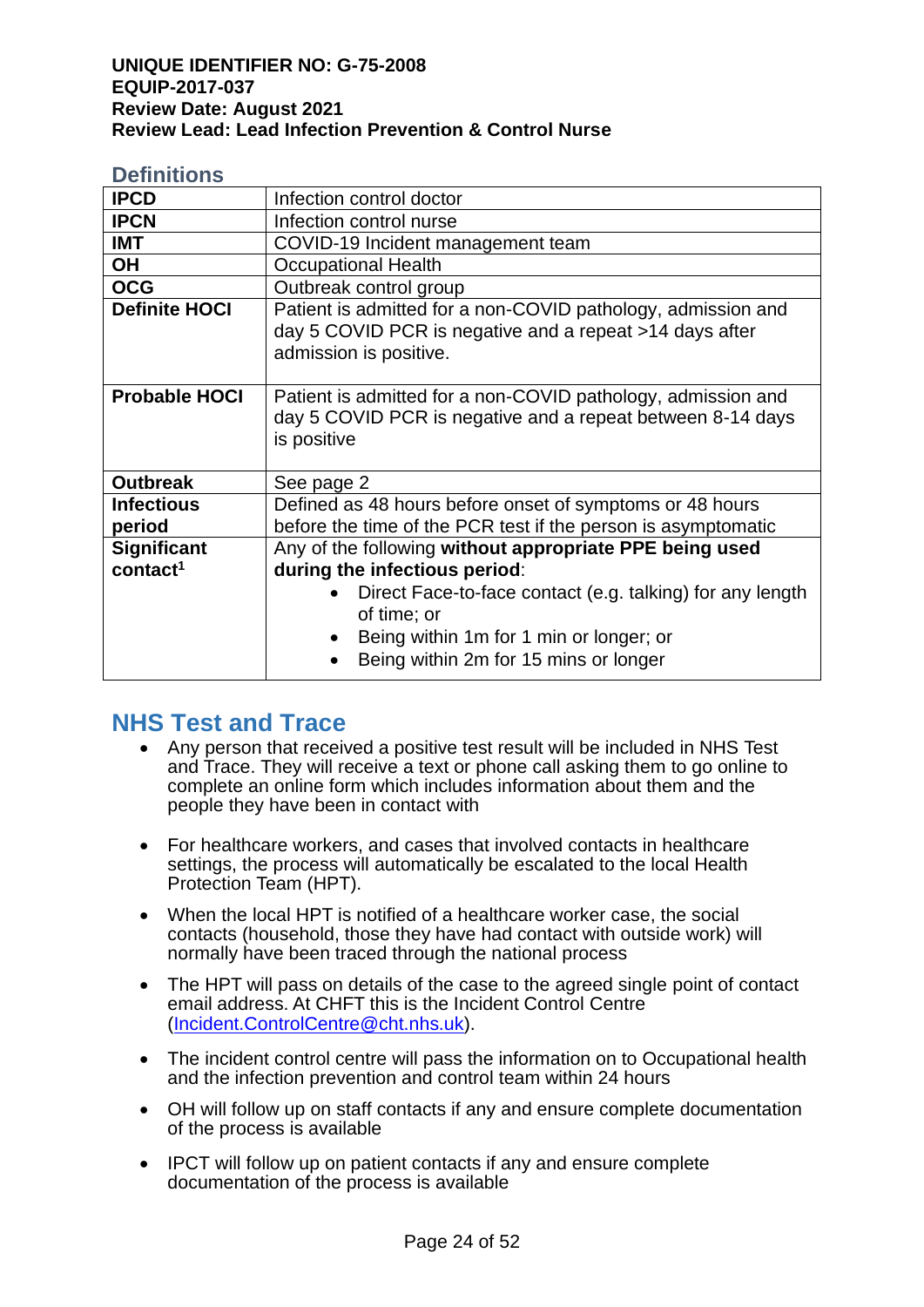# **OUTBREAK CRITERIA (CASES MAY BE STAFF, PATIENTS OR VISITORS)**

|                                  | Criteria to declare an outbreak                                                                                                                                                                                                                                                                                                                    | Criteria to end an<br>outbreak                                                 |
|----------------------------------|----------------------------------------------------------------------------------------------------------------------------------------------------------------------------------------------------------------------------------------------------------------------------------------------------------------------------------------------------|--------------------------------------------------------------------------------|
| <b>Inpatient setting</b>         | Two or more confirmed cases of<br>COVID-19 OR clinically suspected<br>cases of COVDI-19 among<br>individuals associated with a specific<br>setting.<br>For linked patients this will be onset<br>dates 8-14 days after admissions<br>within the same ward or wing of<br><b>CHFT</b>                                                                | No confirmed cases with<br>onset dates in the last 28<br>days in that setting. |
| <b>Outpatient</b><br>setting     | Two or more confirmed cases of<br>COVID-19 among individuals<br>associated with a specific setting with<br>onset dates within 14 days<br>AND:<br>Identified direct exposure between at<br>least two of the confirmed cases in<br>that setting (e.g. within 2 metres for<br>>15 minutes) during the infectious<br>period of the putative index case | No confirmed cases with<br>onset dates in the last 28<br>days in that setting. |
| <b>Non-clinical</b><br>workplace | Two or more confirmed cases of<br>COVID-19 among individuals<br>associated with a specific setting with<br>onset dates within 14 days<br>AND:<br>Identified direct exposure between at<br>least two of the confirmed cases in<br>that setting (e.g. within 2 metres for<br>>15 minutes) during the infectious<br>period of the putative index case | No confirmed cases with<br>onset dates in the last 28<br>days in that setting. |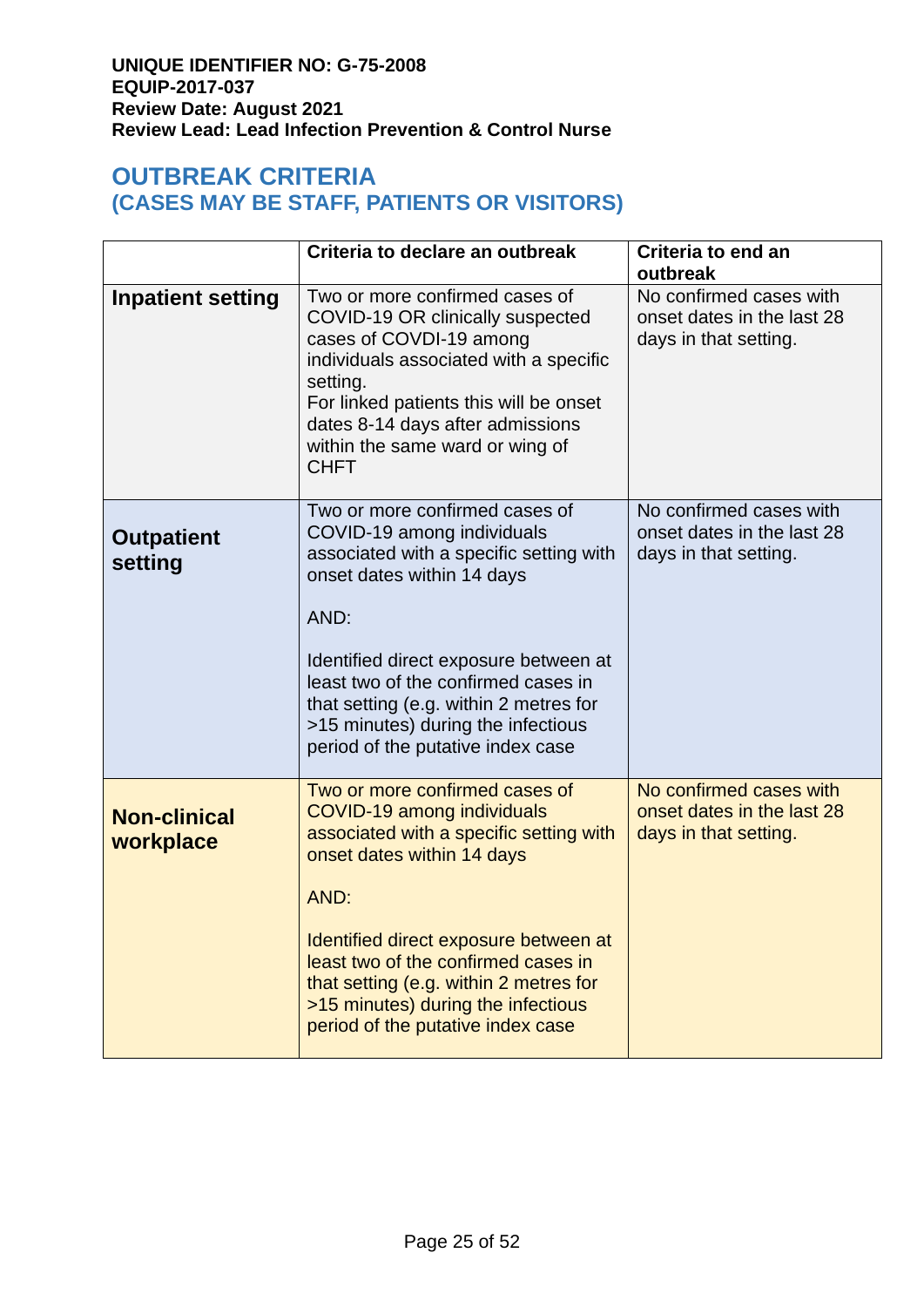# **ACTIONS FOLLOWING A PATIENT EXPOSURE IN AN OPEN BAY**

- $\checkmark$  IPCN to datix as an ORANGE incident. If a definite OR probable HOCI, will need an RCA (appendix 5)
- ✓ Clinically assess all other patients in the bay for COVID-19 symptoms/signs i.e. fever; respiratory symptoms; myalgia; headache; diarrhoea +/- abdominal pain; compatible radiology (CXR or CT findings)
- $\checkmark$  Screening questionnaire for relevant staff (appendix1)
- $\checkmark$  assess patients and staff for significant exposure

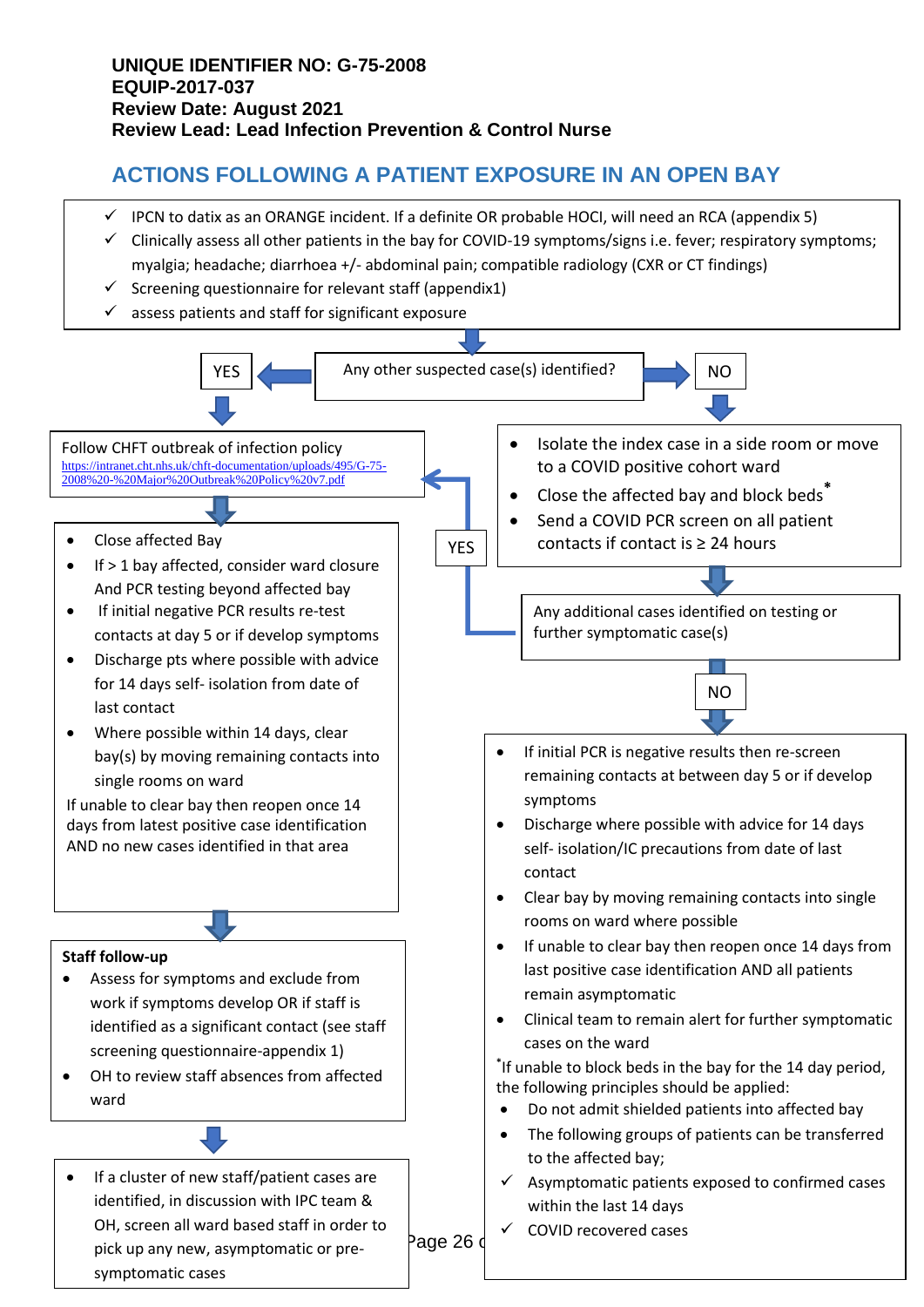# **ACTIONS FOLLOWING A STAFF EXPOSURE**





**HCW is a contact<sup>1</sup> of a confirmed /suspected in-patient of COVID-19** 





**Infectious period** starts 48 hours before symptom onset or date of positive test if asymptomatic

- **1. Definition of contact** is any of the following **without appropriate PPE** used during the infectious period:
- Direct Face-to-face contact (e.g. talking) for any length of time; **or**
- Being within 1m for 1 min or longer; **or**
- Being within 2m for 15 mins or longer

exposure, the proximity of the case, whether the patient was wearing a mask, the activities that took place when  **2. Significant breach of PPE** should take into consideration the severity of patient symptoms, the length of the worker was in proximity (such as aerosol-generating procedures (AGPs), monitoring, personal care) and whether the member of staff had their eyes, nose or mouth exposed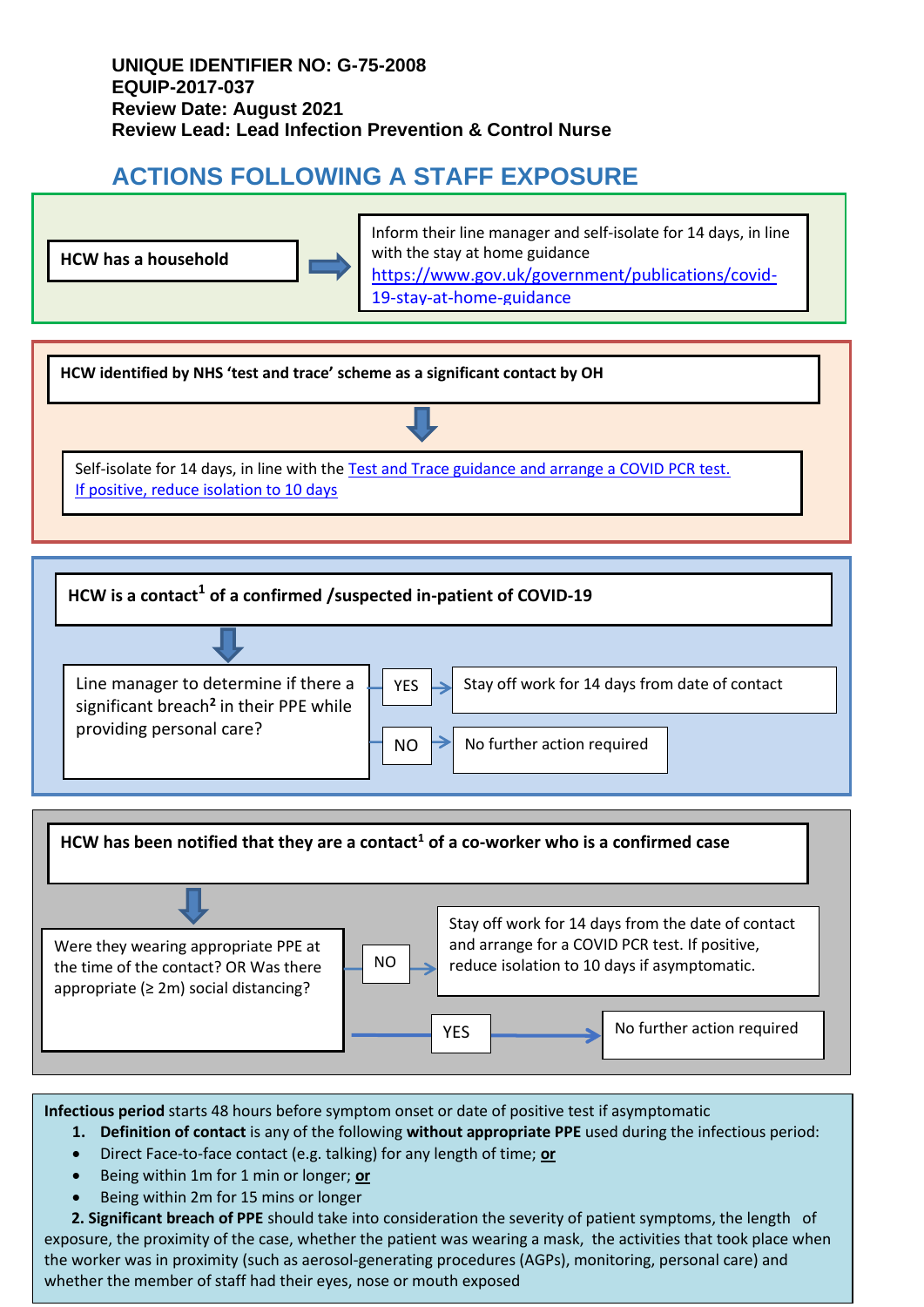# **ROLES, RESPONSIBILITIES and TIMESCALES:**

# **COVID POSITIVE in-patient exposure in hospital**

| <b>Action</b>                                                  | <b>Responsible</b><br>individual/team                       | <b>Time frame</b>                                     |
|----------------------------------------------------------------|-------------------------------------------------------------|-------------------------------------------------------|
| Inform IPCT of in-patient<br>exposure                          | <b>Clinical team</b>                                        | Immediately following<br>suspected or confirmed COVID |
| Datix incident                                                 | <b>IPCN</b>                                                 | By the next working day                               |
| Inform on-call microbiology<br>cons/IPCD                       | <b>IPCN</b>                                                 | Immediately                                           |
| Identification of significant patient<br>contacts              | Clinical teams (IPCNs to<br>support)                        | Timeline within 24 hours                              |
| Identification of significant staff<br>contacts                | Clinical team to identify if<br>PPE breech and inform<br>ΟH | Timeline within 24 hours by<br><b>OH</b>              |
| RCA documentation if probable<br>or definite HOCI (appendix 3) | <b>Clinical teams</b>                                       | As per orange incident (Datix)                        |
| Incident management meeting if<br>required                     | <b>IPCD/On-call micro</b><br>consultant                     | Within 24 hours                                       |
| Outbreak identification                                        | <b>OCG</b>                                                  | Immediately if criteria are met                       |

# **Test and Trace notification of contact**

| <b>Action</b>                     | <b>Responsible team</b>       | <b>Timeframe</b>                |
|-----------------------------------|-------------------------------|---------------------------------|
| Identification of significant     | Occupational health           | Timeline within 24 hours        |
| contacts <sup>1</sup> in Staff    |                               |                                 |
| Identification of significant     | <b>IPCN/on-call micro OOH</b> | Timeline within 24 hours        |
| contacts <sup>1</sup> in patients |                               |                                 |
| Incident management team          | <b>IPCD/on-call</b>           | Within 24 hours of notification |
| meeting (if required)             | microbiologist                | of significant contacts.        |
| Outbreak identification           | OH and IPCT via OCG           | Immediately if criteria are met |

# **COVID POSITIVE staff exposure in hospital**

| <b>Action</b>                                                      | <b>Responsible team</b> | <b>Timeframe</b>            |
|--------------------------------------------------------------------|-------------------------|-----------------------------|
| Identification of significant<br>contacts <sup>1</sup> in Staff    | Occupational health     | Timeline within 24 hours    |
| Identification of significant<br>contacts <sup>1</sup> in patients | <b>IPCN</b>             | Timeline within 24 hours    |
| Incident management team                                           | <b>IPCD/on-call</b>     | Within 24 hours of          |
| meeting (if required)                                              | microbiologist          | notification of significant |
|                                                                    |                         | contacts.                   |
| <b>Outbreak Identification</b>                                     | OH and IPCT via OCG     | Immediately if criteria are |
|                                                                    |                         | met                         |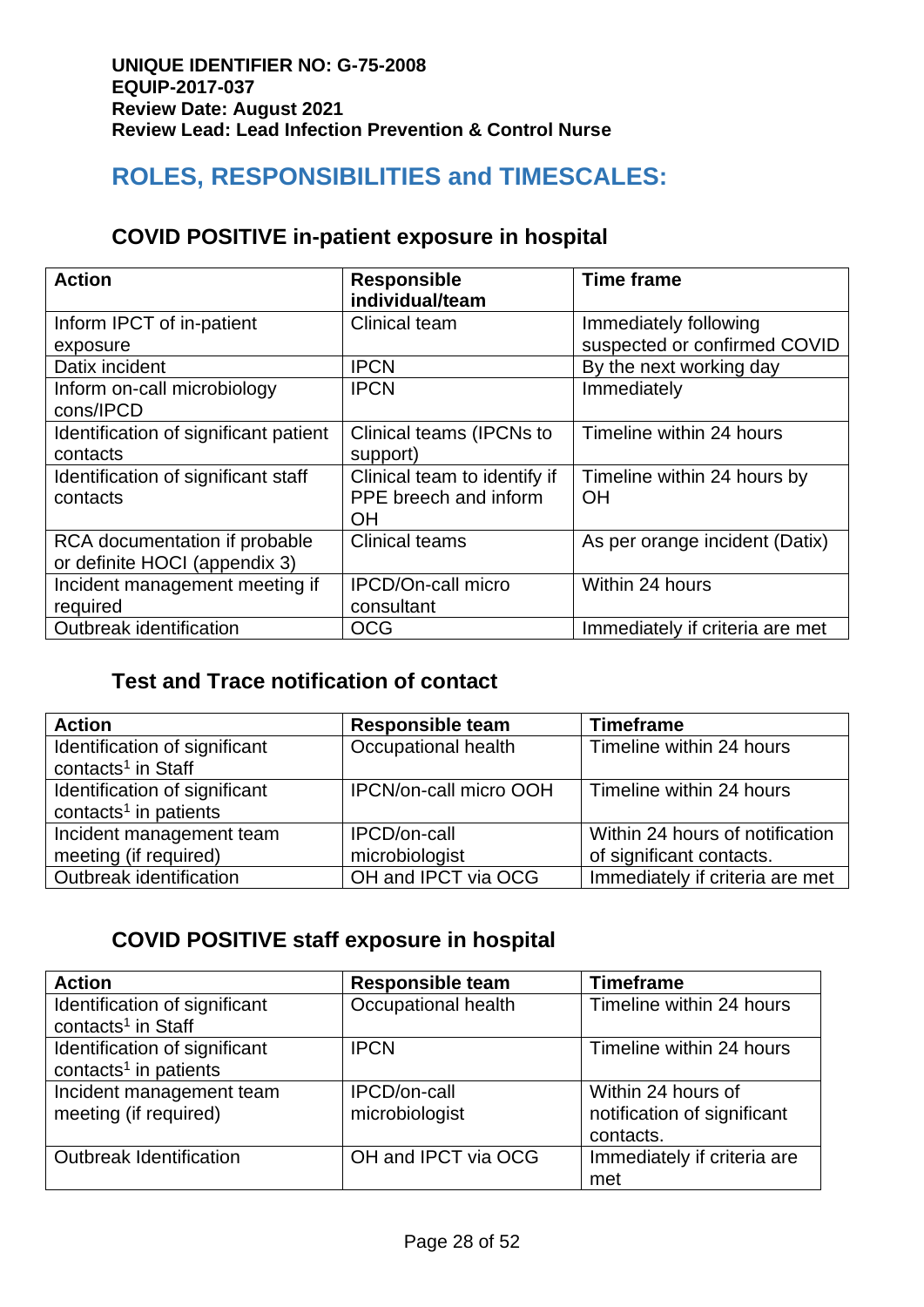# **OUTBREAK MANAGEMENT PLAN**

Once an outbreak is identified (see page for definitions), follow the CHFT outbreak of infection policy [\(https://intranet.cht.nhs.uk/chft-documentation/uploads/495/G-75-](https://intranet.cht.nhs.uk/chft-documentation/uploads/495/G-75-2008%20-%20Major%20Outbreak%20Policy%20v7.pdf) [2008%20-%20Major%20Outbreak%20Policy%20v7.pdf](https://intranet.cht.nhs.uk/chft-documentation/uploads/495/G-75-2008%20-%20Major%20Outbreak%20Policy%20v7.pdf) )

In addition, the table below states the requirement for external notification and update of Covid-19 outbreaks

| <b>Action</b>                                                                                                                       | <b>Responsibility</b>          | <b>Timeline</b>                                         |
|-------------------------------------------------------------------------------------------------------------------------------------|--------------------------------|---------------------------------------------------------|
| Arrange an outbreak control meeting along with<br>external partners (PHE and CCG<br>representatives)                                | ICD/on-call microbiologist     | asap                                                    |
| Inform the Yorkshire Regional Incident<br><b>Coordination Room</b><br>Email: ICC. Yorkshire Humber@phe.gov.uk<br>Phone: 01133860300 | <b>IPCN</b>                    | Within 24<br>hours of the<br>outbreak<br>identification |
| Complete the outbreak notification form<br>(appendix 3) and email<br>england.eprrney@nhs.net                                        | IPCD/on-call<br>microbiologist | Within 24<br>hours of the<br>outbreak<br>identification |
| Regular update to the national ICC via the<br><b>IIMARCH</b> form (appendix 3) and email to<br>england.eprrney@nhs.net              | <b>IPC matron/ Senior IPCN</b> | Within 24<br>hours following<br>the outbreak<br>meeting |
| Inform CQC via the Trust CQC communication<br>officer (if required)                                                                 |                                |                                                         |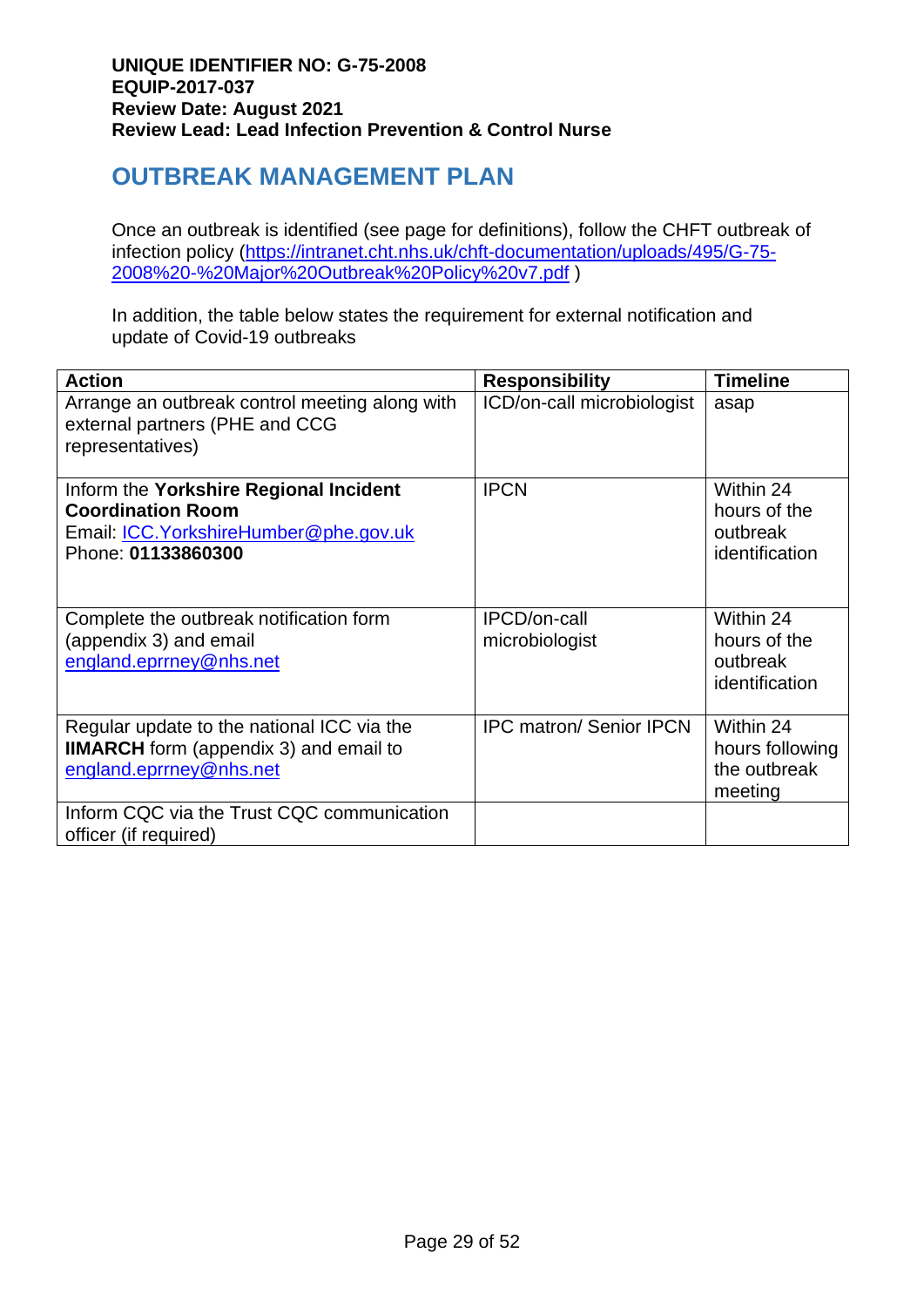# **Appendix A. Minimum dataset of significant patient contacts**

| Index case (MRN number)                            |                                                                                                                |                                                                                              |                     |         |
|----------------------------------------------------|----------------------------------------------------------------------------------------------------------------|----------------------------------------------------------------------------------------------|---------------------|---------|
| <b>Name and</b><br><b>MRN</b> number<br>of contact | <b>Nature of</b><br>contact<br>e.g. cared for<br>by staff or<br>shared bay or<br>waiting area<br>with patient. | For out-patients<br>were facial<br>coverings worn<br>and social<br>distancing<br>maintained? | <b>Action taken</b> | By whom |
|                                                    |                                                                                                                |                                                                                              |                     |         |
|                                                    |                                                                                                                |                                                                                              |                     |         |
|                                                    |                                                                                                                |                                                                                              |                     |         |
|                                                    |                                                                                                                |                                                                                              |                     |         |
|                                                    |                                                                                                                |                                                                                              |                     |         |
|                                                    |                                                                                                                |                                                                                              |                     |         |
|                                                    |                                                                                                                |                                                                                              |                     |         |
|                                                    |                                                                                                                |                                                                                              |                     |         |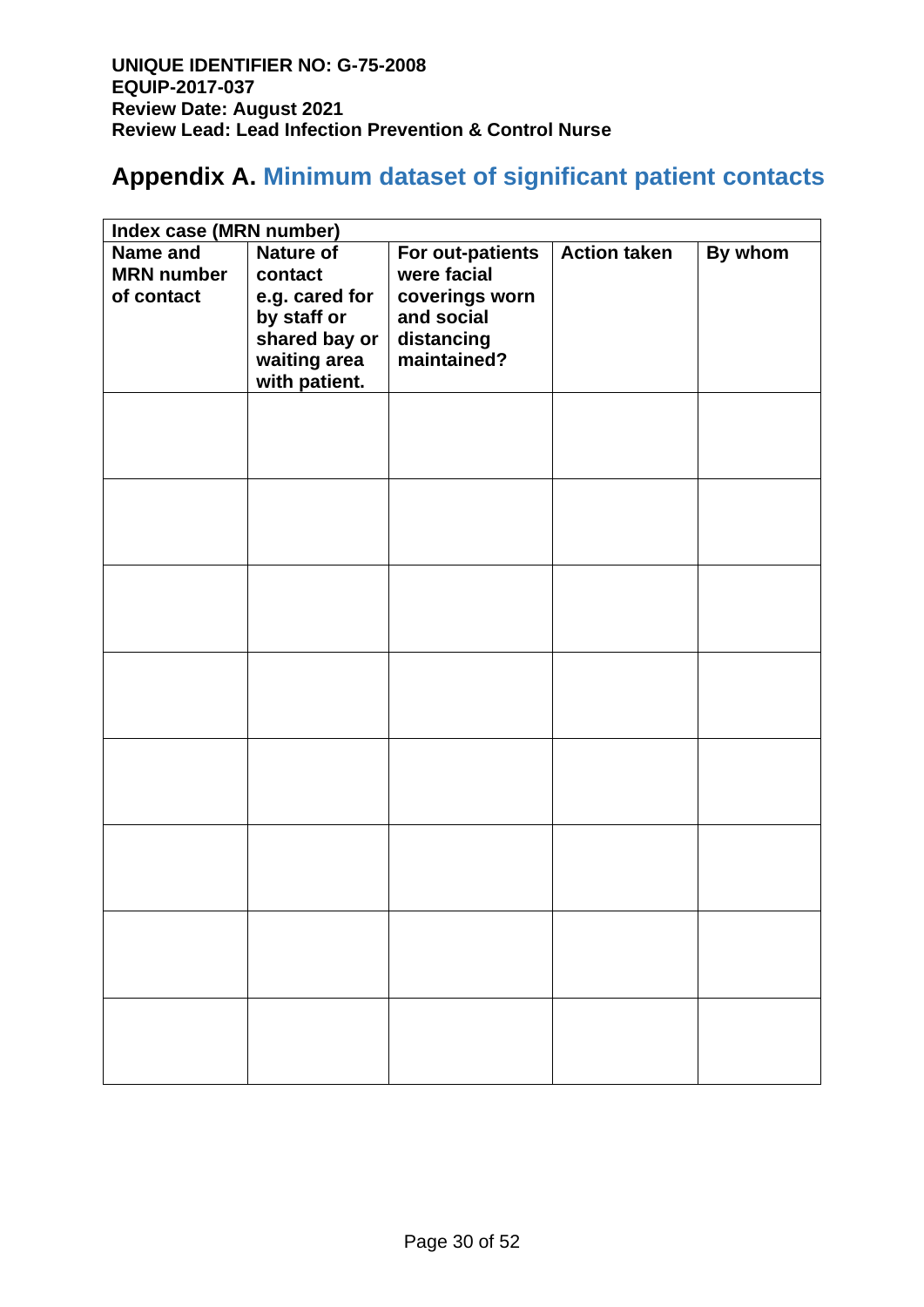# **Appendix B. Staff screening form for Occupational Health**

#### **CONTACT TRACING TOOL TO BE USED BY LINE MANAGER FOR ALL EMPLOYEES FOLLOWING AN EXPOSURE INCIDENT**

**Employee name:** DOB: **Contact number:**  $Role:$ **Usual location of work: Location of contact (if different): Index case (IC)** (specify staff/patient, provide initials and MRN if patient): **Date of IC onset of symptoms or swab if asymptomatic: Date of contact (IC and employee) : Was IC symptomatic at time of contact: Activity performed: Duration of activity: Please document PPE worn/breached/reason for breach** (for each task performed within contact of the IC, was the correct PPE worn, if not, please provide full details of this):

#### **Please answer the following questions:**

**When answering the questions below, please consider all aspects of contact, to include, patient care, changing room areas, break/dining areas or any other area where close contact may occur** (Was the patient wearing a mask)

**1)**Has there been Face to face contact with someone less than 1 metre away where one or both were not wearing PPE appropriate to the task **YES/NO 2)**Did the staff member spend more than 15 minutes with someone within 2 metres where one or both were not wearing PPE appropriate to the task **YES/NO 3)**Have staff members travelled in a car or small vehicle / confined space for any length of time, without PPE as appropriate **YES/NO**

#### **Risk assessment of close contact should include**

- Severity if the symptoms of the index case
- The length of the exposure
- Clinical vulnerability of contacts (immune suppression)
- Activities being performed on the index case (Aerosol generating)
- Appropriate rigor of IPC measures hand hygiene, PPE use, environmental cleaning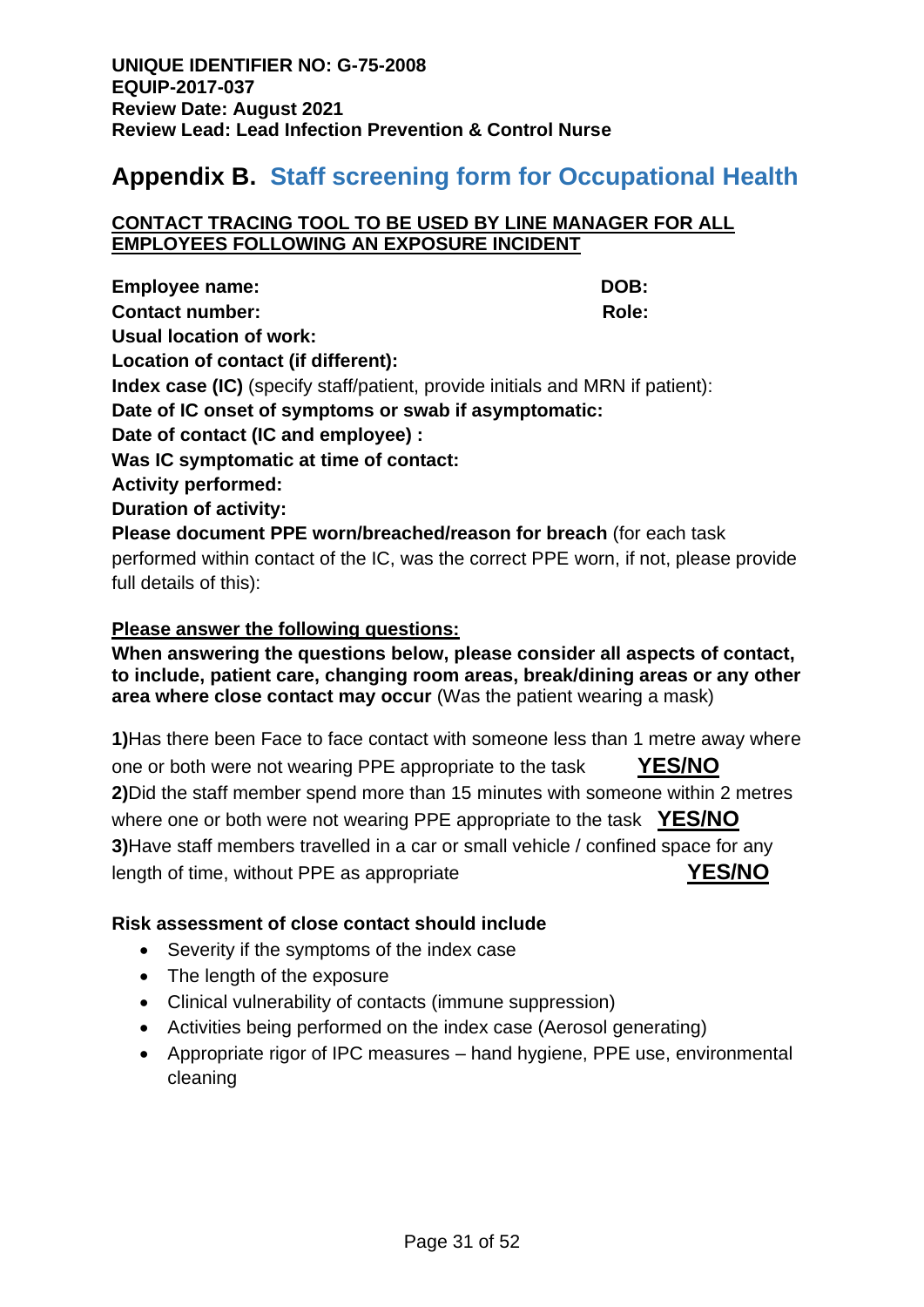#### *To be completed by Occupational Health*

#### **Date Occupational Health department informed of significant contact: Has PCR testing of employee been identified as necessary and an appointment made?**

Date of PCR test: Location of PCR test:

Result of PCR test and date result reported:

Has employee reported any symptoms:

Isolation period advised and if so, who by?

Length of isolation period and dates from and to:

Any other comments (including any clinical vulnerability needing to be considered):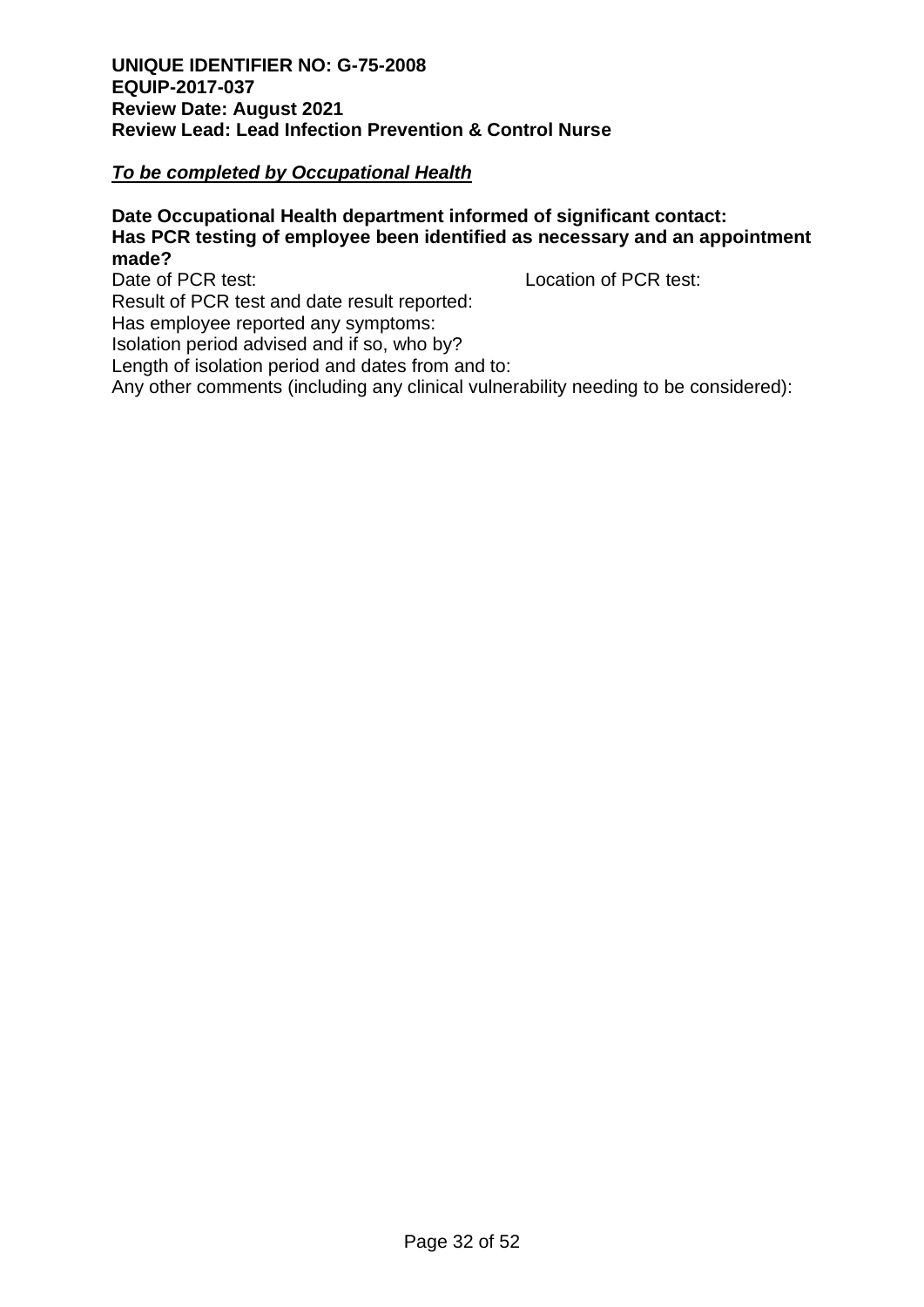# **Appendix C. Outbreak Notification Form**

| Question                                                                                                                  | <b>Response</b> |
|---------------------------------------------------------------------------------------------------------------------------|-----------------|
| 1. Date Identified                                                                                                        |                 |
| 2. How many patients do you think are<br>involved, and what wards/departments<br>are involved, and over what time period? |                 |
| 3. Has ward/department been closed to<br>admissions/                                                                      |                 |
| a. If so, date closed                                                                                                     |                 |
| b. Numbers of patients affected                                                                                           |                 |
| c. Numbers of staff affected?                                                                                             |                 |
| 4. How many staff members do you think<br>are involved?                                                                   |                 |
| 5. Do you think this is an outbreak? If so,<br>have you involved PHE?                                                     |                 |
| 6. Do you have any concerns with<br>compliance with infection prevention and<br>control policies and practices?           |                 |
| a. Hand Hygiene                                                                                                           |                 |
| b. Environmental cleanliness                                                                                              |                 |
| c. Personal protective equipment                                                                                          |                 |
| d. Social distancing for patients and staff                                                                               |                 |
| 7. What is the current and anticipated<br>impact on the trust and activity?                                               |                 |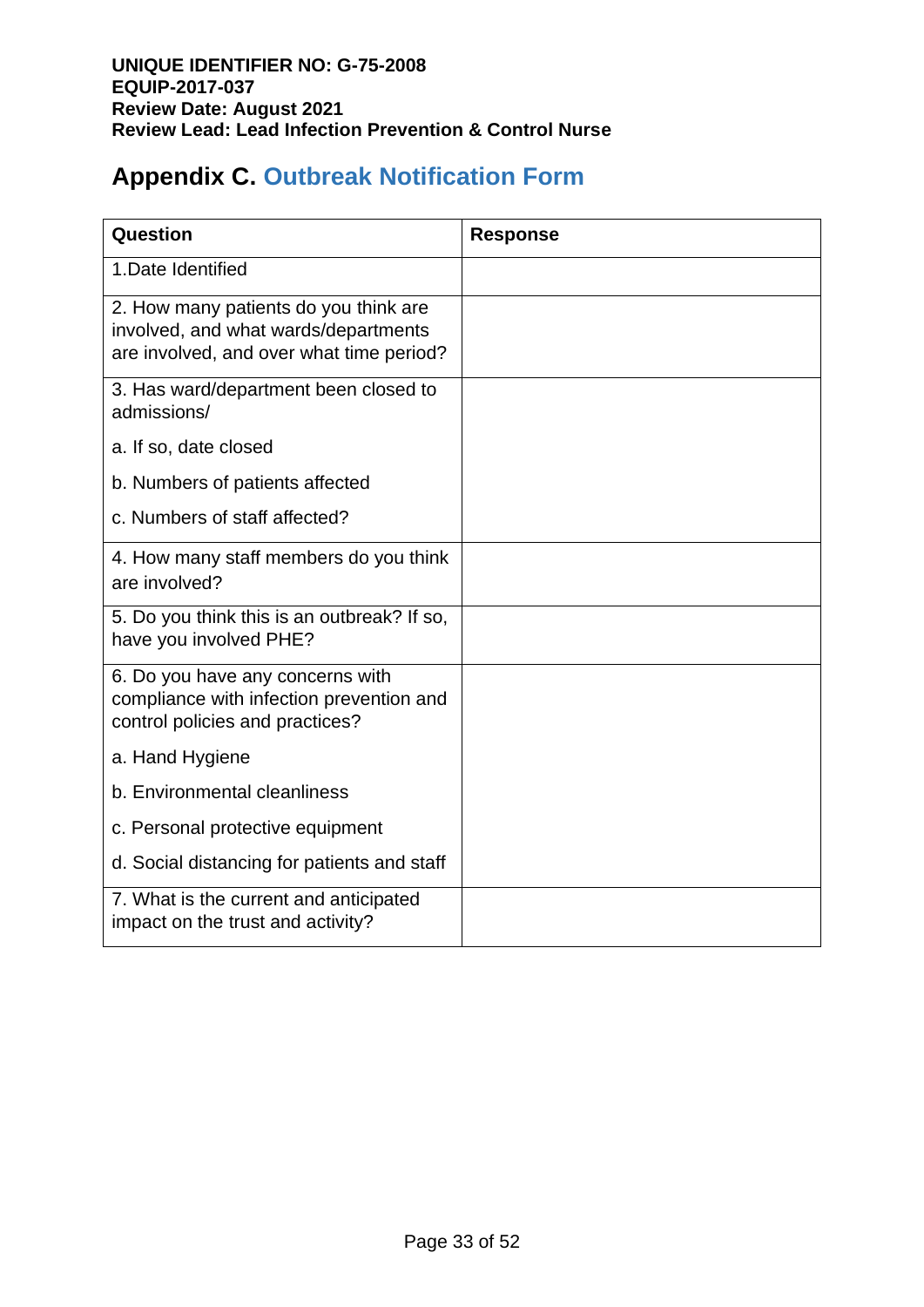# **Appendix D. IIMARCH form to update Regional Covid-19 ICC**

## **Name of Organisation:** Date:

# **Name of person reporting the outbreak Email: Phone Number:**

*National Incident Number for outbreak (ICC to add on receipt of first IIMARCH form)* 

| <b>Element</b> | Key questions and considerations                     | <b>Action</b> |
|----------------|------------------------------------------------------|---------------|
|                | <b>Information</b>                                   |               |
|                | What, where, when, how, how many, so what,           |               |
|                | what might?                                          |               |
|                | Timeline and history (if applicable), key facts      |               |
|                | reported using M/ETHANE                              |               |
|                | Has the ward department been closed to               |               |
|                | admissions? Date                                     |               |
|                | Number of patients affected                          |               |
|                | Number of staff affected                             |               |
|                | Number of relatives affected                         |               |
|                | Intent                                               |               |
|                | Why we are here, what are our strategic              |               |
|                | objectives are to address?                           |               |
|                | Strategic aim and objectives, joint working strategy |               |
|                | Enhanced cleaning in place in Department/ Ward,      |               |
| ı              | internal Trust/organisation discussion undertaken    |               |
|                | with a view to potential decant of affected area and |               |
|                | deep clean as well as reinforce social distancing in |               |
|                | all areas to include rest rooms                      |               |
|                | Assessment of impact of service delivery and         |               |
|                | business continuity plans                            |               |
|                | <b>Method</b>                                        |               |
|                | How are we going to do it?                           |               |
|                | Command, control and co-ordination arrangements,     |               |
|                | tactical and operational policy and plans,           |               |
|                | contingency                                          |               |
| M              | Do you have any concerns with compliance with        |               |
|                | infection prevention and control policies and        |               |
|                | practices?                                           |               |
|                | a. Hand Hygiene                                      |               |
|                | b. Environmental cleanliness                         |               |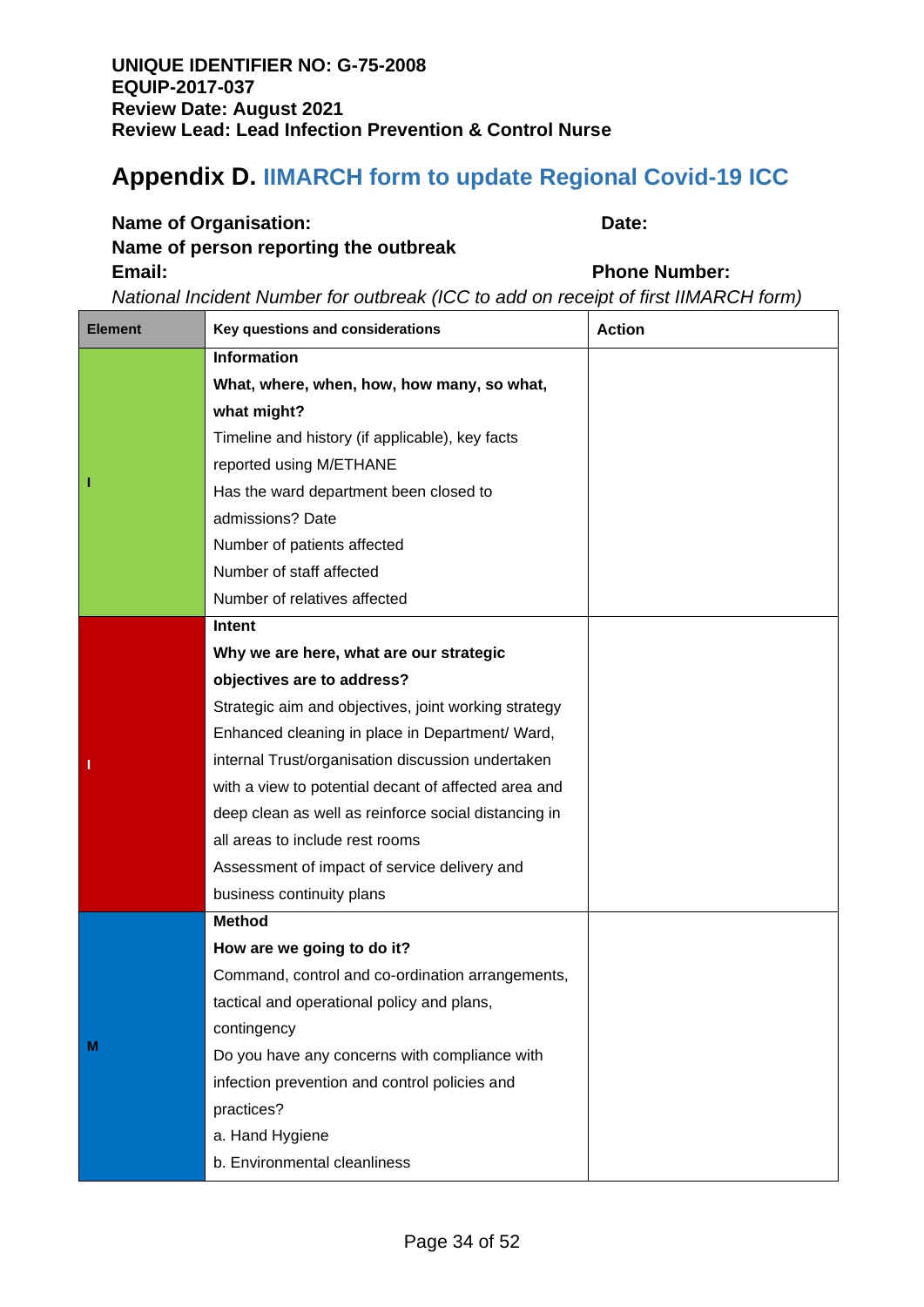| <b>Element</b> | Key questions and considerations                       | <b>Action</b> |
|----------------|--------------------------------------------------------|---------------|
|                | c. Personal protective equipment                       |               |
|                | d. Social distancing for patients and staff            |               |
|                |                                                        |               |
|                | Administration                                         |               |
|                | What is required for effective, efficient and safe     |               |
|                | implementation?                                        |               |
| Α              | Identification of commanders, tasking, timing,         |               |
|                | decision logs, equipment, dress code, PPE, welfare,    |               |
|                | food, logistics                                        |               |
|                | <b>Risk assessment</b>                                 |               |
|                | What are the relevant risks, and what measures         |               |
|                | are required to mitigate them?                         |               |
|                | Risk assessments (dynamic and analytical) should       |               |
| R              | be shared to establish a joint understanding of risk.  |               |
|                | Risks should be reduced to the lowest reasonably       |               |
|                | practicable level by taking preventative measures, in  |               |
|                | order of priority. Consider the hierarchy of controls. |               |
|                | <b>Consider Decision Controls</b>                      |               |
|                | <b>Communications</b>                                  |               |
|                | How are we going to initiate and maintain              |               |
|                | communications with all partners and interested        |               |
|                | parties?                                               |               |
| C              | Radio call signs, other means of communication,        |               |
|                | understanding of inter-agency communications,          |               |
|                | information assessment, media handling and joint       |               |
|                | media strategy                                         |               |
|                | <b>Humanitarian issues</b>                             |               |
|                | What humanitarian assistance and human rights          |               |
|                | issues arise or may arise from this event and the      |               |
| н              | response to it?                                        |               |
|                | Requirement for humanitarian assistance,               |               |
|                | information sharing and disclosure, potential impacts  |               |
|                | on individuals' human rights                           |               |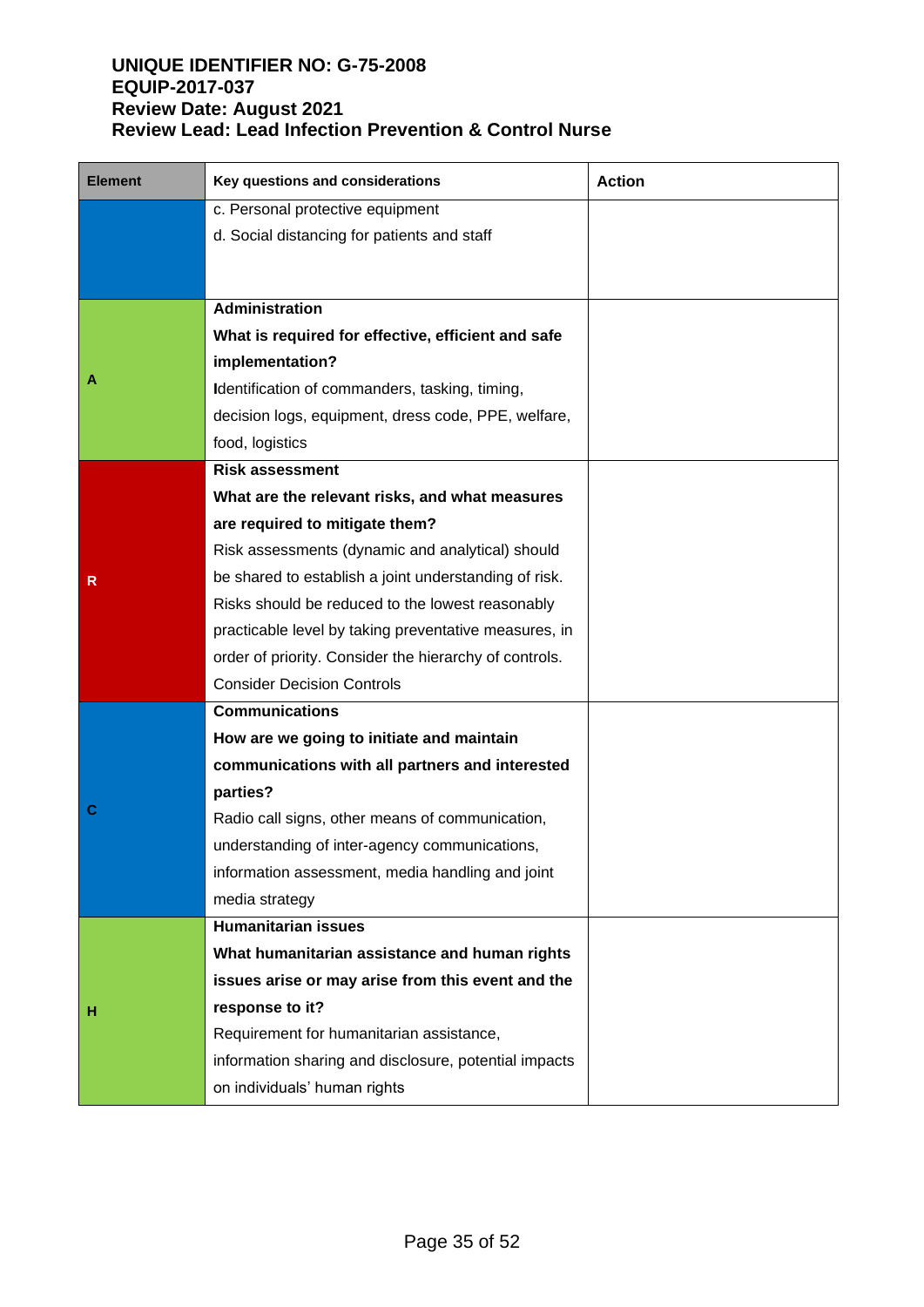# **Appendix E: RCA Documentation**

NAME \_\_\_\_\_\_\_\_\_\_\_\_\_\_\_\_\_\_\_\_\_\_\_MRN\_\_\_\_\_\_\_\_\_\_\_\_\_\_\_\_\_DATE\_\_\_\_\_\_\_\_\_

**Hospital Onset Covid-19 Infection (HOCI) investigation tool - RCA**

- 1. Investigation and action plan to be presented to the Divisional PSQB by the Matron.
- 2. Trust wide learning to be taken to IMT

#### **Timeline – WHY & WHEN was the patient admitted /respiratory issues identified/deterioration/COVID samples?**

*Brief account*

Datix ID

| <b>Screening</b>                                                                                                                              | Yes/N<br>$\mathbf 0$ | Comments and further explanation |
|-----------------------------------------------------------------------------------------------------------------------------------------------|----------------------|----------------------------------|
| Was screening performed on admission?                                                                                                         |                      | Where?<br>delays?                |
| Is the positive result the admission screen<br>or other?                                                                                      |                      | Reason?                          |
| <b>Placement</b>                                                                                                                              |                      |                                  |
| Where was the patient prior to this result?                                                                                                   |                      |                                  |
| Was this appropriate for their status?                                                                                                        |                      |                                  |
| For possible/confirmed cases of Covid, are<br>the patients wearing face masks where<br>able?                                                  |                      |                                  |
| Are patients supported with respiratory<br>hygiene? i.e. provided with tissues/hand<br>wipes/education                                        |                      |                                  |
| <b>Exposure</b>                                                                                                                               |                      |                                  |
| Any significant confirmed patient contact?                                                                                                    |                      |                                  |
| Note the name, MRN, date and ward and if known to be<br>positive at time of exposure or subsequently positive and<br>isolated if appropriate? |                      |                                  |
| Any significant Staff contact?                                                                                                                |                      |                                  |
| (OH to provide information for staff absences due to<br>COVID and line manager to assess along with OH if there<br>was a PPE breach)          |                      |                                  |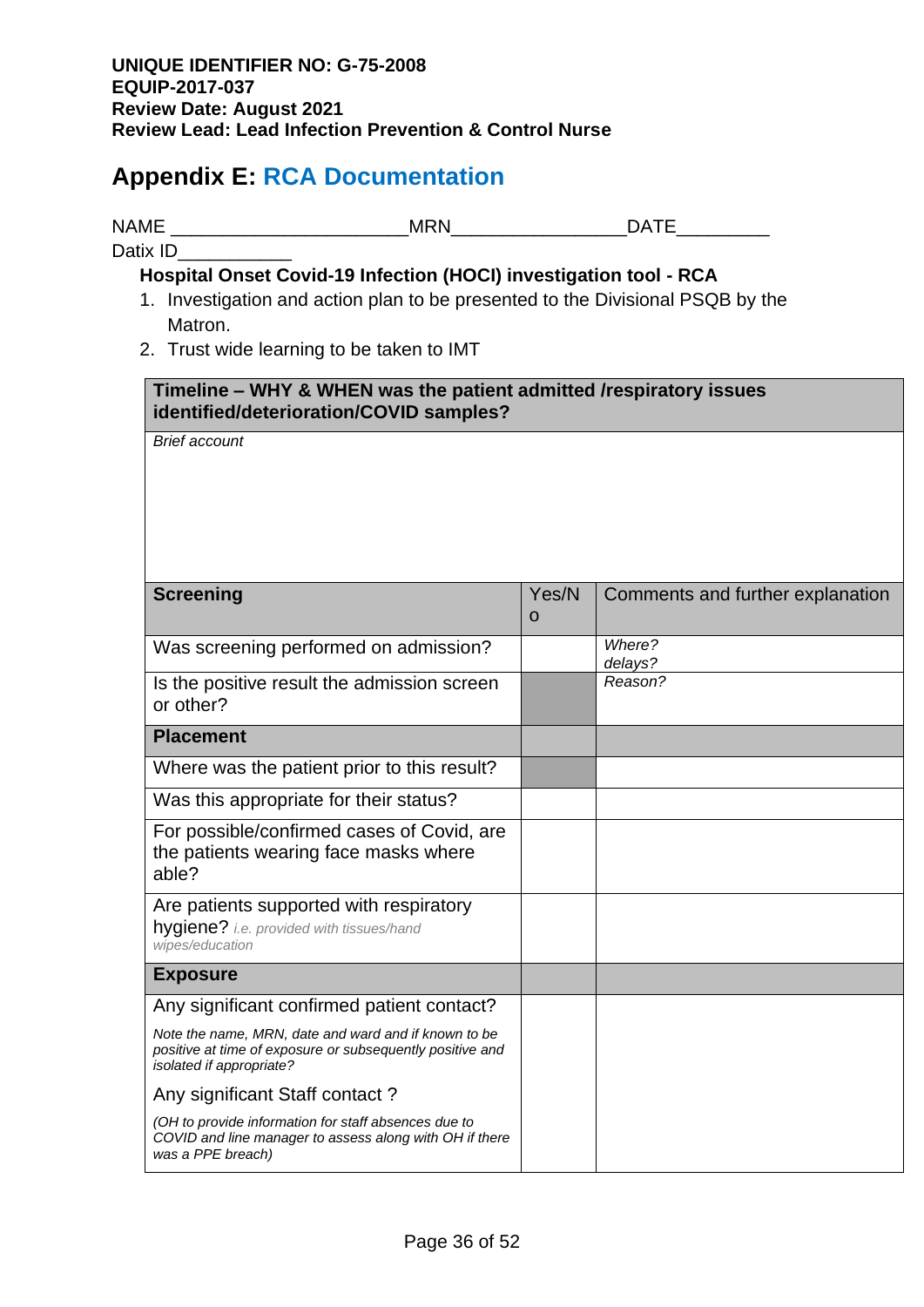| <b>Hand Hygiene</b>                                                                                                 |                         |
|---------------------------------------------------------------------------------------------------------------------|-------------------------|
| Alcohol gel is available at the point of care?                                                                      |                         |
| Hand hygiene audit scores?                                                                                          | Scores:                 |
| Staff bare below the elbow?                                                                                         | If gowns, managed well? |
| <b>Personal Protective Equipment</b>                                                                                |                         |
| Is the right PPE readily available now?<br>then?                                                                    |                         |
| Are staff using PPE appropriately?<br>Standard and/or enhanced donning and<br>doffing                               | Question staff/observe  |
| If AGPs carried out, are settle times known<br>and followed for rooms affected?                                     |                         |
| Is reusable PPE stored clean and dry?                                                                               |                         |
| Are filters in date where applicable?                                                                               |                         |
| <b>Patient Equipment</b>                                                                                            |                         |
| Are equipment cleaning schedules up to<br>date?                                                                     |                         |
| Is patient equipment single use for the<br>isolated patient? If not, what has been<br>used?                         |                         |
| Is the reusable patient equipment clean?                                                                            |                         |
| <b>Environmental cleaning</b>                                                                                       |                         |
| Is enhanced cleaning incl touch points in<br>place?                                                                 |                         |
| FLO scores (+QI if recent) for previous<br>month                                                                    | Scores?<br>Concerns?    |
| Cleaning scores?                                                                                                    | Scores?<br>Concerns?    |
| <b>Staff training</b>                                                                                               |                         |
| Are nursing and medical staff up to date<br>with IPC training i.e.<br>Level 1, 2<br><b>ANTT</b> and<br>fit testing? | Percentages:            |
| <b>Issues to escalate</b>                                                                                           |                         |
|                                                                                                                     |                         |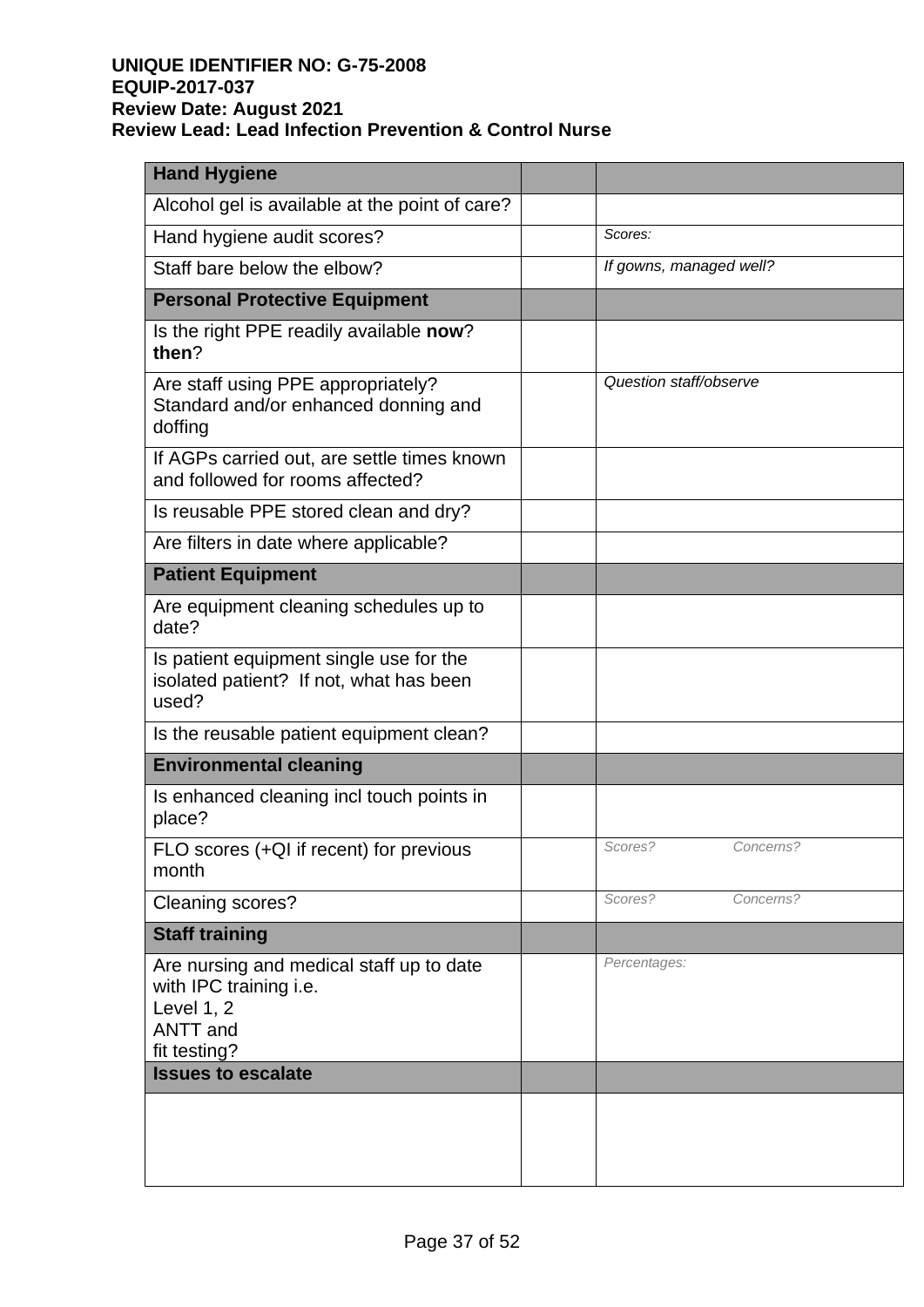| <b>Action Plan</b> |                            |                            |      |                      |                          |                 |
|--------------------|----------------------------|----------------------------|------|----------------------|--------------------------|-----------------|
| <b>Issue</b>       | <b>Current</b><br>position | <b>Actions</b><br>required | Lead | <b>Time</b><br>scale | <b>Date</b><br>completed | <b>Evidence</b> |
|                    |                            |                            |      |                      |                          |                 |
|                    |                            |                            |      |                      |                          |                 |
|                    |                            |                            |      |                      |                          |                 |
|                    |                            |                            |      |                      |                          |                 |
|                    |                            |                            |      |                      |                          |                 |
|                    |                            |                            |      |                      |                          |                 |
|                    |                            |                            |      |                      |                          |                 |
|                    |                            |                            |      |                      |                          |                 |

#### **References;**

- 1. Letter to NHS Trusts on 19<sup>th</sup> May from the UK's Chief Nursing Officer
- 2. Email to Trusts on 5<sup>th</sup> June RE: "action required for healthcare worker contacts and minimising transmission of Covid-19 between healthcare workers" from K Smith, Deputy Director, Healthcare North East and Yorkshire Region Public Health England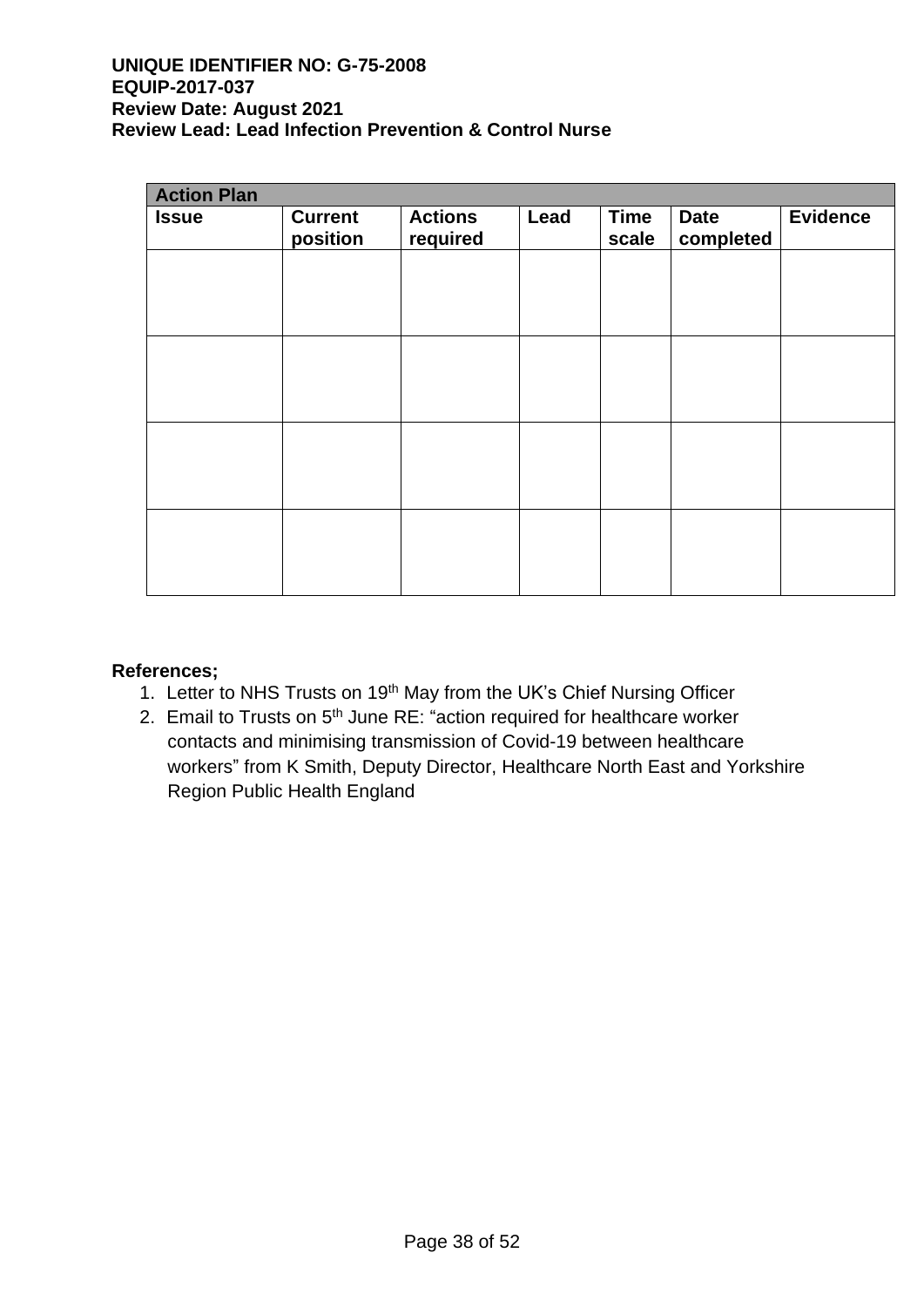#### **APPENDIX 6**

# **Outbreak Action Card 1**

|                                                                                                                                                                                                                                                                      | <b>INFECTION PREVENTION &amp; CONTROL DOCTOR or DEPUTY</b>                                                                                                                       |                                                                                                                               |  |  |
|----------------------------------------------------------------------------------------------------------------------------------------------------------------------------------------------------------------------------------------------------------------------|----------------------------------------------------------------------------------------------------------------------------------------------------------------------------------|-------------------------------------------------------------------------------------------------------------------------------|--|--|
| In Hours                                                                                                                                                                                                                                                             |                                                                                                                                                                                  | Out of Hours                                                                                                                  |  |  |
|                                                                                                                                                                                                                                                                      | <b>Trust Nominated ICD</b>                                                                                                                                                       | On Call Microbiologist                                                                                                        |  |  |
|                                                                                                                                                                                                                                                                      | <b>RESPONSIBILITIES DURING OUTBREAK / INCIDENT</b>                                                                                                                               |                                                                                                                               |  |  |
|                                                                                                                                                                                                                                                                      | 1. Verify Outbreak<br>2. Inform IPCN, Microbiologist and Laboratory<br>3. Determine appropriate response:<br>a) Local management by the IPCT or<br>4. On calling an OCG, inform: | b) Call an Outbreak Control Group (OCG) for further assessment or to<br>declare an outbreak / incident and activate the plan. |  |  |
| In Hours                                                                                                                                                                                                                                                             |                                                                                                                                                                                  | Out of Hours                                                                                                                  |  |  |
|                                                                                                                                                                                                                                                                      | measures and treatment.                                                                                                                                                          | 5. Discuss with the IPCNs and Clinical Staff the need for specific control                                                    |  |  |
|                                                                                                                                                                                                                                                                      | 6. Attend the first OCG meeting to provide expert advice on management of the<br>outbreak.                                                                                       |                                                                                                                               |  |  |
|                                                                                                                                                                                                                                                                      | 7. Ensure daily review and documentation of the outbreak / incident in<br>collaboration with the IPCNs.                                                                          |                                                                                                                               |  |  |
|                                                                                                                                                                                                                                                                      | 8. Provide continuing expert advice to clinical staff on management of the<br>outbreak and treatment of the patients affected.                                                   |                                                                                                                               |  |  |
|                                                                                                                                                                                                                                                                      | 9. Attend subsequent and final outbreak meetings.                                                                                                                                |                                                                                                                               |  |  |
| 10. In collaboration with the Matron for Infection prevention and control,<br>recommend appropriate isolation of patients, particularly if single rooms /<br>cohort ward is not available. This will include advice on the use of cohort bays<br>or isolation wards. |                                                                                                                                                                                  |                                                                                                                               |  |  |
|                                                                                                                                                                                                                                                                      | emergency plan or other disease specific control plans.                                                                                                                          | 11. Advise the OCG of the need to escalate to major incident status, the                                                      |  |  |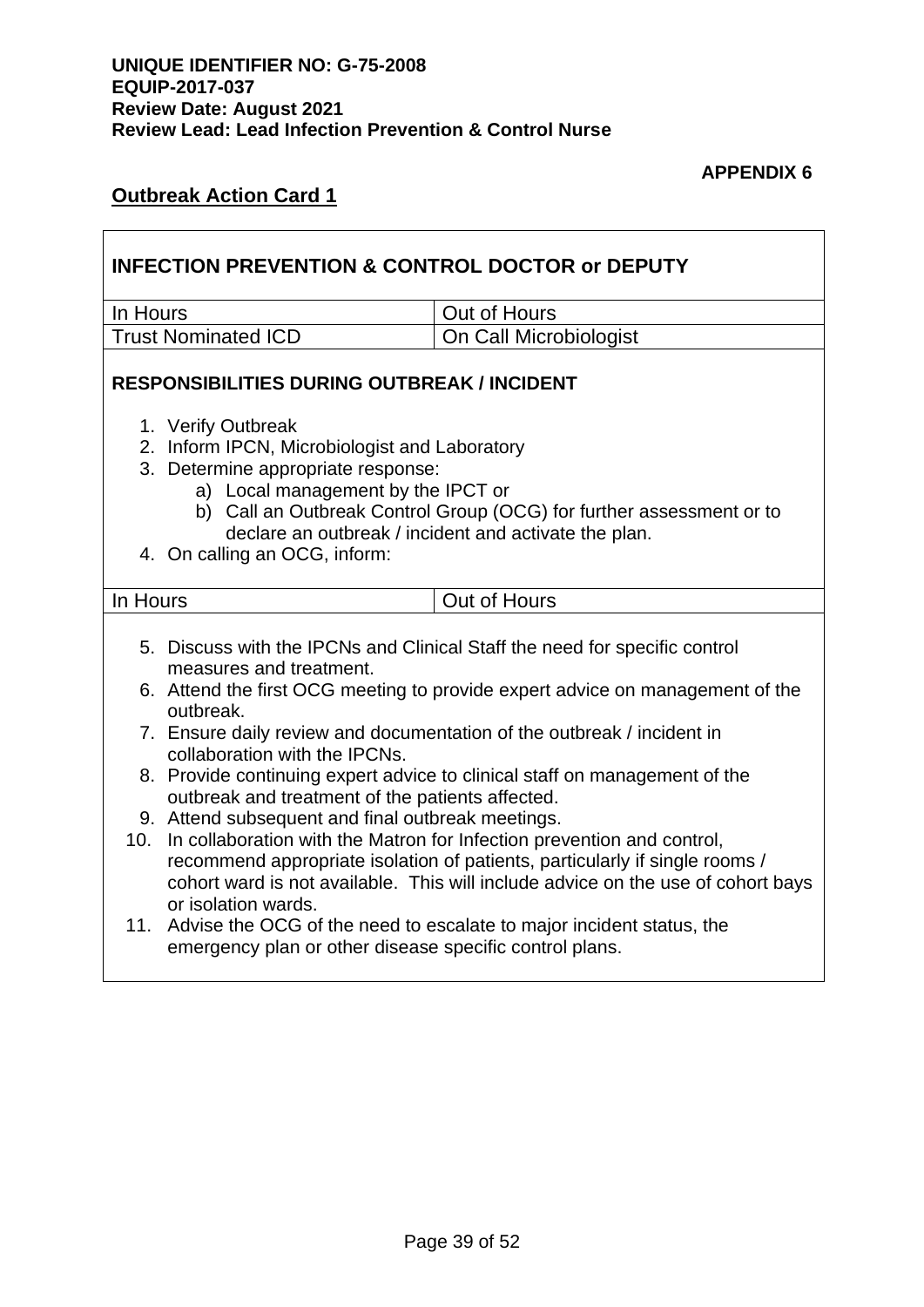Outbreak Action Plan

# **CHAIR OF THE OUTBREAK CONTROL GROUP (OCG)**

| In Hours                       | Out of Hours             |
|--------------------------------|--------------------------|
| Medical Director or IPCD or in | Exec Director on Call or |
| their absence DIPC             | On Call Microbiologist   |

- 1. Keeps the Chief Executive informed at all times.
- 2. Direct and co-ordinate the team.
- 3. Ensure that each member knows what action is to be taken by themselves and by others.
- 4. Ensure that records of addresses and telephone numbers of all those likely to be needed at short notice are available.
- 5. Ensure that adequate and timely information is given to everyone affected by the incident.
- 6. Ensure clear lines of communication are established with the Community Infection Prevention & Control Team and external agencies.
- 7. Agree a strategy of communication with the media including information to be released.
- 8. Hold copies of the action cards for all OCG members.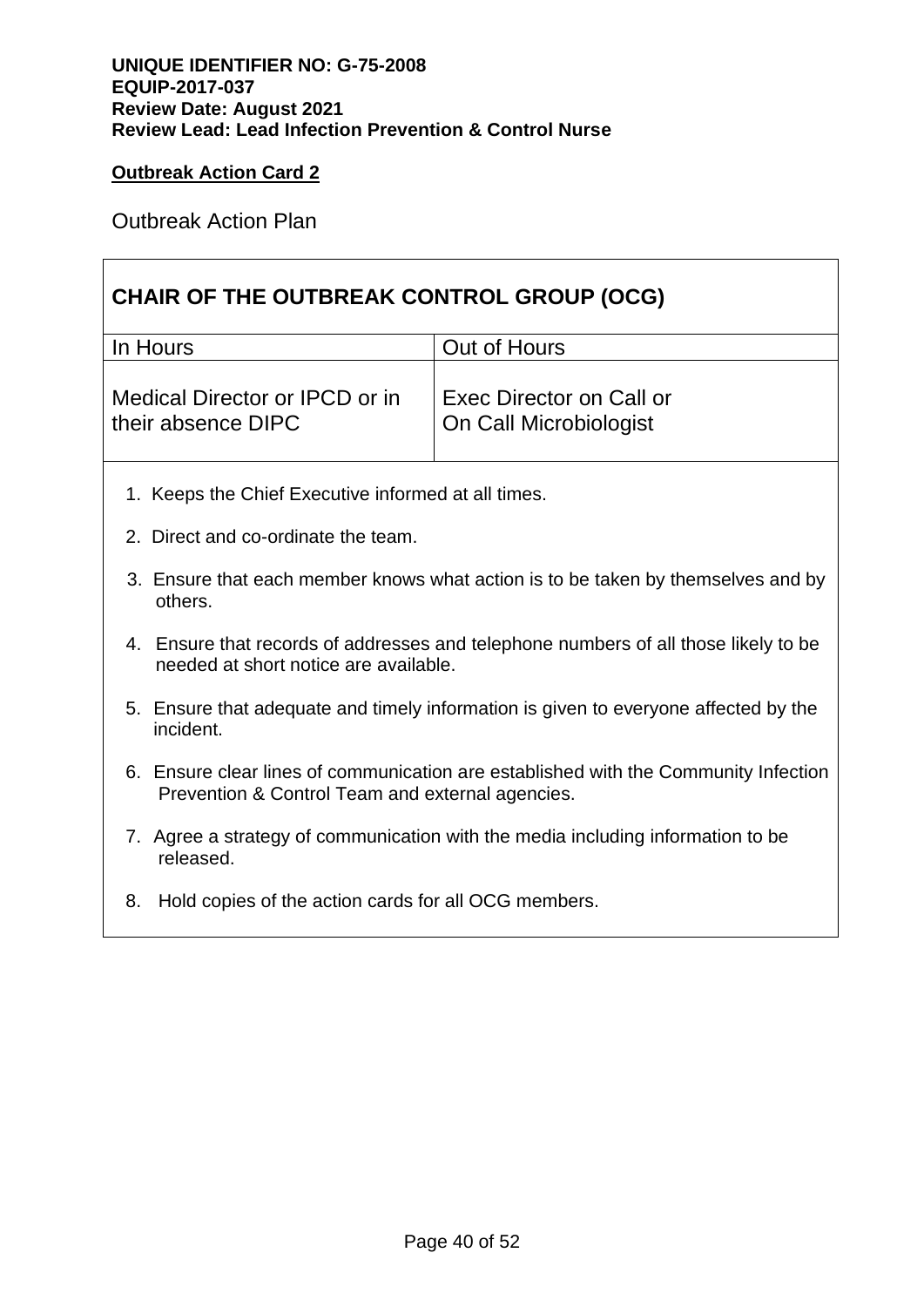Outbreak Action Plan

| <b>CCDC</b>                                                                                                                                                                                                                                                                                      |              |  |  |
|--------------------------------------------------------------------------------------------------------------------------------------------------------------------------------------------------------------------------------------------------------------------------------------------------|--------------|--|--|
| In Hours                                                                                                                                                                                                                                                                                         | Out of Hours |  |  |
| <b>CCDC</b><br>On Call Public Health Doctor                                                                                                                                                                                                                                                      |              |  |  |
| 1. Act as the link between the OCG and the Yorkshire and Humber region NHS<br>England.                                                                                                                                                                                                           |              |  |  |
| 2. Provide expert advice on the control of the outbreak.                                                                                                                                                                                                                                         |              |  |  |
| 3. Inform other agencies as appropriate e.g. DH, CDSC, Regional Epidemiologist,<br>CCDCs in neighbouring PCTs.                                                                                                                                                                                   |              |  |  |
| 4. Provide epidemiological advice.                                                                                                                                                                                                                                                               |              |  |  |
| 5. Provide public information and media handling as required.                                                                                                                                                                                                                                    |              |  |  |
| 6. Access support from PHE if required.                                                                                                                                                                                                                                                          |              |  |  |
| 7. In outbreaks that have major public health implications the CCDC will normally<br>lead and co-ordinate outbreak control, working closely with colleagues in the<br>Community Infection Control Team including the IPCD. The IPCD will be<br>responsible for hospital aspects of the outbreak. |              |  |  |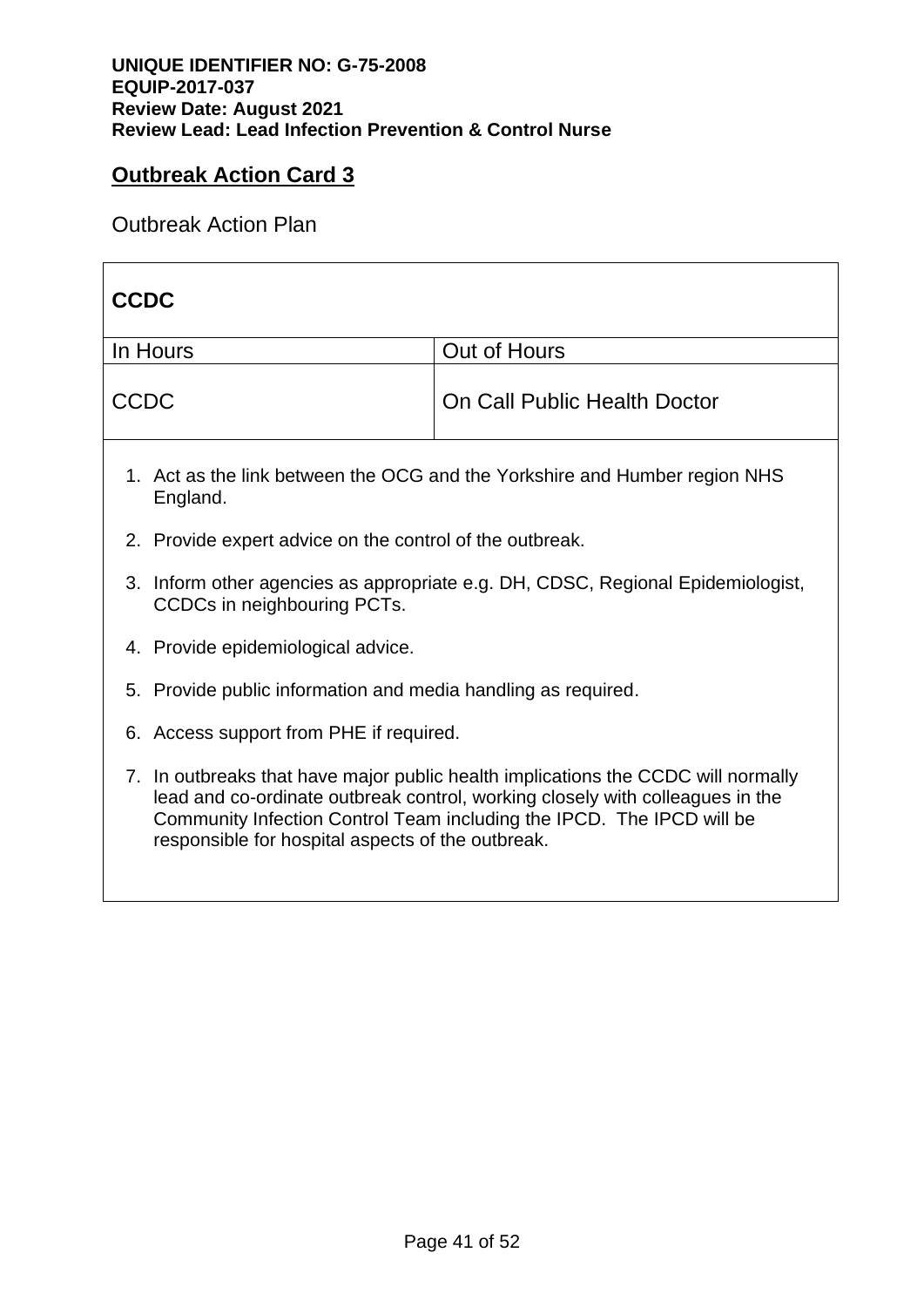Outbreak Action Plan

## **MATRON OF INFECTION PREVENTION & CONTROL**

| In Hours                                        | Out of Hours |
|-------------------------------------------------|--------------|
| Matron of IPCT or in her<br>absence Senior IPCN | On Call IPCN |

- 1. Liaise with the IPCD.
- 2. Cancel planned IPCN activities, if required, in order to respond immediately to the outbreak. Co-ordinate and direct IPCNs to visit affected areas and collect information immediately. Assess the level of information that can be gathered prior to the OCG meeting. (Initial assessment, further assessment and additional information if time allows – see Action Card 5).
- 3. Commence outbreak documentation.
- 4. Collate initial information on the extent of the outbreak, incorporating information provided by IPCNs visiting the affected areas.
- 5. Assess the requirements for isolation of patients, particularly if single rooms / cohort ward not available. Consider the options of cohort bays / isolation wards and advise the IPCD / OCG accordingly.
- 6. Provide initial briefing to direct IPCNs as per their action card.
- 7. Liaise with the laboratory to inform them of the outbreak.
- 8. Report findings and advise the OCG meeting.
- 9. Keep the bed co-ordinators informed at all times.
- 10.Liaise with key people, as allocated by the OCG chair.
- 11.Report the outcome of the OCG meeting to IPCNs and continuing actions as required.
- 12.Produce written information control advice for dissemination to affected areas.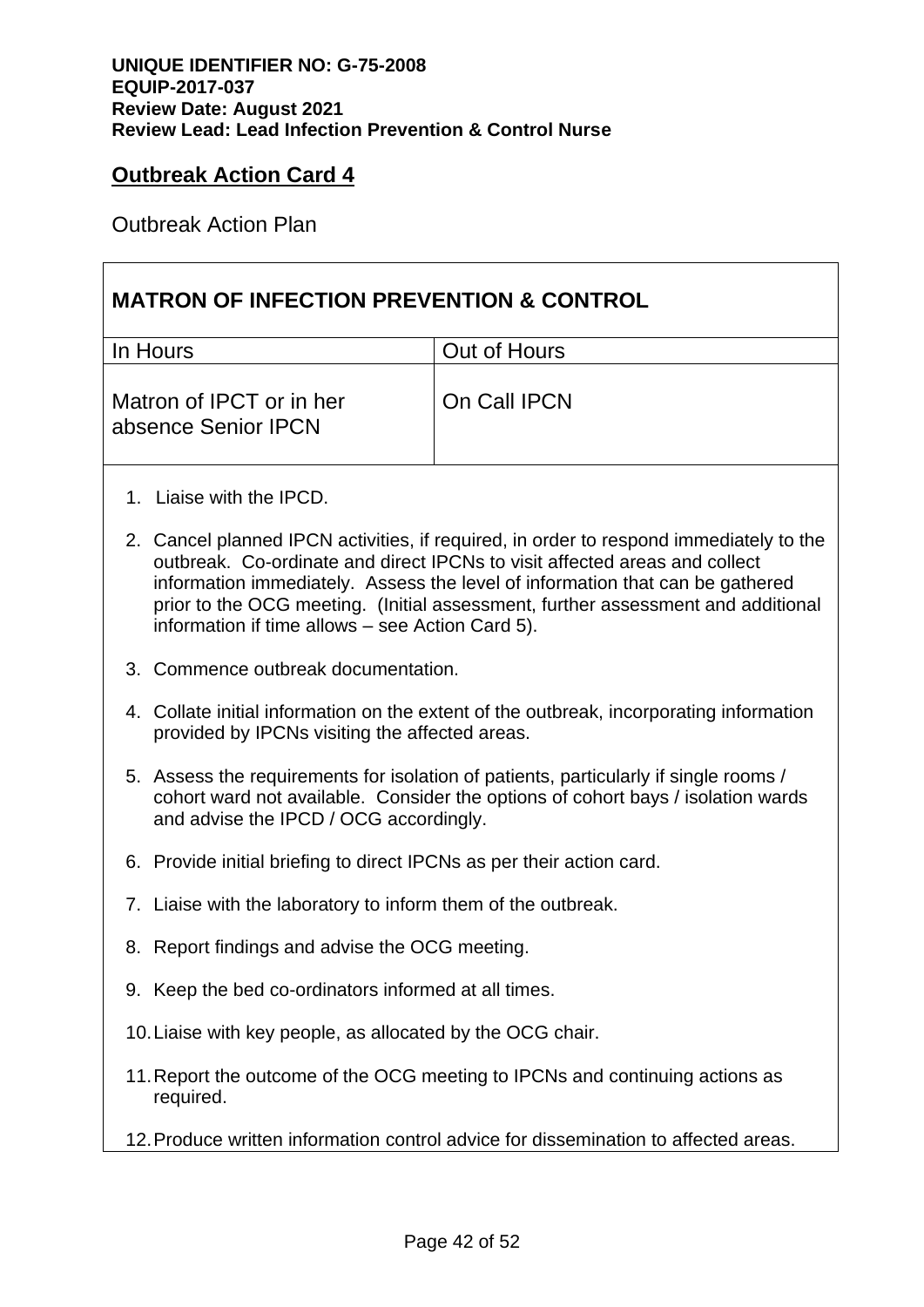# **MATRON OF INFECTION PREVENTION & CONTROL**

(Continued)

13.Direct IPCNs to:

- Ensure OCG actions are implemented.
- Visit affected areas as allocated.
- Complete individual outbreak documentation.
- Disseminate written infection control advice.
- 14.Collate information on facilities and additional supplies required in affected areas, and liaise with key staff to ensure these are provided.
- 15.Review the outbreak daily, in collaboration with the IPCD and CCDC.
- 16.Attend meeting of the OCG, and report on current situation, control measures and difficulties with implementation.
- 17.Contribute to outbreak reports including the final report.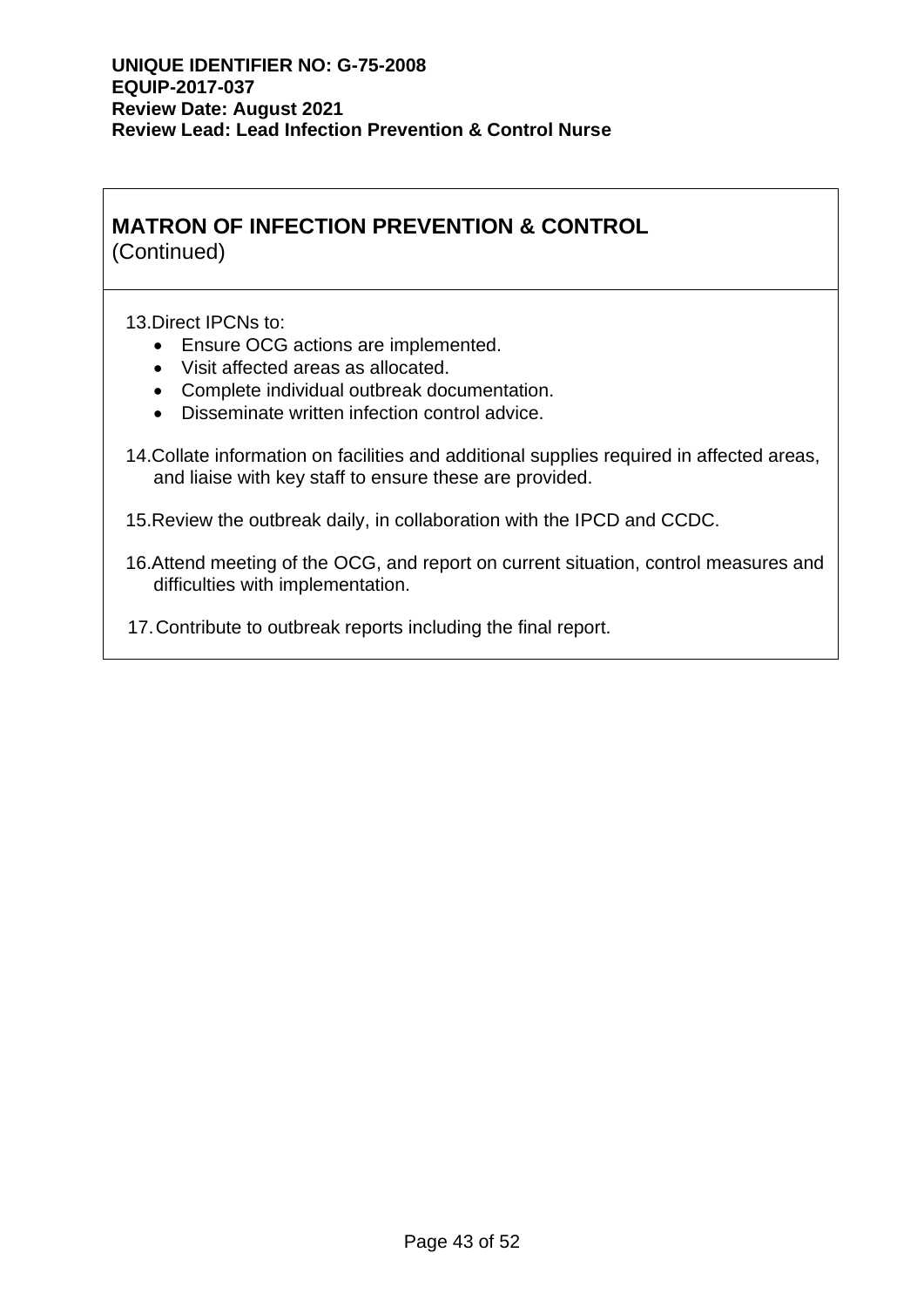Outbreak Action Plan

| <b>IPCNs Assisting the MATRON for the IPCT</b>                                                                                                                                                                                                                              |                                                                    |  |
|-----------------------------------------------------------------------------------------------------------------------------------------------------------------------------------------------------------------------------------------------------------------------------|--------------------------------------------------------------------|--|
| In Hours                                                                                                                                                                                                                                                                    | Out of Hours                                                       |  |
| <b>IPCN</b>                                                                                                                                                                                                                                                                 | On Call IPCN with assistance from the<br>Duty Matron and Ward Team |  |
| 1. Undertake the initial visit to the affected areas as directed by the Matron of the<br>Infection Prevention & Control Team. No advice on movement must be given until<br>after the Matron or Out of Hours Deputy has collated the information from the initial<br>visits. |                                                                    |  |
| Information required:                                                                                                                                                                                                                                                       |                                                                    |  |
| Initial assessment must include:<br>A list of affected patients, staff and visitors<br>A patient location sheet should be completed<br>$\bullet$                                                                                                                            |                                                                    |  |
| Further assessment will include:<br>Name, hospital number and date of birth<br>Date of admission<br>$\bullet$<br>Diagnosis, antibiotic therapy<br>$\bullet$                                                                                                                 |                                                                    |  |
| Additional information required may include:<br>Use of aperients<br>$\bullet$<br>Food history, including enteral and sip feeds<br>٠<br>Recent travel<br>Other as determined by the Matron<br>$\bullet$                                                                      |                                                                    |  |
| Report back to Matron as soon as possible with initial documentation.<br>2.                                                                                                                                                                                                 |                                                                    |  |
| 3. Return to the area, complete information gathering. Implement actions as directed<br>by the Matron.                                                                                                                                                                      |                                                                    |  |
| Provide support to clinical staff.<br>4.                                                                                                                                                                                                                                    |                                                                    |  |
| In collaboration with the Nurse in Charge and Cleanliness Supervisors, assess the<br>5.<br>adequacy of supplies and facilities including:<br>The availability and siting of hand gel.<br>Liquid soap and paper towels.                                                      |                                                                    |  |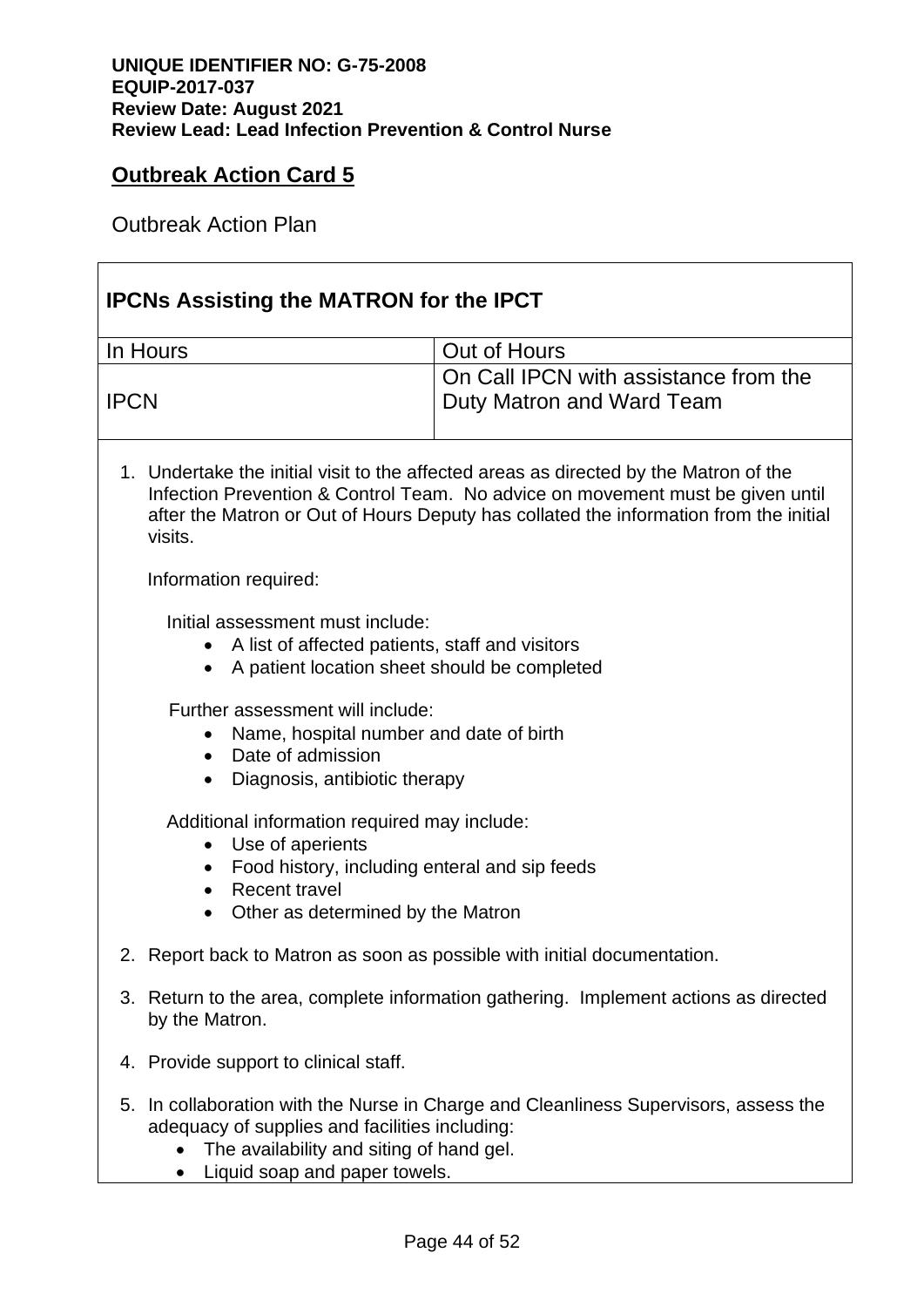# **IPCNs Assisting the Lead IPCN**

(Continued)

- Protective clothing.
- Disposable equipment
- Linen
- Cleaning products
- Waste bags
- Commodes

#### 6. Report back to Matron, clearly identifying requirements for each affected area.

7. Visit affected areas daily, as directed by the Matron, ensuring completion of outbreak documentation.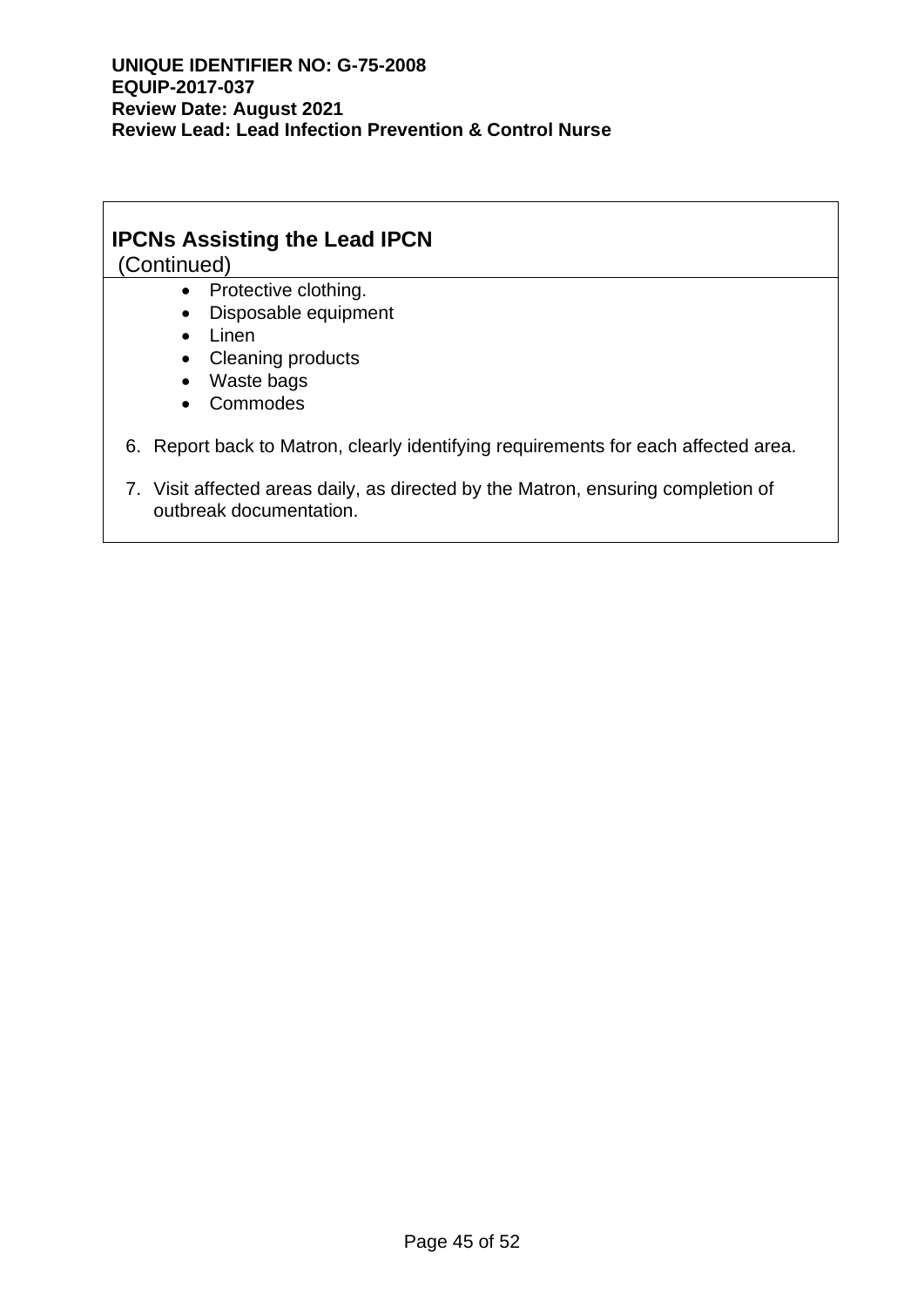Outbreak Action Plan

| For Nurse in Charge of the Affected Area                                                                                                                                                                                                                                                                                        |                                                                                             |  |
|---------------------------------------------------------------------------------------------------------------------------------------------------------------------------------------------------------------------------------------------------------------------------------------------------------------------------------|---------------------------------------------------------------------------------------------|--|
| In Hours                                                                                                                                                                                                                                                                                                                        | Out of Hours                                                                                |  |
| <b>IPCT</b>                                                                                                                                                                                                                                                                                                                     | On Call Microbiolgist                                                                       |  |
| 1. Inform Ward Matron and/or Matron of the Day of outbreak/incident.                                                                                                                                                                                                                                                            |                                                                                             |  |
| 2. Collect the following information ready for the IPCN.<br>A list of affected patients, staff and visitors.<br>$\bullet$<br>as requested by the IPCN.                                                                                                                                                                          | A list of patients that may have been in contact with the affected patient/s                |  |
| Information should include:<br>Name, ID number and date of birth<br>Date of admission<br>$\bullet$<br>Diagnosis, antibiotic therapy<br>$\bullet$                                                                                                                                                                                |                                                                                             |  |
| Additional information required may include<br>Use of aperients<br>$\bullet$<br>Food history, including enteral and sip feeds<br><b>Recent travel</b><br>$\bullet$<br>Other as determined by the IPC Matron                                                                                                                     |                                                                                             |  |
| in isolation have up-to-date isolation scores.                                                                                                                                                                                                                                                                                  | 3. Assess the availability of isolation nursing facilities, ensuring all patients currently |  |
| 4. In collaboration with the Nurse-in-Charge and Cleanliness Supervisors,<br>assess the adequacy of supplies and facilities including:<br>The availability and siting of hand gel<br>Liquid soap and paper towels<br>Protective clothing<br>Disposable equipment<br>Linen<br><b>Cleaning products</b><br>Waste bags<br>Commodes |                                                                                             |  |
| Restrict patient movement until advised by IPCN.<br>5.                                                                                                                                                                                                                                                                          |                                                                                             |  |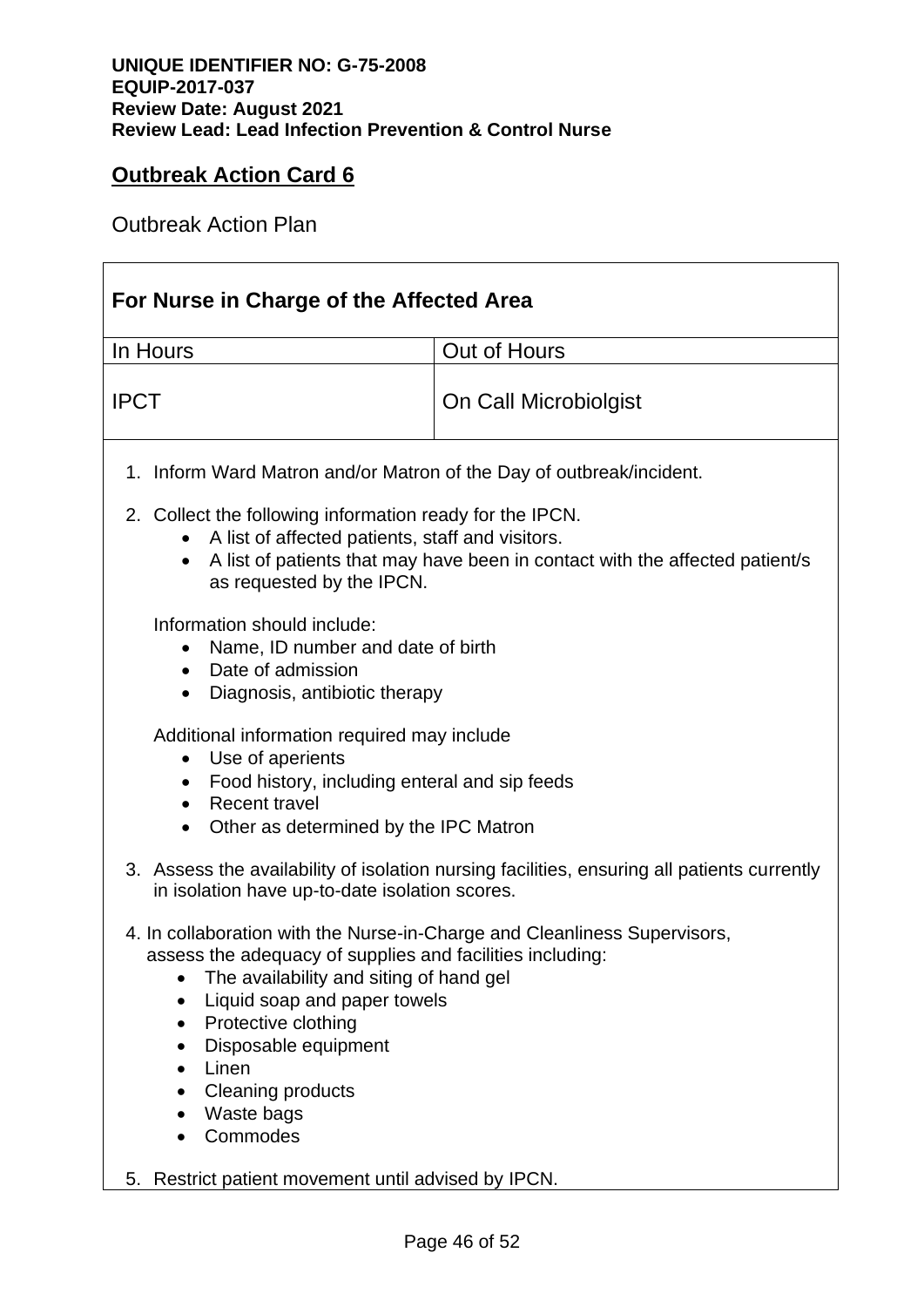# **For Nurse in Charge of the Affected Area**

(Continued)

- 6. Report back to IPCN, clearly identifying additional requirements for the area.
- 7. Keep clear written records of the resources needed and the actions taken.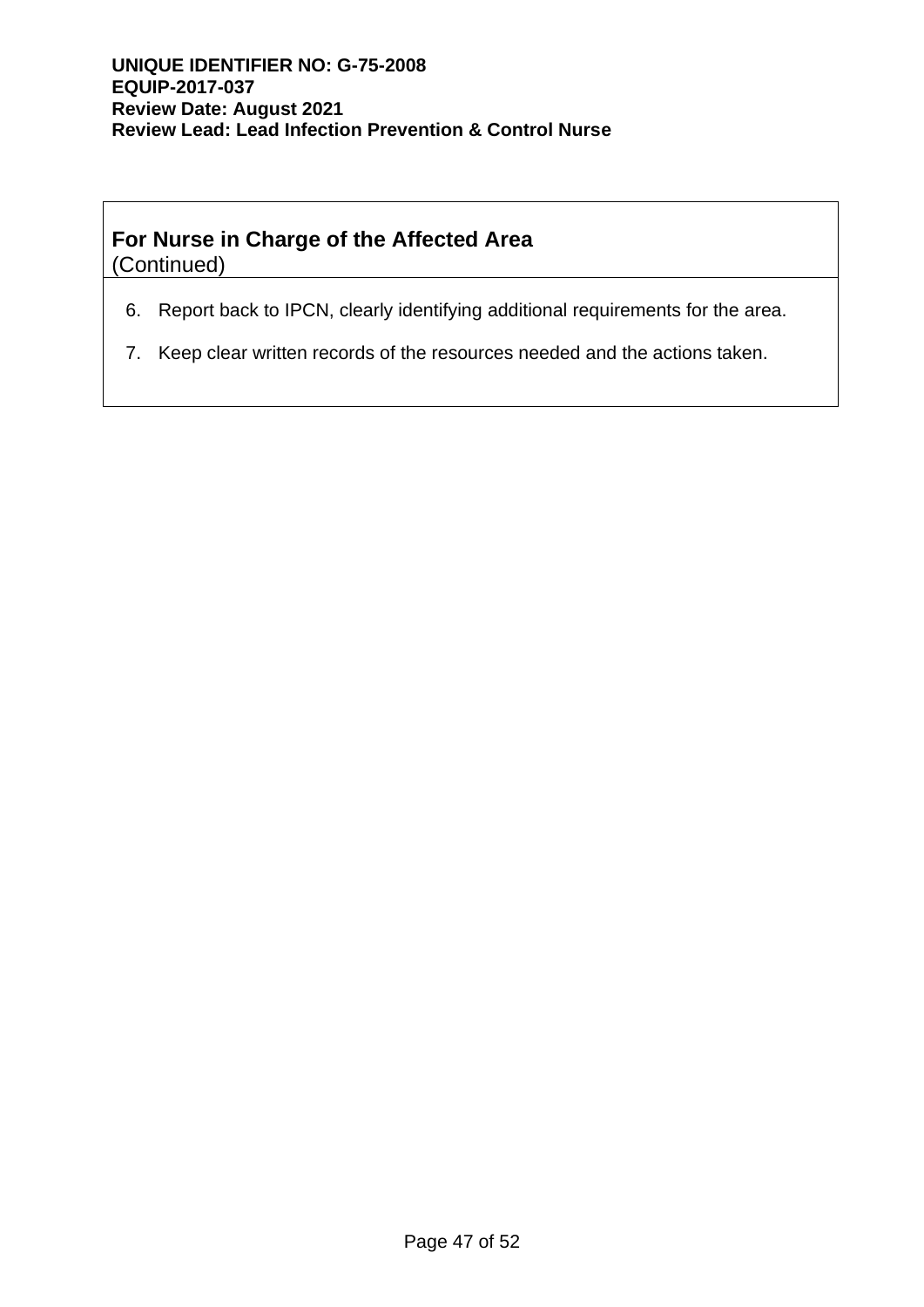Outbreak Action Plan

# **For Ward Matron / Matron of the Day**

Out of Hours this role would be undertaken by the Bed Manager / Night Co-ordinator

- 1. Visit the affected area and liaise with the Nurse in Charge and IPCN.
- 2. Cancel planned activities, if required, in order to respond to the outbreak.
- 3. Support the Nurse in Charge in gathering information prior to the OCG meeting.
- 4. Review staffing levels in affected areas.
- 5. Advise Head of Clinical Services and the Bed Manager / Night Co-ordinator of the outbreak / incident.
- 6. Commence outbreak documentation as advised by the IPCN.
- 7. Attend OCG meetings, and report on current situation, control measures and difficulties with implementation.
- 8. Liaise with key people as allocated by the OCG Chair.
- 9. Report the outcome of the OCG meeting to Nurse in Charge and relay continuing actions required.
- 10.Liaise with the IPC Matron to collate information on facilities and additional supplies required in the affected areas.
- 11.Review the outbreak daily, in collaboration with the IPC Matron.
- 12.Keep clear written records of actions agreed, when implemented and resource implications.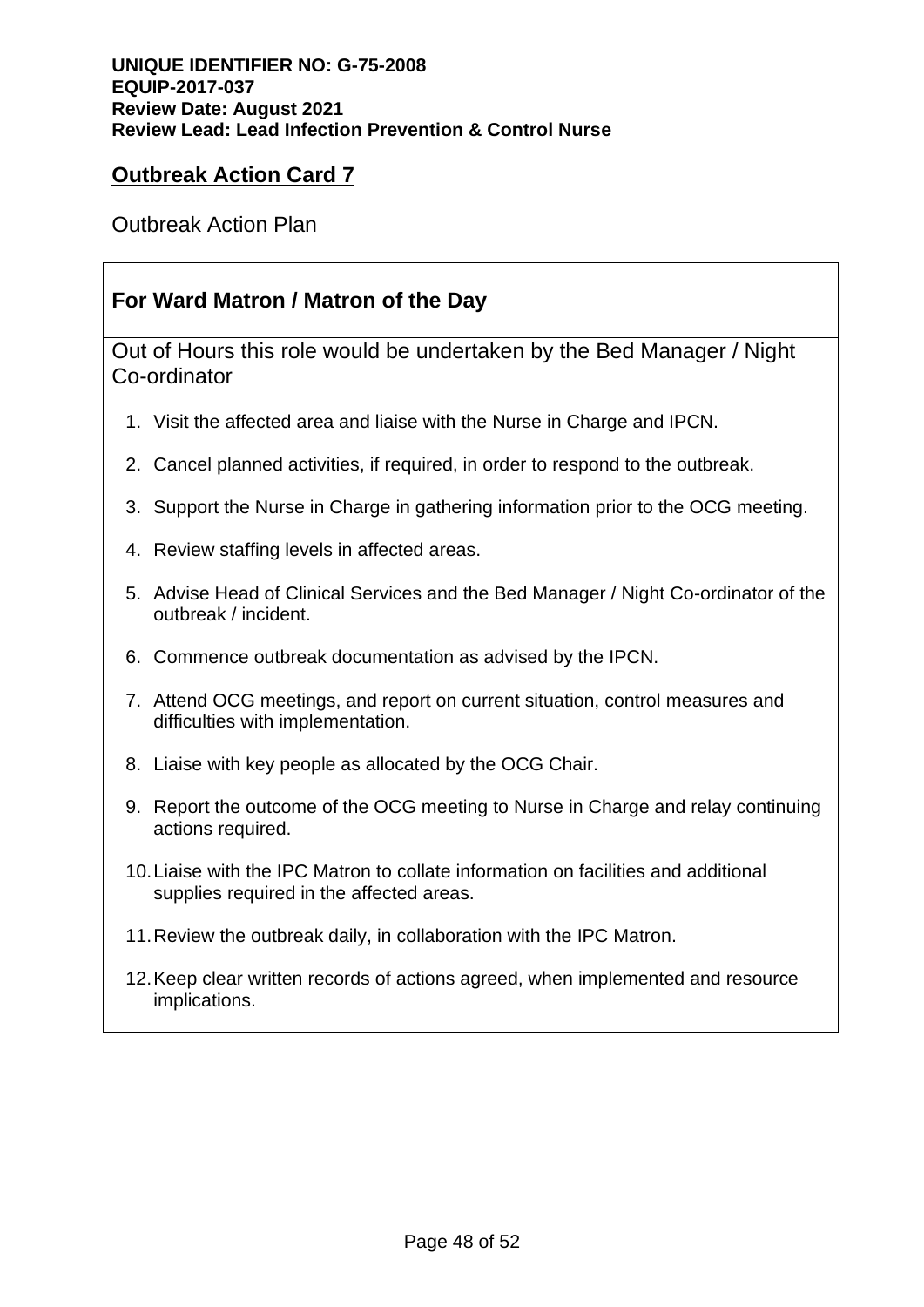Outbreak Action Plan

## **For Occupational Health Nurse**

- 1. Identify any specific Occupational Health measures that should be taken as soon as you are informed of the outbreak. Ensure colleagues in your department are informed of the outbreak.
- 2. Prepare any written information on staff health issues that may be required for staff information.
- 3. Attend OCG meeting, and advise on Occupational Health measures required.
- 4. Provide advice and support for staff with regard to their own health and support managers in managing any staff health issues.
- 5. Advise managers on the need for RIDDOR reporting, in line with the following statement:
	- Reporting injuries, Diseases and Dangerous Occurrences Regulation (RIDDOR) quickest way to report a problem is to use the [online form,](http://webcommunities.hse.gov.uk/connect.ti/concernsform/answerQuestionnaire?qid=594147) once this is submitted you will receive an acknowledgement. If unable to use the form, phone on 0300 003 1647 and the form will be completed with you. Lines are open Monday to Friday from 8.30am to 5pm (on Wednesdays open from 10am to 5pm).
- 6. Carry out any other actions as agreed at the OCG meeting.
- 7. Lead on any screening of staff if required.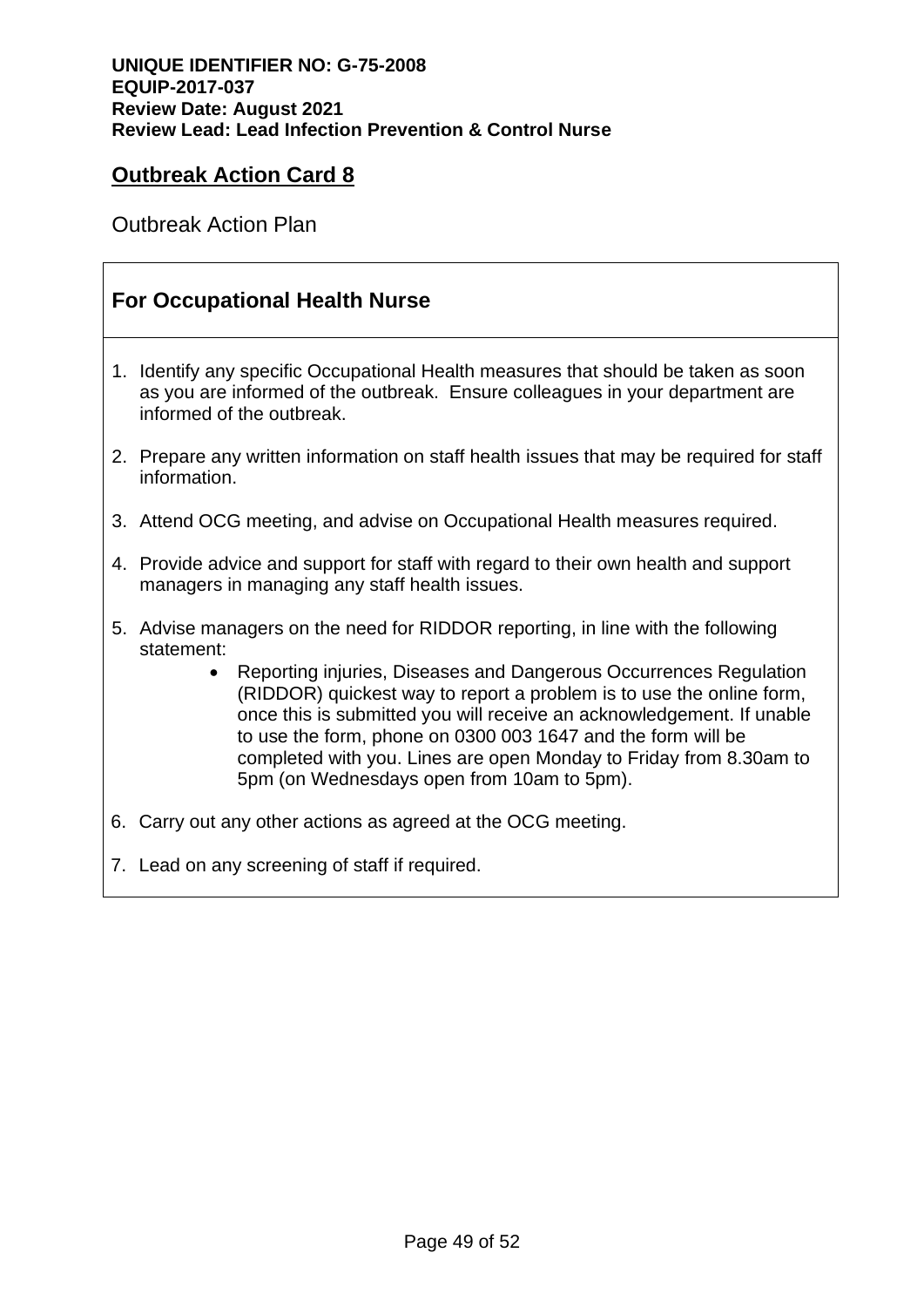Outbreak Action Plan

# **Associate Director of Nursing (or Nominated Matron)**

| In Hours       | Out of Hours              |
|----------------|---------------------------|
| Divisional AND | On Call GM or Duty Matron |

#### **Responsibility During Outbreak / Incident**

- 1. Produce and maintain lists of all staff (including night duty) working in the affected areas for IPCT and OH Department.
- 2. Assess the levels of sickness and need for additional staff.
- 3. Make arrangements to call in additional nursing staff either from home or bank nurses.
- 4. Reallocate nursing staff as required and ensure that staff who have worked in the affected areas do not work elsewhere until the outbreak has subsided or until the incubation period has lapsed; including night staff.
- 5. Monitor sickness amongst staff and liaise with OH and IPCN as appropriate.
- 6. Continue to monitor situation and be vigilant for cases within other areas and report further cases to the IPCT.
- 7. Ensure that staff have sufficient isolation equipment and liaise with Supplies.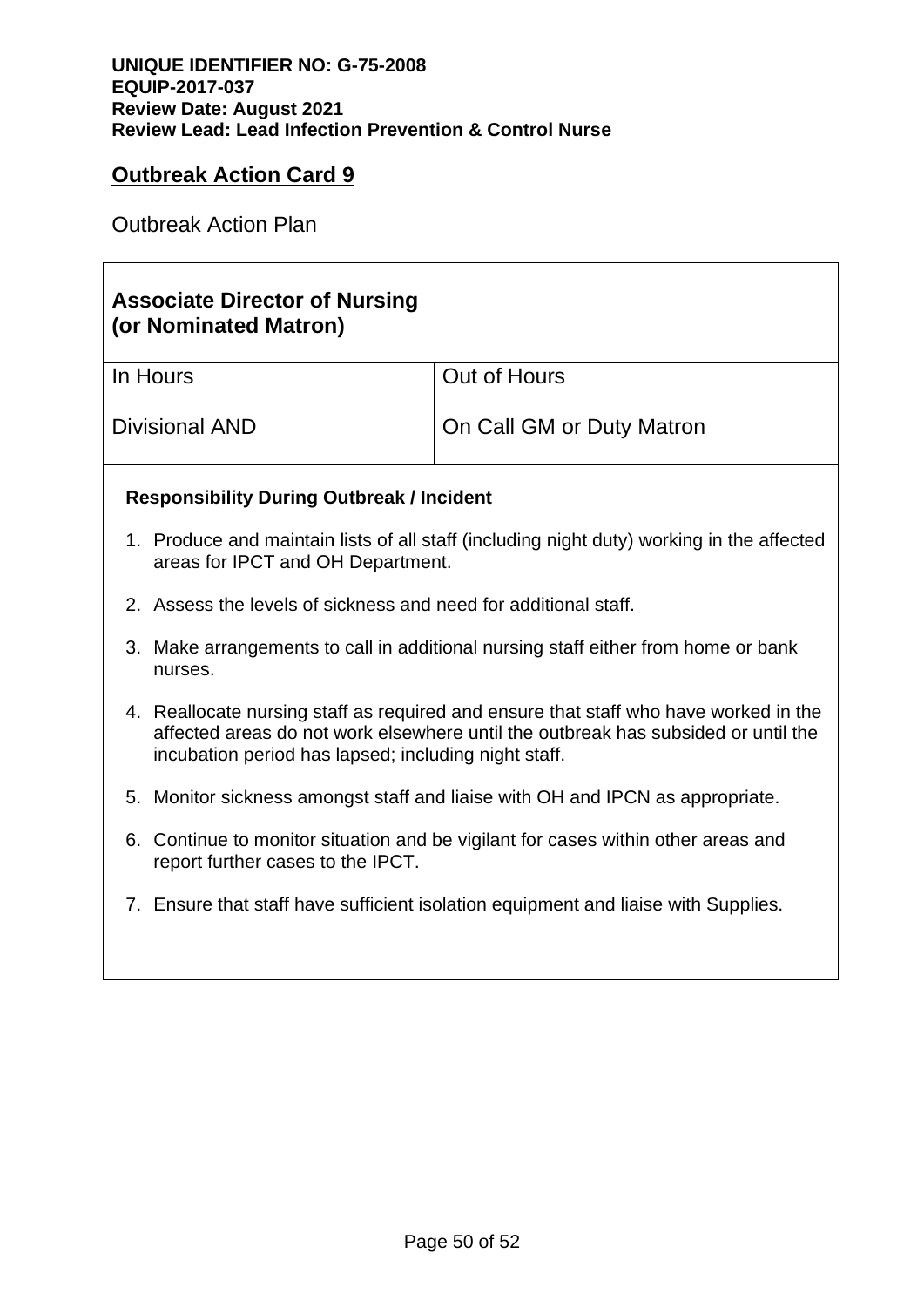Outbreak Action Plan

# **Communications Manager** In Hours  $\vert$  Out of Hours Head of Communications | On Call Communications Manager **Responsibility During Outbreak / Incident** 1. Inform switchboard and PFI partner as appropriate and instruct that all general and press enquiries will be dealt with by the Comms Manager with support from OCG. 2. Attend OCG meeting. 3. Prepare press statements with assistance of OCG. 4. Speak directly to the media as appropriate. 5. Assist members of the OCG who may be required to give media interviews. 6. Liaise with Comms Dept in the PCTs and SHA as appropriate.